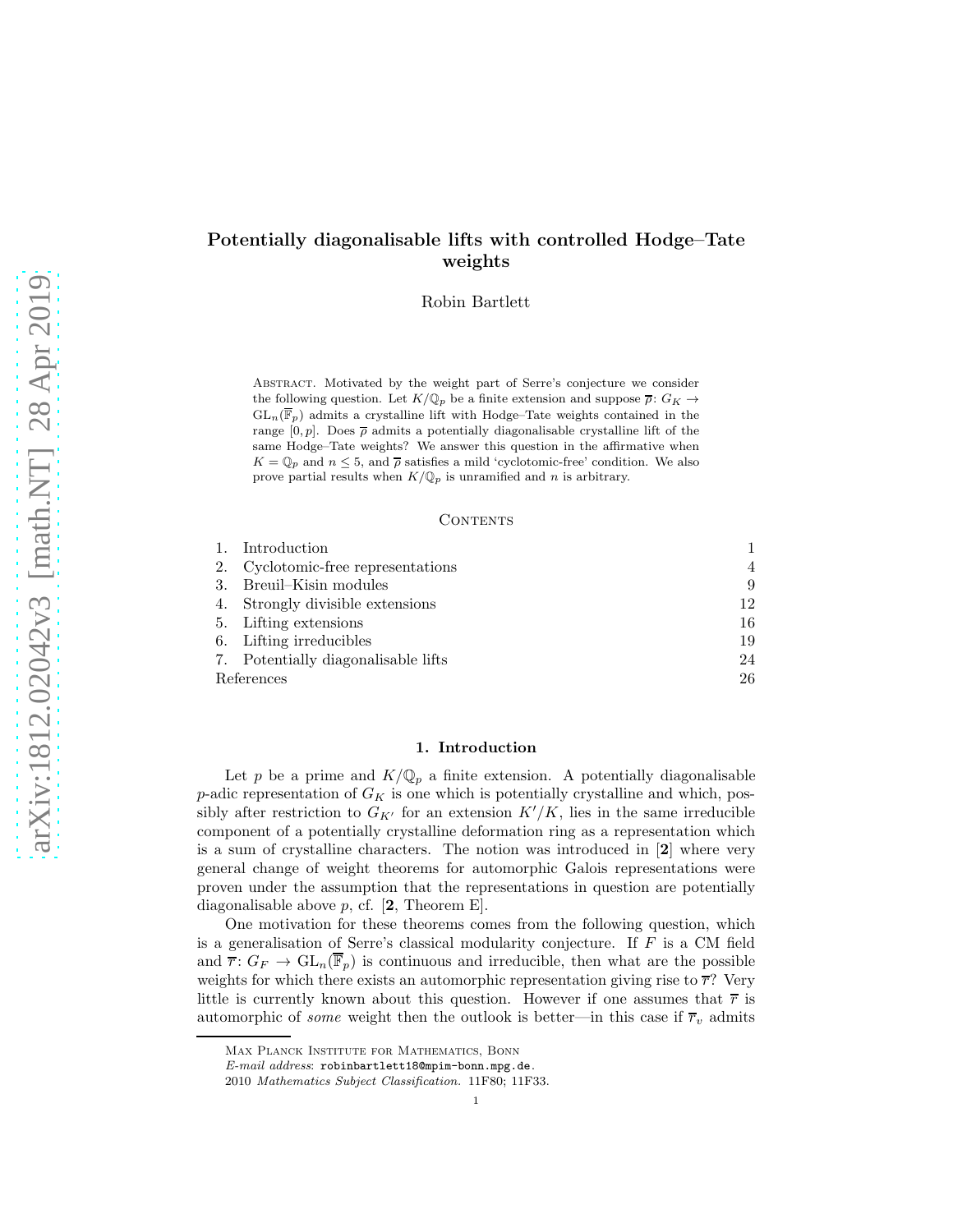a potentially diagonalisable crystalline lift at each place  $v \mid p$  of F then, under a Taylor–Wiles hypothesis, it can be shown that  $\bar{r}$  is automorphic with weight equal to the Hodge–Tate weights of the lifts of  $\overline{r}_v$ , cf. [[1](#page-25-2), Theorem 3.1.3] or [[4](#page-25-3), Theorem 5.2.1]. Since representations associated to automorphic forms which are unramified above  $p$  are crystalline above  $p$ , one is lead to the following (purely local) question:

QUESTION. Let  $K/\mathbb{Q}_p$  be a finite extension and let  $\overline{\rho}$ :  $G_K \to GL_n(\mathbb{F}_p)$  be a continuous representation. If  $\bar{\rho}$  has a crystalline lift<sup>[1](#page-1-0)</sup> then does  $\bar{\rho}$  have a potentially diagonalisable crystalline lift with the same Hodge–Tate weights?

When the answer to this question is yes one can deduce cases of the weight part of Serre's modularity conjecture. In particular the results of this paper can be applied in this way. However, since our focus here is local, we do not express these applications explicitly.

When  $K/\mathbb{Q}_p$  is unramified Hui Gao and Tong Liu [[10](#page-25-4)] have shown that any crystalline representation with Hodge–Tate weights contained in  $[0, p - 1]$  is potentially diagonalisable, so in this case the answer to the question is yes. When  $n = 2$  and the weights are contained in [0, p] the answer is also known to be yes by work of Toby Gee, Tong Liu and David Savitt [[12](#page-25-5),[13](#page-25-6)] (see also the work of Xiyuan Wang [[19](#page-25-7)] who extended their proof to the case  $p = 2$ . These results were used to establish the weight part of Serre's conjecture in dimension two. When  $K/\mathbb{Q}_p$ is unramified, the author  $\mathbf{3}$  $\mathbf{3}$  $\mathbf{3}$  has shown the answer is yes for weights in  $[0, p]$  and semi-simple  $\bar{\rho}$  of any dimension.

In this paper we address the question for weights in the range  $[0, p]$ , in the presence of non-split extensions. Our methods are generalisations of those employed in  $[12, 13]$  $[12, 13]$  $[12, 13]$  $[12, 13]$  $[12, 13]$  to dimensions  $> 2$ . Such generalisations have already been made by Hui Gao [[8](#page-25-9),[9](#page-25-10)] in the case when every Jordan–Holder factor of  $\bar{\rho}$  is one-dimensional (and under some additional conditions). The main innovation in this paper is to put the calculations used in the works mentioned above in a more conceptual framework. This allows us to consider representations whose Jordan–Holder factors are not one-dimensional, and to remove some of the conditions appearing in Gao's work.

One crucial assumption that is necessary for our methods is that  $\overline{\rho}$  be cyclotomic-free (cf. Definition [2.1.1\)](#page-3-1). This is an *n*-dimensional generalisations of the avoidance of representations of the shape  $\binom{\chi_{\text{cyc}}}{0}$ . Our first theorem is then the following.

<span id="page-1-1"></span>THEOREM A. Let  $\overline{\rho}: G_K \to \text{GL}_n(\overline{\mathbb{F}})$  be continuous and cyclotomic-free. Suppose there exists a crystalline representation  $\rho: G_K \to \text{GL}_n(\overline{\mathbb{Z}}_p)$  with  $\overline{\rho} \cong \rho \otimes_{\overline{\mathbb{Z}}_p} \overline{\mathbb{F}}_p$ and with Hodge–Tate weights  $\in [0, p]$ .

If  $K = \mathbb{Q}_p$  and  $n \leq 5$  then there exists a potentially diagonalisable crystalline representation  $\rho'$  with  $\overline{\rho} \cong \rho' \otimes_{\overline{\mathbb{Z}}_p} \overline{\mathbb{F}}_p$  and with Hodge-Tate weights equal to those of  $\rho$ .

In particular the question has the answer yes for  $\bar{\rho}$  as in Theorem [A.](#page-1-1) As we shall explain below, the assumptions  $K = \mathbb{Q}_p$  and  $n \leq 5$  ensure that certain irreducible semilinear objects have a particularly simple form and admit crystalline lifts. Beyond these low dimensional cases the situation is more complicated; this is what prevents us from answering the question in greater generality. However, when

<span id="page-1-0"></span><sup>&</sup>lt;sup>1</sup>By a crystalline lift we mean a crystalline representation  $\rho: G_K \to GL_n(\overline{\mathbb{Z}}_p)$  such that  $\rho\otimes_{\overline{\mathbb{Z}}_p}\overline{\mathbb{F}}_p\cong\overline{\rho}$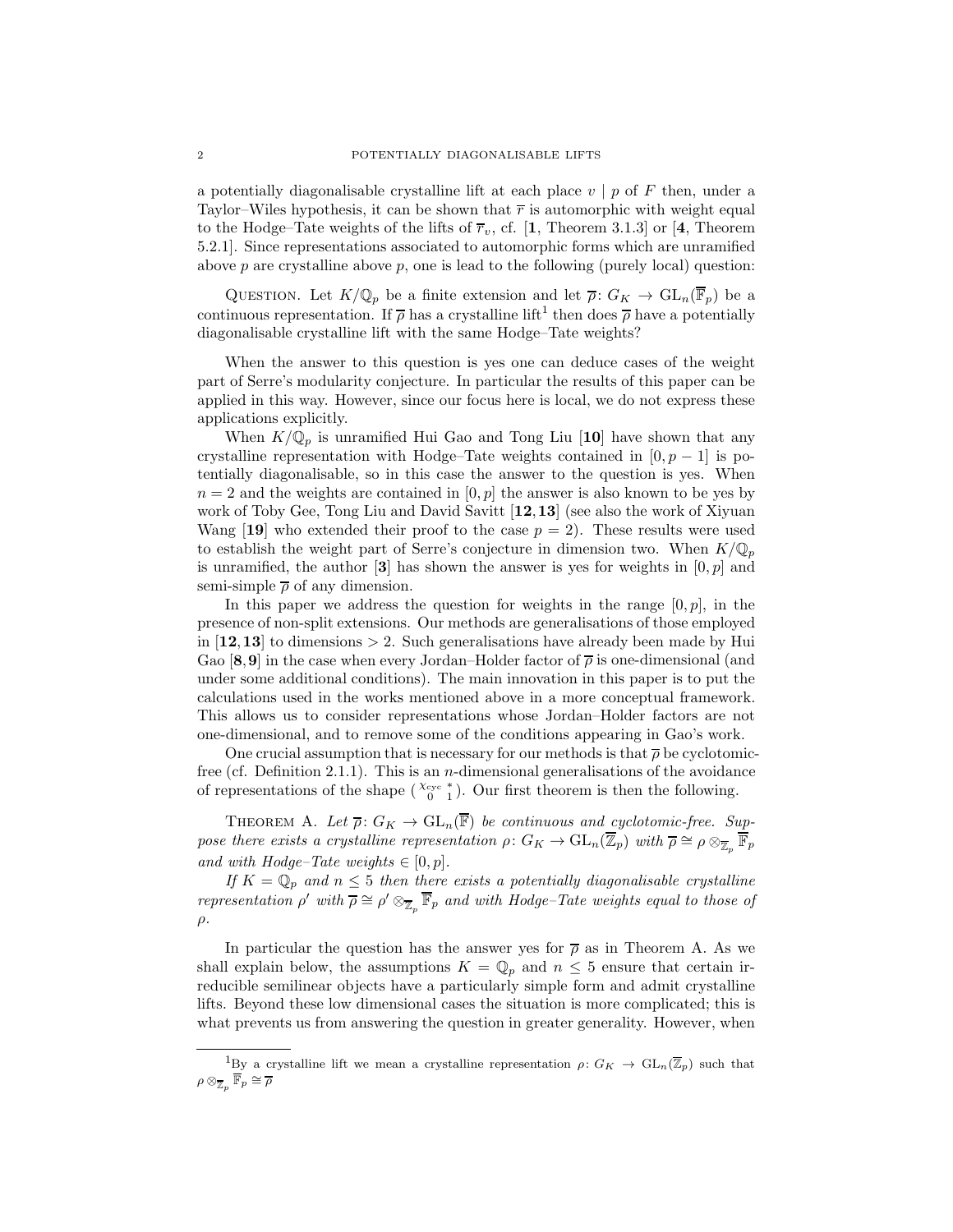the Jordan–Holder factors of  $\bar{r}$  are one-dimensional this issue does not arise and we are also able to prove:

<span id="page-2-0"></span>THEOREM B. Suppose  $K/\mathbb{Q}_p$  is unramified. Let  $\overline{\rho}: G_K \to \text{GL}_n(\overline{\mathbb{F}})$  be continuous and cyclotomic-free. Suppose there exists a crystalline representation  $\rho: G_K \to$  $\mathrm{GL}_n(\overline{\mathbb{Z}}_p)$  with  $\overline{\rho} \cong \rho \otimes_{\overline{\mathbb{Z}}_p} \overline{\mathbb{F}}_p$  and with  $\tau$ -Hodge–Tate weights in  $[0,p]$  for each  $\tau \in \mathrm{Hom}_{\mathbb{F}_p}(k,\overline{\mathbb{F}}_p).$ 

If every Jordan–Holder factor of  $\bar{\rho}$  is one-dimensional then there exists a potentially diagonalisable crystalline representation  $\rho'$  with  $\overline{\rho} \cong \rho' \otimes_{\overline{\mathbb{Z}}_p} \overline{\mathbb{F}}_p$  and with  $\tau$ -Hodge–Tate weights equal to those of  $\rho$  for every  $\tau \in \text{Hom}_{\mathbb{F}_p}(k, \overline{\mathbb{F}}_p)$ .

This gives a more general version of the main results of [[8](#page-25-9),[9](#page-25-10)].

We now explain how potentially diagonalisable lifts may be produced. Every  $\mod p$  representation is a successive extension of irreducible representations, each of which is induced over an unramified extension of K from a character. Thus the standard method for producing potentially diagonalisable lifts is to consider lifts obtained in the same way, by taking successive crystalline extensions of irreducible representations obtained by inducing crystalline characters. Such lifts are called obvious lifts (following terminology introduced in [[11](#page-25-11), Subsection 7.1]) and it is straightforward to see that obvious lifts are potentially diagonalisable (see the be-ginning of Section [7\)](#page-23-0). In both Theorem [A](#page-1-1) and [B](#page-2-0) the  $\rho'$  constructed will be obvious lifts.

There are two issues with this method of producing obvious lifts. Firstly, it is probably not true that every mod  $p$  representation has an obvious lift. Recent work of Matthew Emerton and Toby Gee shows, using geometric methods, that potentially diagonalisable lifts can always be obtained, but their methods involve an inductive process where obvious lifts are allowed to vary inside irreducible components of deformation rings. We avoid this problem by restricting attention to cyclotomic-free representations. Secondly, even if one can produce obvious lifts, the Hodge–Tate weights of such lifts seem to be very restrictive. They depend upon  $\bar{\rho}$  in a non-obvious way, and it is unclear that if  $\bar{\rho}$  has a crystalline lift of some weight then it will be possible to construct an obvious lift of the same weight.

In this paper we resolve the second issue, not by producing obvious crystalline lifts of  $\bar{\rho}$ , but instead by producing lifts of a semilinear object related to  $\bar{\rho}$ . More precisely, if  $\bar{\rho}$  admits a crystalline lift then Kisin's work in integral p-adic Hodge theory [[14](#page-25-12)] associates to this lift a Breuil–Kisin module. We produce obvious crystalline lifts of the mod  $p$  reduction of this Breuil–Kisin module (i.e. we produce obvious lifts whose associated Breuil–Kisin module is congruent modulo  $p$  to the one arising from the previous crystalline lift). Our assumption that  $\bar{\rho}$  is cyclotomic-free means that this obvious lift will also be an obvious lift of  $\bar{\rho}$ . The key ingredient which makes this possible is a theorem of Gee–Liu–Savitt which says that the Breuil–Kisin module of a crystalline representation with Hodge–Tate weights contained in  $[0, p]$ is of a particularly nice form; in particular it's reduction modulo  $p$  sees the Hodge– Tate weights of the crystalline representation it was obtained from.

We conclude our introduction by explaining the content of this paper. Section [2](#page-3-0) discusses the cyclotomic-freeness condition and its consequences. The main result is that, if  $K_{\infty}$  is the extension of K obtained by adjoining a compatible system of p-th power roots of a uniformiser of K, then any  $G_{K_{\infty}}$ -equivariant morphism between cyclotomic-free  $G_K$ -representations is  $G_K$ -equivariant.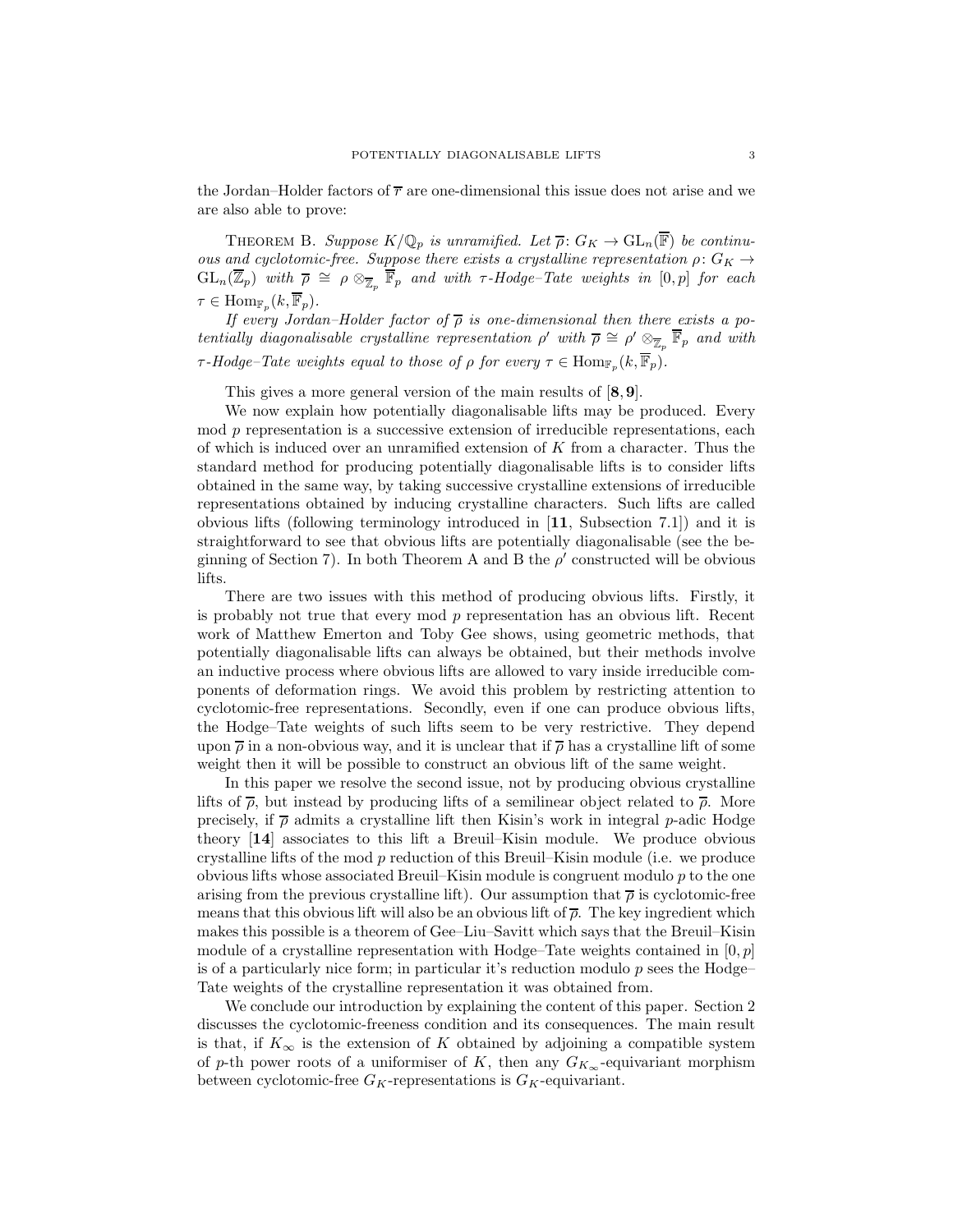In Section [3](#page-8-0) we recall the notion of a Breuil–Kisin module. We state Kisin's construction which associates a Breuil–Kisin module to a crystalline representation and the result of Gee–Liu–Savitt which controls the shape of such Breuil–Kisin modules. We also recall from  $\mathbf{3}$  $\mathbf{3}$  $\mathbf{3}$  the notion of strong divisibility for p-torsion Breuil–Kisin modules, and some of the properties such modules satisfy.

In Section [4](#page-11-0) we compute the space of extensions of strongly divisible Breuil– Kisin modules. The dimension is closely related to the dimension of crystalline extensions in characteristic zero, and in Section [5](#page-15-0) we use this to show that extensions between strongly divisible Breuil–Kisin modules admit lifts by crystalline extensions.

The previous two sections reduce the problem of lifting strongly divisible Breuil– Kisin modules to that of lifting irreducible such modules. In general the structure of such modules is complicated, and we do not know how to produce such lifts. However we show in Section [6,](#page-18-0) by explicit computation, that in low dimensional situations (when  $K = \mathbb{Q}_p$  and  $n \leq 4$ ) their structure can be controlled so that crystalline lifts can be produced. In the final section we put these results together to prove the theorems stated above.

Acknowledgements. Part of this work was done during my PhD and I would like to thank my advisor Fred Diamond for his guidance and support. I would also like to thank Matthew Bisatt for helpful conversations.

This work was partly supported by the Engineering and Physical Sciences Research Council [EP/L015234/1] and the EPSRC Centre for Doctoral Training in Geometry and Number Theory (The London School of Geometry and Number Theory), University College London.

## 2. Cyclotomic-free representations

<span id="page-3-0"></span>For this section let  $K/\mathbb{Q}_p$  be any finite extension. Let  $K_\infty = K(\pi^{1/p^\infty})$  where  $\pi^{1/p^{\infty}}$  is a fixed choice of compatible system of p-th power roots of a uniformiser  $\pi \in K$ . Our aim is to understand restriction from  $G_K$  to  $G_{K_{\infty}}$  for a class of representations we call cyclotomic-free.

If G is a topological group denote by  $\text{Rep}(G)$  the category of continuous representations of G on finite dimensional  $\overline{\mathbb{F}}_p$ -vector spaces. In this section all unadorned tensor products are over  $\mathbb{F}_p$ .

**2.1.** Cyclotomic-free representations. For any field  $\mathbb{F}$  of characteristic p let  $\mathbb{F}(1)$  denote the  $G_K$ -representation whose underlying vector space is  $\mathbb{F}$ , with  $G_K$ -action given by the mod p cyclotomic character  $\chi_{\text{cyc}}$ .

<span id="page-3-1"></span>DEFINITION 2.1.1.  $V \in \text{Rep}(G_K)$  is cyclotomic-free if V admits a composition series  $0 = V_n \subset \ldots \subset V_0 = V$  such that  $V_i/V_{i+1} \otimes \overline{\mathbb{F}}_p(1)$  is not a Jordan–Holder factor of  $V_{i+1}$  for any i. Pictorially

$$
V \sim \begin{pmatrix} \ddots & * & * \\ 0 & V_1/V_2 & * \\ 0 & 0 & V_0/V_1 \end{pmatrix}
$$

and we ask that for each i no block above  $V_i/V_{i+1}$  is isomorphic to  $V_i/V_{i+1} \otimes \overline{\mathbb{F}}_p(1)$ . In particular cyclotomic-freeness is ruling out representations of the form  $\begin{pmatrix} \chi_{\text{cyc}} & * \\ 0 & 1 \end{pmatrix}$ .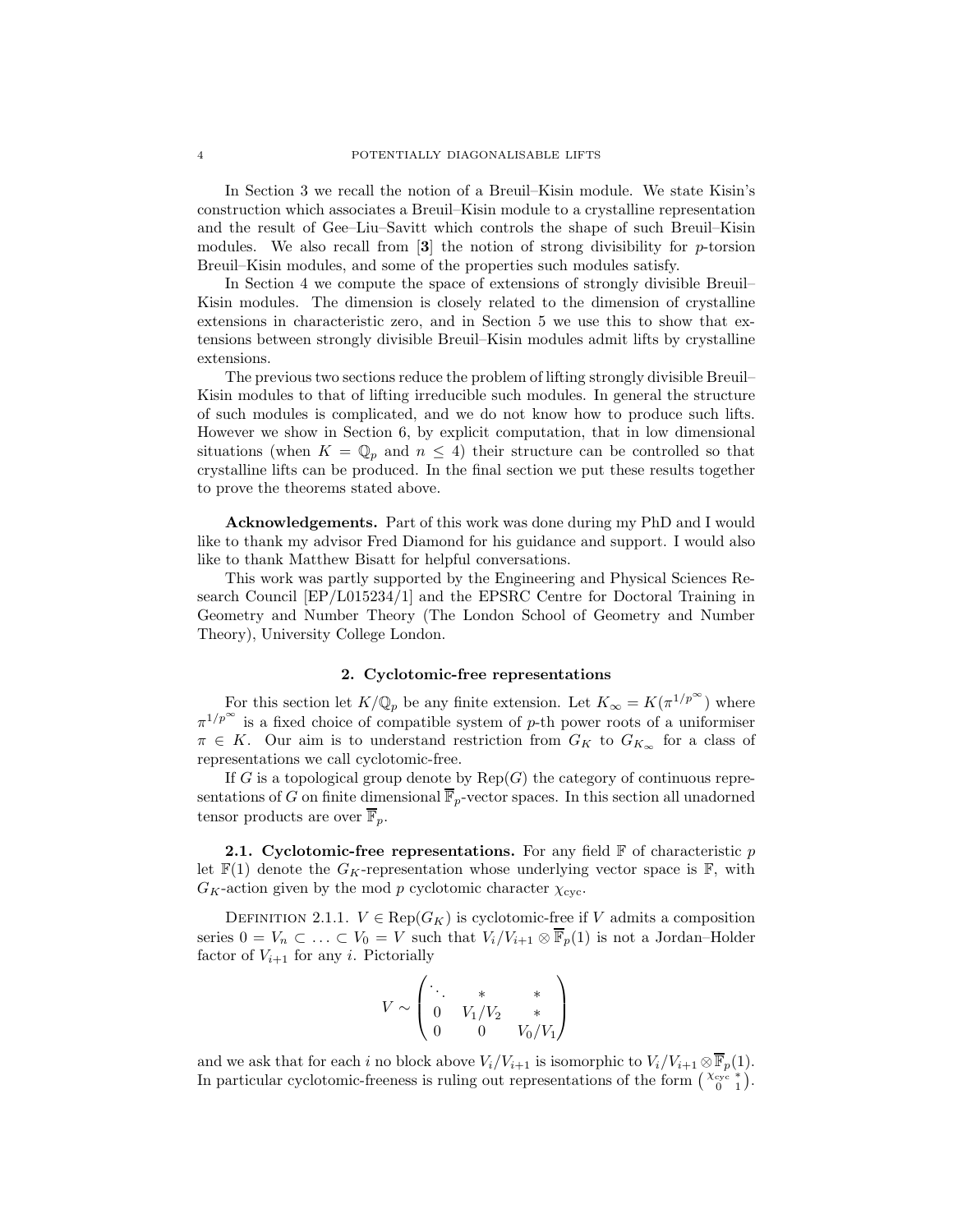Note in the definition of cyclotomic-freeness we require that one composition series of  $V$  satisfies the conditions describes in  $(2.1.1)$ , not that every one does.

<span id="page-4-2"></span>LEMMA 2.1.2. If  $V \in \text{Rep}(G_K)$  is cyclotomic-free then any subquotient of V is cyclotomic-free also.

**PROOF.** Suppose  $f: V \to W$  is surjective and let  $(V_i)_i$  be a composition series as in Definition [2.1.1.](#page-3-1) Set  $W_i = f(W_i)$ . Then f induces surjective maps  $V_i/V_{i+1} \rightarrow$  $W_i/W_{i+1}$ . Thus  $W_i/W_{i+1} \cong V_i/V_{i+1}$  or  $W_i/W_{i+1} = 0$ . Thus, after re-indexing, the  $(W_i)_i$  form a composition series as in Definition [2.1.1.](#page-3-1) On the other hand, if  $W \subset V$  is a  $G_K$ -stable subspace set  $W_i = W \cap V_i$ . Then  $W_i/W_{i+1} \hookrightarrow V_i/V_{i+1}$  and so either  $W_i/W_{i+1} \cong V_i/V_{i+1}$  or is zero. Again after re-indexing the  $(W_i)_i$  form a composition series as in Definition [2.1.1.](#page-3-1)

On the other hand the class of cyclotomic-free representations is not closed under extensions; if the mod  $p$  cyclotomic character is trivial it is not even closed under direct sums.

The main result of this section is:

<span id="page-4-0"></span>THEOREM 2.1.3. Let V and W be cyclotomic-free  $G_K$ -representations and  $f: V \to W$  a morphism of  $G_{K_{\infty}}$ -representations. Then f is  $G_K$ -equivariant.

We give a proof over the next three subsections.

**2.2. Restriction for irreducibles.** Let  $K<sup>t</sup>$  be the maximal tamely ramified extension of K. Since  $K_{\infty}$  is totally wildly ramified  $K_{\infty} \cap K^{\mathfrak{t}} = K$ . Galois theory then tells us the restriction map

$$
\text{Gal}(K^{\text{t}}_{\infty}/K_{\infty}) \to \text{Gal}(K^{\text{t}}/K)
$$

where  $K_{\infty}^{\rm t} = K_{\infty} K^{\rm t}$ , is an isomorphism. By [[16](#page-25-13), Proposition 4] the action of  $G_K$  on any semi-simple object of Rep( $G_K$ ) factors through Gal( $K^{\dagger}/K$ ). Likewise the  $G_{K_{\infty}}$ action on any semi-simple object of  $\mathrm{Rep}(G_{K_{\infty}})$  factors through  $\mathrm{Gal}(K_{\infty}^{\mathbf{t}}/K_{\infty})$ . This proves:

<span id="page-4-1"></span>Lemma 2.2.1. Restriction induces an equivalence between the category of semisimple  $V \in \text{Rep}(G_K)$  and the category of semi-simple  $V \in \text{Rep}(G_{K_{\infty}})$ .

This implies Theorem [2.1.3](#page-4-0) holds when  $V$  and  $W$  are irreducible. It also implies that any  $G_K$ -composition series of  $V \in \text{Rep}(G_K)$  is also a  $G_{K_\infty}$ -composition series. In particular, if V is cyclotomic-free in the sense of Definition [2.1.1](#page-3-1) then  $V|_{G_{K_{\infty}}}$  is cyclotomic-free in the following sense.

<span id="page-4-4"></span>DEFINITION 2.2.2 (Cyclotomic-freeness for  $G_{K_{\infty}}$ -representations).  $V \in \text{Rep}(G_{K_{\infty}})$ is cyclotomic-free if V admits a composition series  $0 = V_n \subset \ldots \subset V_0 = V$  such that  $V_i/V_{i+1} \otimes \overline{\mathbb{F}}_p(1)$  is not a Jordan–Holder factor of  $V_{i+1}$ .

2.3. Restriction on Galois cohomology. The following lemma is well-known. See for example [[3](#page-25-8), Lemma 2.1.2].

<span id="page-4-3"></span>LEMMA 2.3.1. Every irreducible  $V \in \text{Rep}(G_K)$  is isomorphic to  $\text{Ind}_L^K \chi$  where  $L/K$  is an unramified extension and  $\chi: G_L \to \overline{\mathbb{F}}_p^{\times}$  $\hat{p}$  is a continuous character.

We have written  $\text{Ind}_{L}^{K}$  in place of  $\text{Ind}_{G_{L}}^{G_{K}}$  and we continue with this notation throughout.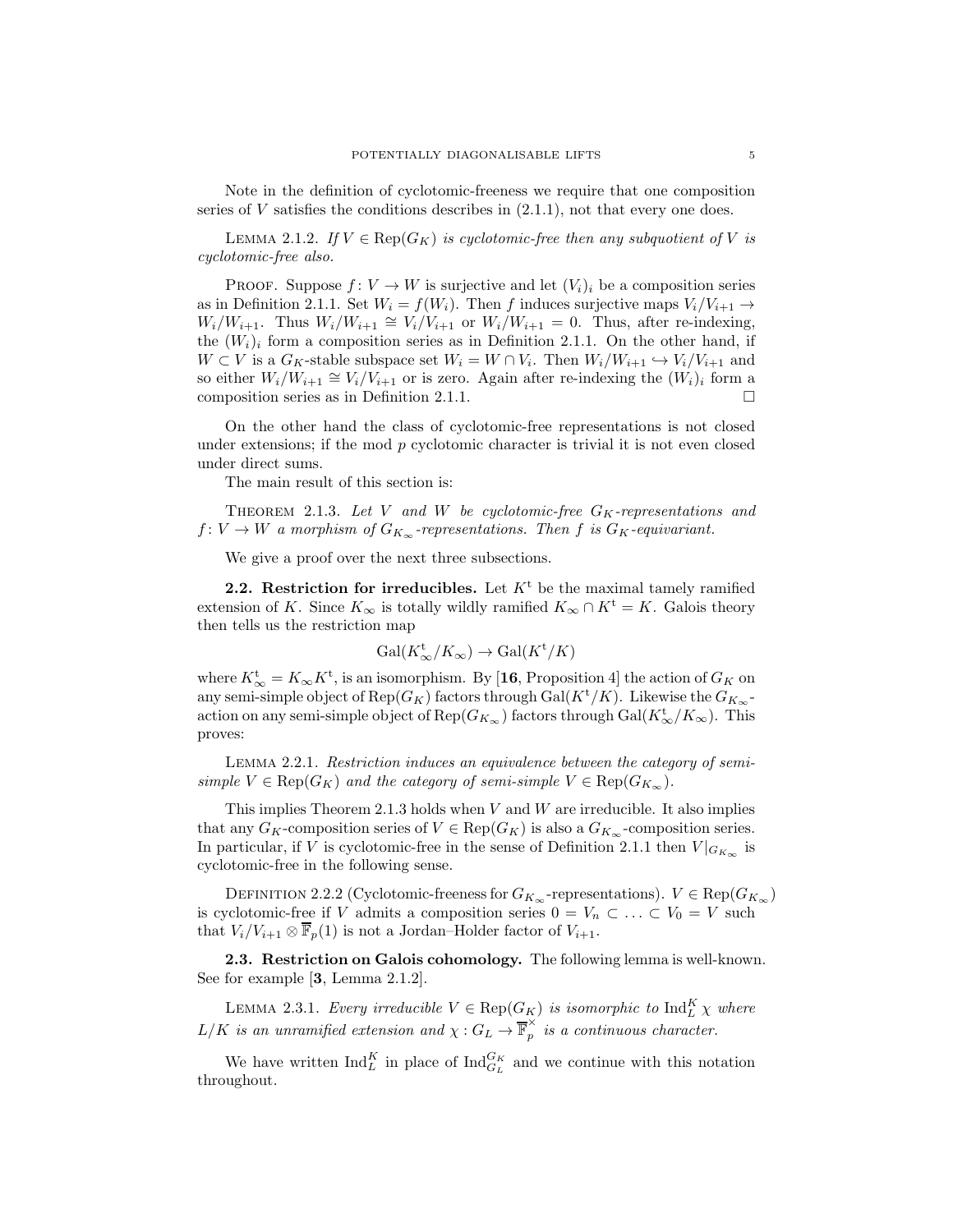If G is a topological group and  $V, W \in \text{Rep}(G)$  write  $\text{Hom}(V, W) \in \text{Rep}(G)$  for the representation with underlying vector space  $\text{Hom}_{\overline{\mathbb{F}}_p}(V, W)$  and G-action given by  $\sigma \cdot f = \sigma \circ f \circ \sigma^{-1}$ . Note that  $\text{Hom}(V, W) = V^{\vee} \otimes W$  where  $V^{\vee} = \text{Hom}(V, \overline{\mathbb{F}}_p)$ . We shall use that if  $W \in \text{Rep}(G_L)$  and  $V \in \text{Rep}(G_K)$  then there are isomorphisms  $\mathrm{Ind}_{L}^{K}(V|_{L}\otimes W)\cong V\otimes \mathrm{Ind}_{L}^{K}W.$ 

If G is profinite we let  $H^*(G, V)$  denote the continuous cohomology groups valued in  $V$ .

<span id="page-5-2"></span><span id="page-5-0"></span>LEMMA 2.3.2. If  $V, W \in \text{Rep}(G_K)$  are irreducible then the restriction map  $(2.3.3)$  $(G_K, \text{Hom}(V, W)) \to H^1(G_{K_{\infty}}, \text{Hom}(V, W))$ 

is injective unless  $W \cong V \otimes \overline{\mathbb{F}}_p(1)$ .

**PROOF.** First suppose that  $\text{Hom}(V, W)$  in [\(2.3.3\)](#page-5-0) is replaced by  $\text{Ind}_{L}^{K} Z$  with Z one dimensional. Recall that  $\text{Ind}_{L}^{K} Z$  is the vector space of continuous functions  $f: G_K \to Z$  such that  $f(hg) = h \cdot f(g)$  for all  $h \in G_L, g \in G_K$ . Since  $G_{L_\infty} =$  $G_{K_{\infty}} \cap G_L$ , restriction of functions describes a map  $\text{Ind}_{L}^{K} Z \to \text{Ind}_{L_{\infty}}^{K_{\infty}} Z$  fitting into the  $G_{L_{\infty}}$ -equivariant diagram

$$
\operatorname{Ind}_{L}^{K} Z \to \operatorname{Ind}_{L_{\infty}}^{K_{\infty}} Z
$$

$$
\downarrow \qquad \downarrow
$$

$$
Z \longrightarrow Z|_{L_{\infty}}
$$

The vertical arrows are evaluation at 1. In cohomology, the vertical arrows induce isomorphisms and the horizontal arrows induce restriction, cf. [[17](#page-25-14), Section 2.5]. By [[13](#page-25-6), Lemma 5.4.2]  $H^1(G_L, Z) \to H^1(G_{L_{\infty}}, Z)$  is injective unless  $Z \cong \overline{\mathbb{F}}_p(1)$ , and so the claim is also true for the restriction map  $H^1(G_K,\operatorname{Ind}_L^K Z) \to H^1(G_{K_\infty},\operatorname{Ind}_L^K Z)$ .

Return to the statement of the lemma. As W is irreducible  $W \cong \text{Ind}_{L}^{K} Z$  for a one-dimensional Z. The projection formula gives  $\text{Hom}(V, W) \cong \text{Ind}_{L}^{K}(Z \otimes V^{\vee}|_{L}).$ Since V is irreducible  $V^{\vee}$  is irreducible also, and so  $V^{\vee} \cong \text{Ind}_{F}^{K} Y$  for a onedimensional Y. Mackey's theorem implies  $V^{\vee}|_L \cong \bigoplus_{\gamma} \text{Ind}_{FL}^{L} Y^{(\gamma)}$  with  $\gamma$  running over some subset of  $G_L$  and where  $Y^{(\gamma)} = Y$  as vector spaces with  $G_{FL}$ -action given by  $\sigma(y) = (\gamma \sigma \gamma^{-1})(y)$ . Therefore

<span id="page-5-1"></span>(2.3.4) 
$$
\operatorname{Hom}(V,W) \cong \bigoplus_{\gamma} \operatorname{Ind}_{L}^{K}(Z \otimes \operatorname{Ind}_{FL}^{L} Y^{(\gamma)}) = \bigoplus_{\gamma} \operatorname{Ind}_{FL}^{K}(Z \otimes Y^{(\gamma)})
$$

Thus [\(2.3.3\)](#page-5-0) is a direct sum of restriction maps  $H^1(G_K, \mathrm{Ind}_{FL}^K(Z \otimes Y^{(\gamma)})) \to$  $H^1(G_{K_{\infty}}, \text{Ind}_{FL}^K(Z \otimes Y^{(\gamma)}))$ . By the previous paragraph, these maps are injective unless  $Z \otimes Y^{(\gamma)} \cong \overline{\mathbb{F}}_p(1)$ . However if this is the case then  $(2.3.4)$  implies Hom( $V \otimes \overline{\mathbb{F}}_p(1), W$ ) has  $G_K$ -fixed points, i.e.  $W \cong V \otimes \overline{\mathbb{F}}_p(1)$ .  $\Box$ 

<span id="page-5-3"></span>LEMMA 2.3.5. Suppose W is cyclotomic-free, V is irreducible, and that  $V \otimes$  $\overline{\mathbb{F}}_p(1)$  is not a Jordan–Holder factor of W. Then

$$
H^i(G_K, \text{Hom}(V, W)) \to H^i(G_{K_{\infty}}, \text{Hom}(V, W))
$$

is an isomorphism if  $i = 0$  and is injective if  $i = 1$ .

PROOF. Induct on the length of  $W$ . If  $W$  is irreducible then the claim follows from Lemma [2.2.1](#page-4-1) and Lemma [2.3.2.](#page-5-2) If W is not irreducible we can fit W into an exact sequence  $0 \to W_1 \to W \to W_2 \to 0$  where  $W_1$  is cyclotomic-free,  $W_2$  is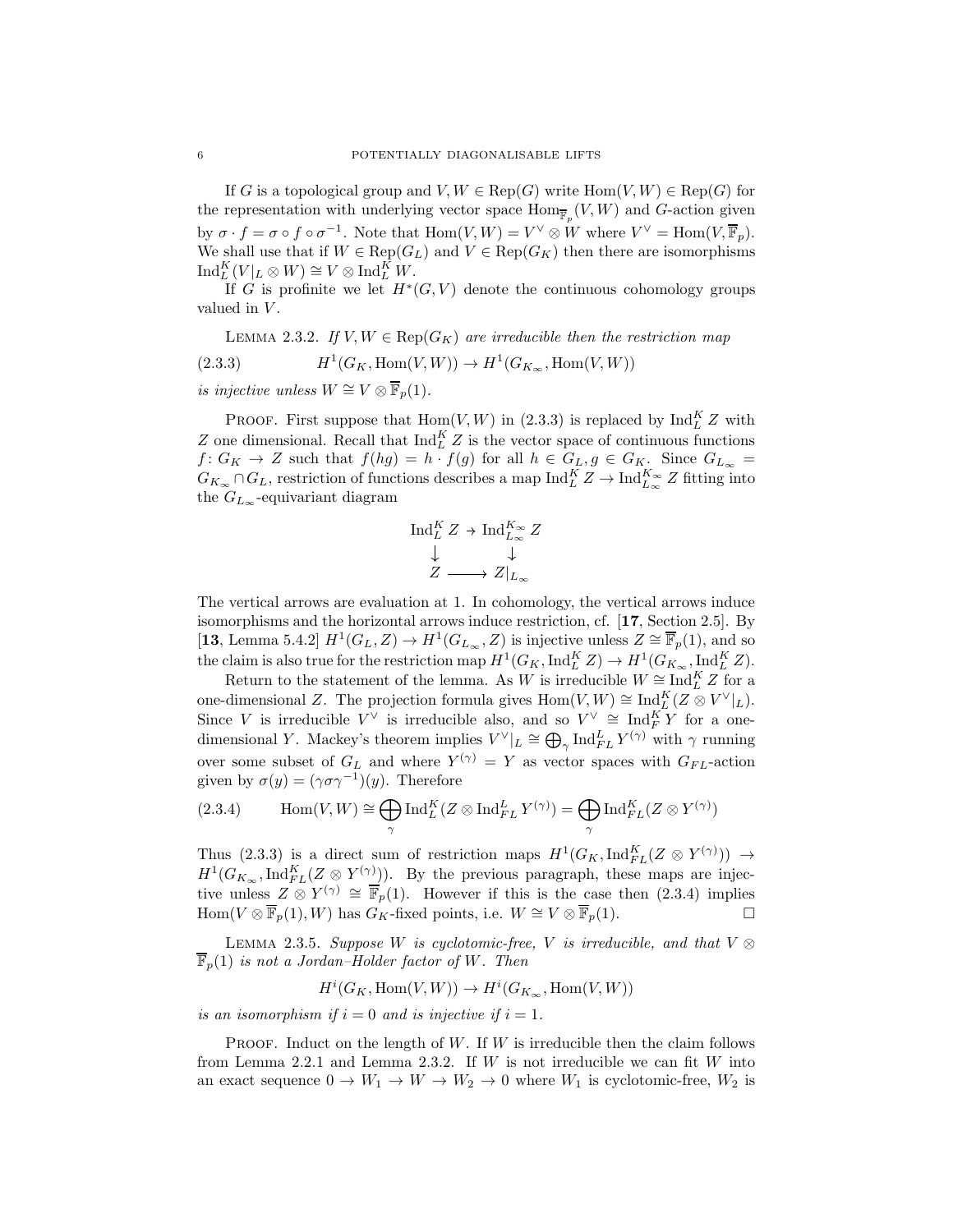irreducible and non-zero, and where  $W_2 \otimes \overline{\mathbb{F}}_p(1)$  not a Jordan–Holder factor of  $W_1$ . Passing to cohomology gives the diagram

$$
H^0(G_K, \text{Hom}(V, W_2)) \longrightarrow H^1(G_K, \text{Hom}(V, W_1)) \longrightarrow H^1(G_K, \text{Hom}(V, W)) \longrightarrow H^1(G_K, \text{Hom}(V, W_2))
$$
  
\n
$$
\downarrow \qquad \qquad \downarrow \qquad \qquad \downarrow
$$
  
\n
$$
H^0(G_{K_{\infty}}, \text{Hom}(V, W_2)) \rightarrow H^1(G_{K_{\infty}}, \text{Hom}(V, W_1)) \rightarrow H^1(G_{K_{\infty}}, \text{Hom}(V, W)) \rightarrow H^1(G_{K_{\infty}}, \text{Hom}(V, W_2))
$$

which commutes and has exact rows. By the inductive hypothesis the first vertical arrow is an isomorphism, and the second and fourth are injective. A diagram chase shows that the third is injective also. Similarly we obtain the diagram

$$
H^0(G_K, \text{Hom}(V, W_1)) \to H^0(G_K, \text{Hom}(V, W)) \to H^0(G_K, \text{Hom}(V, W_2)) \to H^1(G_K, \text{Hom}(V, W_1))
$$
  
\n
$$
\downarrow \qquad \qquad \downarrow \qquad \qquad \downarrow
$$
  
\n
$$
H^0(G_{K_{\infty}}, \text{Hom}(V, W_1) \to H^0(G_{K_{\infty}}, \text{Hom}(V, W)) \to H^0(G_{K_{\infty}}, \text{Hom}(V, W_2)) \to H^1(G_{K_{\infty}}, \text{Hom}(V, W_1))
$$

which commutes and has exact rows. Again the inductive hypothesis implies the first and third vertical arrows are isomorphisms, and the fourth is injective. A diagram chase shows the second is an isomorphism, which finishes the proof.  $\square$ 

<span id="page-6-0"></span>COROLLARY 2.3.6. Let V and W be as in Lemma [2.3.5](#page-5-3) and let  $0 \to W \to Z \to$  $V \to 0$  be an exact sequence in  $\text{Rep}(G_K)$ . Then any  $G_{K_{\infty}}$ -equivariant splitting s:  $V \rightarrow Z$  of this sequence is  $G_K$ -equivariant.

PROOF. The  $i = 1$  part of Lemma [2.3.5](#page-5-3) implies  $0 \rightarrow W \rightarrow Z \rightarrow V \rightarrow 0$ is split in Rep( $G_K$ ), say by a  $G_K$ -equivariant map  $s' : V \to Z$ . Then  $s' - s \in$  $H^0(G_{K_{\infty}}, \text{Hom}(V, W))$  and so by the  $i = 0$  part of Lemma [2.3.5](#page-5-3) implies  $s' - s \in$  $H^0(G_K, \text{Hom}(V, W))$ . Thus s is  $G_K$ -equivariant.

#### 2.4. Proving the theorem.

LEMMA 2.4.1. Let V, W be cyclotomic-free  $G_K$ -representations, with V irreducible. Then any  $G_{K_{\infty}}$ -equivariant map  $f: V \to W$  is  $G_K$ -equivariant.

PROOF. Let  $(W_j)_j$  be a composition series as in Definition [2.1.1.](#page-3-1) There is a largest j such that f factors through  $W_j \hookrightarrow W$ ; so long as  $f \neq 0$  (in which case the lemma is trivial) the composite  $g: V \stackrel{f}{\to} W_j \to W_j/W_{j+1}$  is then non-zero. Lemma [2.2.1](#page-4-1) implies g is a  $G_K$ -equivariant isomorphism. Now  $f \circ g^{-1}$  is a  $G_{K_\infty}$ splitting of  $0 \to W_{j+1} \to W_j \to W_j/W_{j+1} \to 0$  and so  $f \circ g^{-1}$  is  $G_K$ -equivariant by Corollary [2.3.6.](#page-6-0) Thus f is  $G_K$ -equivariant.

PROOF OF THEOREM [2.1.3.](#page-4-0) Induct on the length of  $V$ . When  $V$  is irreducible the theorem is given by Lemma [2.2.1.](#page-4-1) If  $V$  is not irreducible choose a composition series  $(V_i)_i$  as in Definition [2.1.1.](#page-3-1) As  $V_1$  is cyclotomic-free our inductive hypothesis implies  $f: V_1 \to W$  is  $G_K$ -equivariant. In particular ker $(f|_{V_1}) \subset V$  is  $G_K$ -stable. If  $\ker(f|_{V_1}) \neq 0$  then, as f factors through  $V \to V/\ker(f|_{V_1})$  and  $V/\ker(f|_{V_1})$  is cyclotomic-free by Lemma [2.1.2,](#page-4-2) the result follows from our inductive hypothesis. Thus we can assume  $f|_{V_1}$  is injective. Set  $W_1 = f(V_1)$ ; again since  $f|_{V_1}$  is  $G_K$ equivariant  $W_1 \subset W$  is  $G_K$ -stable.

Now consider the commutative diagram

$$
0 \to V_1 \to V \to V/V_1 \to 0
$$
  

$$
\downarrow \qquad \qquad \downarrow f \qquad \downarrow
$$
  

$$
0 \to W_1 \to W \to W/W_1 \to 0
$$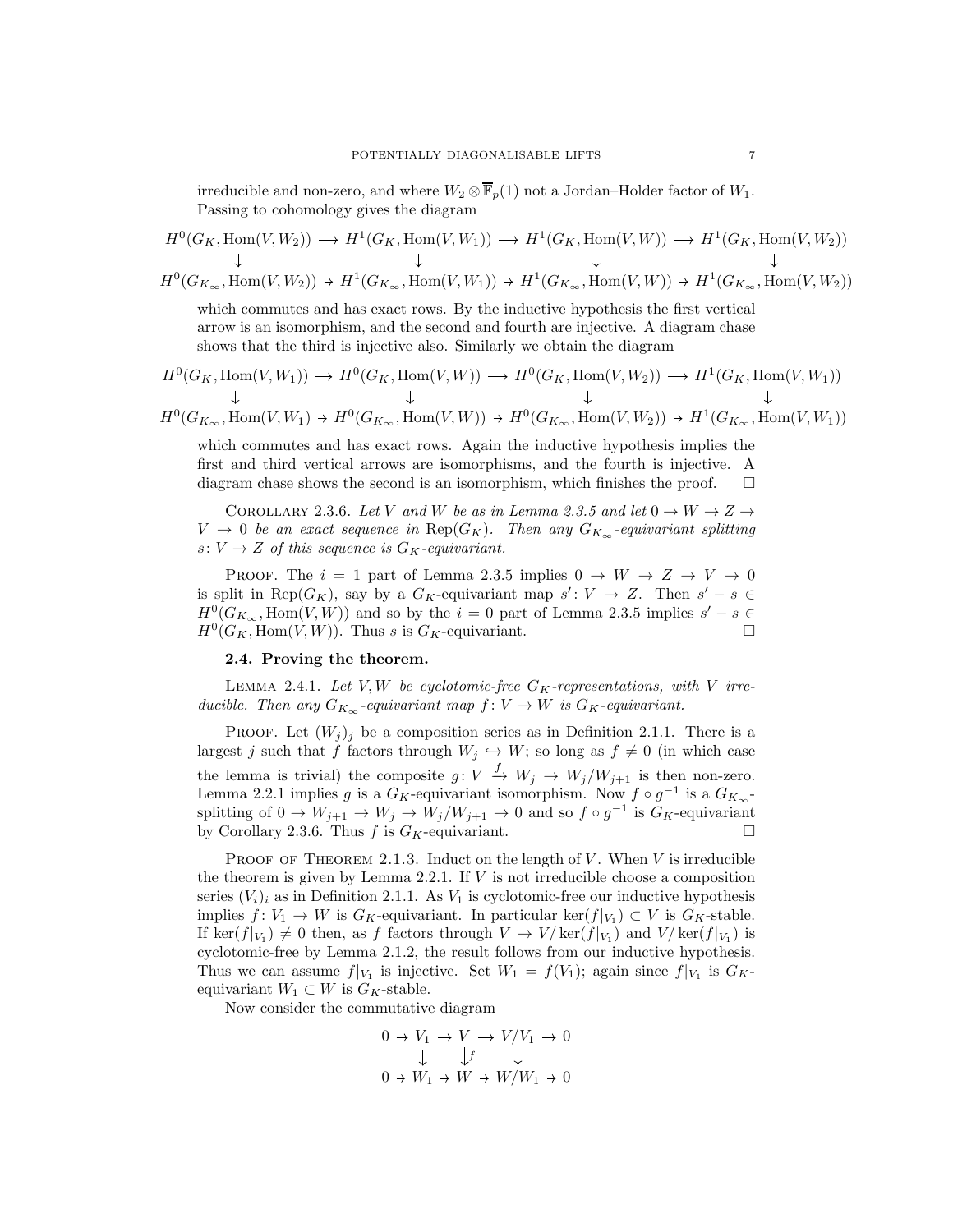with the rows exact in Rep( $G_K$ ). As  $W/W_1$  is cyclotomic-free by Lemma [2.1.2,](#page-4-2)  $V/V_1 \rightarrow W/W_1$  is  $G_K$ -equivariant. Thus  $f(\sigma(v)) - \sigma(f(v)) \in W_1$  for all  $v \in V$ and  $\sigma \in G_K$ , and so  $f(V) \subset W$  is  $G_K$ -stable. As  $f(V)$  is cyclotomic-free we may assume f is surjective. This implies  $V/V_1 \rightarrow W/W_1$  is surjective, and so is a  $G_K$ -isomorphism since  $V/V_1$  is irreducible.

If we identify  $V/V_{n-1} = W/W_{n-1}$  and  $V_{n-1} = W_{n-1}$  via the outer arrows of the above diagram, the map  $f$  shows that the two horizontal rows in the diagram define the same class in  $\text{Ext}_{\text{Rep}(G_{K_{\infty}})}^{1}(V/V_{n-1}, V_{n-1}) = H^{1}(G_{K_{\infty}}, \text{Hom}(V/V_{n-1}, V_{n-1})).$ Lemma [2.3.5](#page-5-3) therefore implies these two rows define the same class in  $\text{Ext}^1_{\text{Rep}(G_K)}(V/V_{n-1}, V_{n-1})$ and so there exists a  $G_K$ -equivariant  $h: V \to W$  fitting into the diagram as f does. Thus  $h - f$  describes a  $G_{K_{\infty}}$ -equivariant map  $V/V_1 \rightarrow W_1$ . By induction  $h - f$  is  $G_K$ -equivariant and so f is  $G_K$ -equivariant also.

**2.5. Stable lattices.** To conclude this section fix a finite extension  $E/\mathbb{Q}_p$ with ring of integers  $\mathcal O$  and residue field  $\mathbb F$ . By using the above we shall show that certain  $G_{K_{\infty}}$ -stable lattices inside E-representations of  $G_K$  are  $G_K$ -stable.

If G is a topological group acting linearly and continuously on a topological abelian group M then let  $Z^1(G,M)$  denote the group of continuous 1-cocycles  $G \to M$ , and let  $B^1(G,M) \subset Z^1(G,M)$  denote the group of 1-coboundaries.

<span id="page-7-0"></span>LEMMA 2.5.1. Let V, W be continuous representations of  $G_K$  on finite free  $\mathcal{O}$ modules. Assume  $\overline{W} = W \otimes_{\mathcal{O}} \mathbb{F}$  is cyclotomic-free, that  $\overline{V} = V \otimes_{\mathcal{O}} \mathbb{F}$  is irreducible, and that  $\overline{V} \otimes_{\mathbb{F}} \mathbb{F}(1)$  is not a Jordan–Holder factor of  $\overline{W}$ .

If  $c \in Z^1(G_K, \text{Hom}(V,W)[\frac{1}{p}])$  is such that  $c(\sigma) \in \text{Hom}(V,W)$  for all  $\sigma \in G_{K_\infty}$ then  $c \in Z^1(G_K, \text{Hom}(V, W)).$ 

PROOF. Put  $H = \text{Hom}(V, W)$  (the representation of  $\mathcal{O}\text{-linear homomorphisms}$ ) and  $\overline{H} = \text{Hom}(\overline{V}, \overline{W}) = H \otimes_{\mathcal{O}} \mathbb{F}$ . Lemma [2.3.5](#page-5-3) implies  $H^0(G_K, \overline{H}) = H^0(G_{K_{\infty}}, \overline{H})$ and  $H^1(G_K, \overline{H}) \to H^1(G_{K_{\infty}}, \overline{H})$  is injective.

Let m denote the maximal ideal of  $\mathcal O$ . We claim there exists  $\mu \in \mathfrak m$  such that  $\mu c \in Z^1(G_K, H)$ . Recall from [[18](#page-25-15), Proposition 2.3] that the map  $H^1(G_K, H) \to$  $H^1(G_K, H[\frac{1}{p}])$ , coming from  $H \hookrightarrow H[\frac{1}{p}]$ , induces an isomorphism  $H^1(G_K, H)[\frac{1}{p}] \cong$  $H^1(G_K, H[\frac{1}{p}])$ . Thus there exists  $\mu' \in \mathfrak{m}$  such that the class of  $\mu'c$  in  $H^1(G_K, H[\frac{1}{p}])$ is represented by  $\tilde{c} \in Z^1(G_K, H)$ . Thus  $\mu'c - \tilde{c} \in B^1(G_K, H[\frac{1}{p}])$ . Clearly our claim holds for cocycles in  $B^1(G_K, H[\frac{1}{p}])$ , so the claim holds in general.

Choose  $\mu \in \mathfrak{m}$  so that  $\mu c \in \mathbb{Z}^1(G_K, H)$  and so that  $v_p(\mu)$  is minimal amongst all such  $\mu$ . If  $v_p(\mu) = 0$  there is nothing to prove so assume  $v_p(\mu) > 0$ . Since  $c(\sigma) \in H$ for  $\sigma \in G_{K_{\infty}}$  the image  $\overline{\mu c}$  of  $\mu c$  in  $Z^1(G_K, \overline{H})$  must vanish on  $G_{K_{\infty}}$ . Injectivity of  $H^1(G_K, \overline{H}) \to H^1(G_{K_{\infty}}, \overline{H})$  therefore implies  $\overline{\mu c} \in B^1(G_K, \overline{H})$ , so  $\overline{\mu c} = (\sigma - 1)\overline{h}$ for some  $\overline{h} \in \overline{H}$ . As  $\overline{\mu c}|_{G_{K_{\infty}}} = 0$ ,  $\overline{h} \in H^0(G_{K_{\infty}}, \overline{H})$  and so  $\overline{h} \in H^0(G_K, \overline{H})$ . Thus  $\overline{\mu c} = 0$  on  $G_K$  which contradicts the minimality of  $v_p(\mu)$ .

<span id="page-7-2"></span><span id="page-7-1"></span>COROLLARY 2.5.2. Let V and W be as in Lemma [2.5.1,](#page-7-0) and

$$
(2.5.3) \t\t 0 \t\t \to W \t\t \to Z \t\t \to V \t\t \to 0
$$

be an exact sequence of  $G_{K_{\infty}}$ -representations. If the  $G_{K_{\infty}}$ -action on  $Z[\frac{1}{p}]$  extends to a continuous  $G_K$ -action so that [\(2.5.3\)](#page-7-1) becomes  $G_K$ -equivariant after inverting p, then Z is  $G_K$ -stable inside  $Z[\frac{1}{p}].$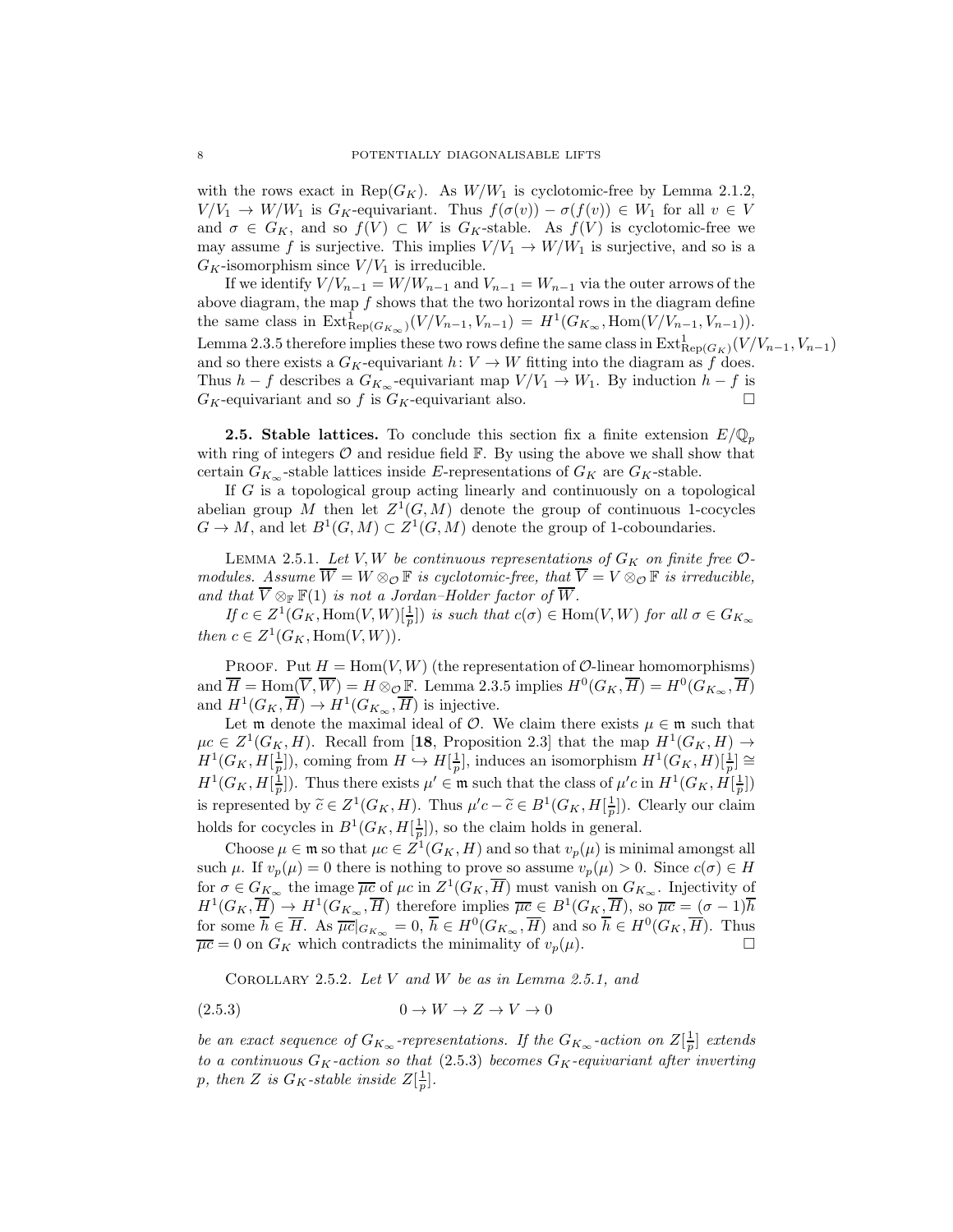PROOF. In the usual way the extension  $(2.5.3)$  defines a continuous 1-cocycle c:  $G_{K_{\infty}} \to \text{Hom}(V, W)$  in  $Z^1(G_{K_{\infty}}, \text{Hom}(V, W))$ . The extension of [\(2.5.3\)](#page-7-1) to  $G_K$  after inverting p produces an extension of c to an element of  $Z^1(G_K, \text{Hom}(V,W)[\frac{1}{p}])$ . To show Z is  $G_K$ -stable it suffices to show this extension of c lies in  $Z^1(G_K, \text{Hom}(V, W)),$ and this follows from Lemma [2.5.1.](#page-7-0)

### 3. Breuil–Kisin modules

<span id="page-8-0"></span>In this section we recall the theory of Breuil–Kisin modules and their relationship to crystalline Galois representations.

Throughout let k denote a finite field of characteristic p. Write  $K_0 = W(k)[\frac{1}{p}]$ and let K be a totally ramified extension of  $K_0$  of degree e. Let C denote the completion of a fixed algebraic closure of K, with ring of integers  $\mathcal{O}_C$ .

**3.1. Breuil–Kisin modules.** Let  $\mathfrak{S} = W(k)[[u]]$ . We equip this ring with the  $\mathbb{Z}_p$ -linear endomorphism  $\varphi$  which acts on  $W(k)$  by the Witt vector Frobenius and which sends  $u \mapsto u^p$ . Fix a uniformiser  $\pi \in K$  and let  $E(u) \in \mathfrak{S}$  denote the minimal polynomial of  $\pi$  over  $K_0$ .

DEFINITION 3.1.1. A Breuil–Kisin module M is a finitely generated  $\mathfrak{S}\text{-module}$ equipped with an isomorphism

$$
\varphi_M: M\otimes_{\varphi, {\mathfrak S}} {\mathfrak S}[\tfrac{1}{E}] \cong M[\tfrac{1}{E}]
$$

When there is no risk of confusion we write  $\varphi$  in place of  $\varphi_M$ . We can identify  $\varphi_M$  with the semilinear map  $M \to M[\frac{1}{E}]$  given by  $m \mapsto \varphi_M(m \otimes 1)$ . Denote the category of Breuil–Kisin modules by  $Mod_K^{BK}$ .

We now recall the connection between Breuil–Kisin modules and crystalline representations. As in the previous section choose a compatible system  $\pi^{1/p^n}$  of p<sup>n</sup>-th roots of  $\pi$  in C, and let  $K_{\infty} = K(\pi^{1/p^{\infty}})$ . Let  $A_{\text{inf}} = W(\mathcal{O}_{C^{\flat}})$  where  $\mathcal{O}_{C^{\flat}} = \varprojlim \mathcal{O}_{C}/p$  with transition maps given by  $x \mapsto x^{p}$ . Our choice of  $\pi^{1/p^{n}}$ defines an element  $\pi^{\flat} \in \mathcal{O}_{C^{\flat}}$  and we embed  $\mathfrak{S} \to A_{\text{inf}}$  via  $\sum a_i u^i \mapsto \sum a_i [\pi^{\flat}]^i$ . This inclusion is compatible with  $\varphi$  on  $\mathfrak S$  and the Witt vector Frobenius on  $A_{\inf}$ . Note that the  $G_K$ -action on  $\mathcal{O}_C/p$  induces a  $G_K$ -action on  $A_{\text{inf}}$ , and via this action the image of  $\mathfrak{S} \to A_{\text{inf}}$  is  $G_{K_{\infty}}$ -stable

LEMMA 3.1.2. There is an exact functor  $M \mapsto T(M) = (M \otimes \mathfrak{S}W(C^{\flat}))^{\varphi=1}$  from  $\operatorname{Mod}^{\rm BK}_K$  to the category of finitely generated  $\mathbb{Z}_p$ -modules equipped with a continuous  $\mathbb{Z}_p$ -linear action of  $G_{K_{\infty}}$ . Further, there are  $\varphi, G_{K_{\infty}}$ -equivariant identifications

$$
M\otimes_{\mathfrak{S}} W(C^\flat)\cong T(M)\otimes_{\mathbb{Z}_p} W(C^\flat)
$$

which are functorial in M.

PROOF. This is proven in  $[6]$  $[6]$  $[6]$ . We refer to  $[3,$  $[3,$  $[3,$  Proposition 4.1.5 and  $[3,$  Construction 4.2.3 for more details.  $\square$ 

In the following theorem a crystalline  $\mathbb{Z}_p$ -lattice is a  $G_K$ -stable  $\mathbb{Z}_p$ -lattice inside a crystalline (in the sense of [[7](#page-25-17)])  $\mathbb{Q}_p$ -representation of  $G_K$ .

<span id="page-8-1"></span>THEOREM 3.1.3 (Kisin). There is a fully faithful functor  $T \mapsto M(T)$  from the category of crystalline  $\mathbb{Z}_p$ -lattices into the category of Breuil–Kisin modules finite free over S. The module  $M(T)$  is characterised up to isomorphism by  $T(M(T)) \cong T$ as  $G_{K_{\infty}}$ -representations.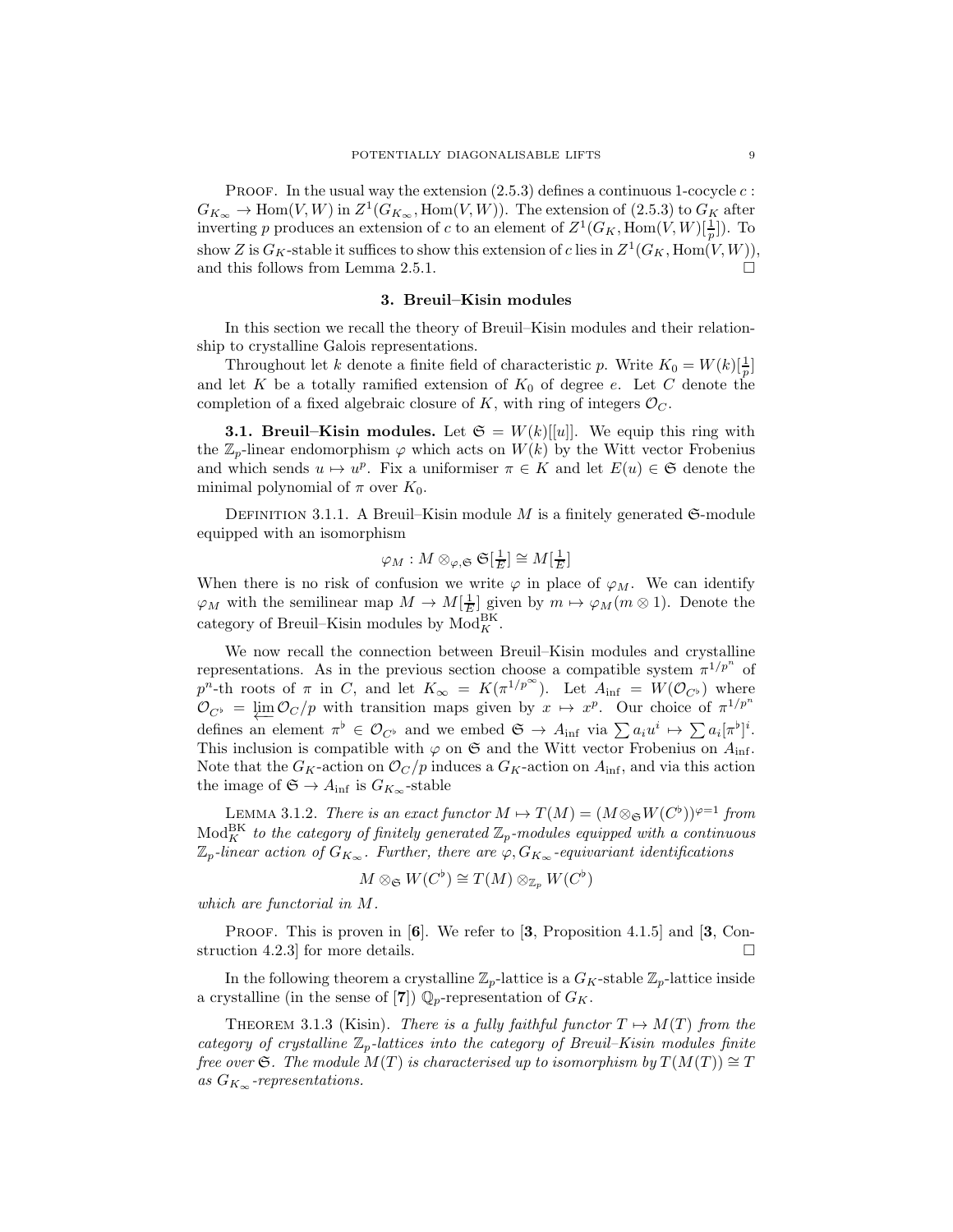PROOF. The functor  $T \mapsto M(T)$  was first constructed by Kisin in [[14](#page-25-12)]. The formulation we have given here is that in [[5](#page-25-18), Theorem 4.4].

**3.2. Coefficients.** In practice it is sometimes necessary to consider crystalline representations valued in extensions of  $\mathbb{Z}_p$ . Kisin's construction can be suitably adapted to allow this, provided the coefficient ring is finite over  $\mathbb{Z}_p$ .

NOTATION 3.2.1. Let  $E/\mathbb{Q}_p$  be a finite extension with ring of integers  $\mathcal O$  and residue field F. Assume that  $K_0 \subset E$ .

By a crystalline  $\mathcal{O}\text{-lattice}$  we mean an  $\mathcal{O}\text{-lattice}$  inside a  $G_K$ -representation on an E-vector space, which is crystalline when viewed as a representation on a  $\mathbb{Q}_p$ -vector space. By functoriality, if T is a crystalline O-lattice then  $M(T)$  is a Breuil–Kisin module with O-action as defined below.

DEFINITION 3.2.2. A Breuil–Kisin module with  $\mathcal{O}\text{-action}$  is a pair  $(M, \iota)$  where  $M \in Mod_K^{\text{BK}}$  and  $\iota$  is a  $\mathbb{Z}_p$ -algebra homomorphism  $\iota: \mathcal{O} \to \text{End}_{\text{BK}}(M)$ . Equivalently a Breuil–Kisin module with  $\mathcal{O}\text{-action}$  is a finitely generated  $\mathfrak{S}_{\mathcal{O}} := \mathfrak{S} \otimes_{\mathbb{Z}_p} \mathcal{O}\text{-}$ module equipped with an isomorphism

$$
M \otimes_{\varphi \otimes 1, \mathfrak{S}_{\mathcal{O}}} \mathfrak{S}_{\mathcal{O}}[\tfrac{1}{E}] \cong M[\tfrac{1}{E}]
$$

Let  $\text{Mod}_{K}^{\text{BK}}(\mathcal{O})$  denote the category of Breuil–Kisin modules with  $\mathcal{O}\text{-action}$ .

<span id="page-9-1"></span>CONSTRUCTION 3.2.3. Our assumption that  $K_0 \subset E$  has the following consequence. Since  $\mathfrak{S} \otimes_{\mathbb{Z}_p} \mathcal{O}$  is a finite  $\mathfrak{S}\text{-module}$  it is *u*-adically complete, and so the inclusion  $\mathcal{O}[u] \to \mathfrak{S} \otimes_{\mathbb{Z}_p} \mathcal{O}$  given by  $\sum a_i u^i \mapsto \sum u^i \otimes a_i$  extends to  $\mathcal{O}[[u]] \to \mathfrak{S} \otimes_{\mathbb{Z}_p} \mathcal{O}$ . In this way we view  $\mathfrak{S} \otimes_{\mathbb{Z}_p} \mathcal{O}$  as an  $\mathcal{O}[[u]]$ -module. The map

$$
(\sum a_i u^i) \otimes b \mapsto (\sum \tau(a_i) b u^i)_{\tau}
$$

then describes an isomorphism of  $\mathcal{O}[[u]]$ -algebras  $\mathfrak{S} \otimes_{\mathbb{Z}_p} \mathcal{O} \to \prod_{\tau} \mathcal{O}[[u]]$ , the product running over  $\tau \in \text{Hom}_{\mathbb{F}_p}(k,\mathbb{F})$  (we abusively write  $\tau$  also for its extension to an embedding  $\tau: W(k) \to \mathcal{O}$ . Let  $\tilde{e}_{\tau} \in \mathfrak{S} \otimes_{\mathbb{Z}_p} \mathcal{O}$  be the idempotent corresponding to τ. As  $\tilde{e}_τ$  is determined by the property  $(a \otimes 1)\tilde{e}_τ = (1 \otimes τ(a))\tilde{e}_τ$  for  $a \in W(k)$ , the map  $\varphi \otimes 1$  sends

<span id="page-9-0"></span>
$$
\widetilde{e}_{\tau \circ \varphi} \mapsto \widetilde{e}_{\tau}
$$

If  $M \in Mod_K^{BK}(\mathcal{O})$  we set  $M_\tau = \tilde{e}_\tau M$  which we view as an  $\mathcal{O}[[u]]$ -algebra. By the above  $\varphi_M$  restricts to a map

(3.2.4) 
$$
M_{\tau \circ \varphi} \otimes_{\varphi, \mathcal{O}[[u]]} \mathcal{O}[[u]] \to M_{\tau}[\frac{1}{\tau(E)}]
$$

which becomes an isomorphism after inverting  $\tau(E)$ . Here  $\varphi$  on  $\mathcal{O}[[u]]$  is that induced by  $\varphi \otimes 1$  on  $\mathfrak{S} \otimes_{\mathbb{Z}_p} \mathcal{O}$ , i.e. is given by  $\sum a_i u^i \mapsto \sum a_i u^{ip}$ .

<span id="page-9-2"></span>COROLLARY 3.2.5. If  $M \in Mod_K^{\text{BK}}(\mathcal{O})$  is free as an  $\mathfrak{S}\text{-module then }M$  is free over  $\mathfrak{S} \otimes_{\mathbb{Z}_p} \mathcal{O}.$ 

**PROOF.** If M is free over  $\mathfrak{S}$  then the O-module  $M/uM$  is free over  $W(k)$ , is torsion-free, and is therefore free over  $\mathcal{O}$ . By Nakayama's lemma, any lift of an O-basis of  $M/uM$  generates M; there is therefore a surjection  $F \to M$  where F is  $\mathcal{O}[[u]]$ -free of G-rank equal to that of M. As surjective maps between free-modules of the same rank are isomorphisms, M is free over  $\mathcal{O}[[u]]$ . By [\(3.2.4\)](#page-9-0) each  $M_{\tau}$  has the same  $\mathcal{O}[[u]]$ -rank which proves M is free over  $\mathfrak{S} \otimes_{\mathbb{Z}_p} \mathcal{O} = \prod_{\tau} \mathcal{O}[[u]]$ .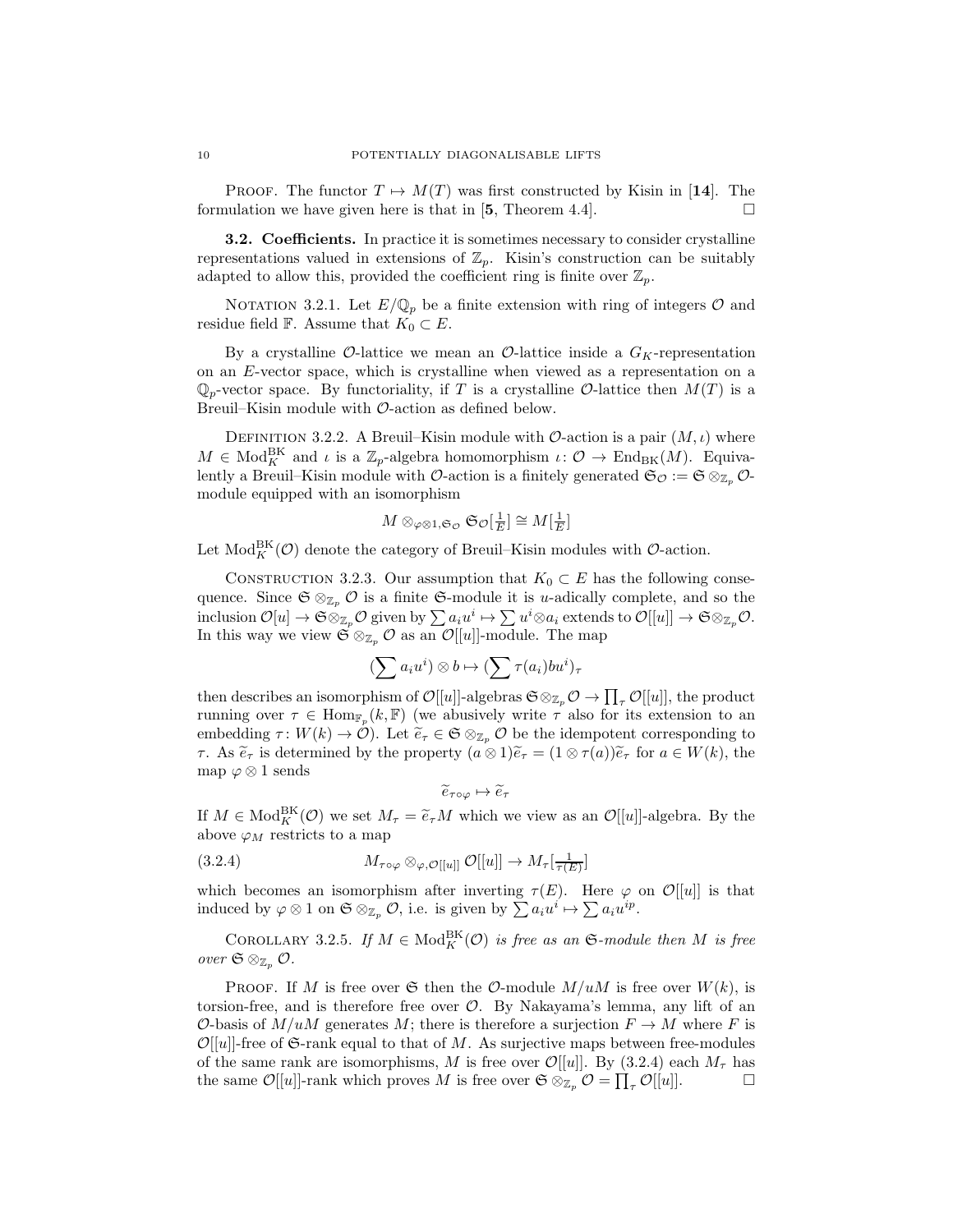**3.3. Strong divisibility.** We now explain what it means for a p-torsion Breuil– Kisin module to be strongly divisible. After a result of Gee–Liu–Savitt (Theo-rem [3.3.9\)](#page-11-1) strong divisibility is closely related to the reduction modulo  $p$  of crystalline representations.

Note that since  $E \equiv u^e$  modulo p, a p-torsion Breuil–Kisin module is a finitely generated k[[u]]-module M equipped with an isomorphism  $M \otimes_{\varphi, k[[u]]} k((u)) \rightarrow$  $M[\frac{1}{u}].$ 

From now on all Breuil–Kisin modules will be considered with  $\mathcal{O}\text{-action}$ .

DEFINITION 3.3.1. Let  $\text{Mod}_k^{\text{BK}}(\mathcal{O})$  be the full sub-category of  $M \in \text{Mod}_K^{\text{BK}}(\mathcal{O})$ which are free modules over  $k[[u]] \otimes_{\mathbb{F}_p} \mathbb{F}$ .

If  $M \in Mod_k^{\text{BK}}(\mathcal{O})$  set  $M^\varphi$  equal to the image of  $M \otimes_{\varphi, k[[u]]} k[[u]] \xrightarrow{\varphi} M[\frac{1}{u}]$ . Equivalently  $M^{\varphi}$  is the  $k[[u]]$ -sub-module of  $M[\frac{1}{u}]$  generated by the  $k[[u^p]]$ -module  $\varphi(M)$ 

CONSTRUCTION 3.3.2. Equip  $M^{\varphi}$  with the filtration  $F^iM^{\varphi} = M^{\varphi} \cap u^iM$ . Similarly define a filtration on M by  $F^iM = \{m \in M \mid \varphi(m) \in u^iM\}$ . Note that the semi-linear map  $\varphi: M \to M^{\varphi}$  is compatible with these filtrations.

Set  $M_k^{\varphi} = M^{\varphi}/uM^{\varphi}$  and  $M_k = M/uM$ . These are both  $k \otimes_{\mathbb{F}_p} \mathbb{F}$ -modules and we equip both with the quotient filtration coming from  $M^{\varphi}$  and M respectively. In other words  $F^i M_k^{\varphi}$  equals the image of  $F^i M^{\varphi}$  under  $M^{\varphi} \to M_k^{\varphi}$ , and likewise  $F^i M_k$  is the image of  $F^i M$  under  $M \to M_k$ .

The filtration on  $M_k$  is by  $k \otimes_{\mathbb{F}_p} \mathbb{F}$ -sub-modules. Thus, as in Construction [3.2.3,](#page-9-1) there are decompositions  $M_k = \prod_{\tau \in \text{Hom}_{\mathbb{F}_p}(k,\mathbb{F})} M_{k,\tau}$  of filtered modules. Likewise  $M_k^{\varphi} = \prod_{\tau} M_{k,\tau}^{\varphi}$ . Each of  $M_{k,\tau}$  and  $M_{k,\tau}^{\varphi}$  is a filtered F-vector space.

REMARK 3.3.3. Note that the map  $\varphi: M \to M^{\varphi}$  induces a semi-linear map  $M_k \to M_k^{\varphi}$ , which is compatible with filtrations. This latter map is a bijection but not necessarily an isomorphism of filtered modules.

<span id="page-10-0"></span>LEMMA 3.3.4. The map  $M_k \to M_k^{\varphi}$  is a semi-linear isomorphism of filtered modules if and only if for each  $\tau \in \text{Hom}_{\mathbb{F}_p}(k, \mathbb{F})$  there exist an  $\mathbb{F}[[u]]$ -basis  $(f_i)_i$  of  $M_{\tau}$  and integers  $(r_i)$  such that  $(u^{r_i}f_i)$  is an  $\mathbb{F}[[u^p]]$ -basis of  $\varphi(M)_{\tau} = \varphi(M_{\tau \circ \varphi})$ .

PROOF. This is [[3](#page-25-8), Lemma 5.3.4].

$$
\qquad \qquad \Box
$$

DEFINITION 3.3.5. For  $M \in \text{Mod}_k^{\text{BK}}(\mathcal{O})$  and  $\tau \in \text{Hom}_{\mathbb{F}_p}(k, \mathbb{F})$  define  $\text{Weight}_{\tau}(M)$ to be the multiset of integers which contains  $i$  with multiplicity

 $\dim_{\mathbb{F}} \operatorname{gr}^i(M_k^{\varphi})$ 

DEFINITION 3.3.6 (Strong divisibility).  $M \in Mod_k^{\text{BK}}(\mathcal{O})$  is strongly divisible if  $\text{Weight}_{\tau}(M) \subset [0, p]$  for each  $\tau$  and if  $M_k \to M_k^{\varphi}$  is a semi-linear isomorphism of filtered modules. Let  $\text{Mod}_{k}^{\text{SD}}(\mathcal{O})$  denote full subcategory of strongly divisible Breuil–Kisin modules.

<span id="page-10-1"></span>REMARK 3.3.7. Recall that any matrix  $X \in GL_n(\mathbb{F}((u)))$  can be written uniquely as  $A \text{ diag}(u^{r_i})B$  for some  $r_i \in \mathbb{Z}$  and  $A, B \in GL_n(\mathbb{F}[[u]])$ . If  $M \in$  $\text{Mod}_{k}^{\text{BK}}(\mathcal{O})$  and if we choose  $\mathbb{F}[[u]]$ -bases of  $M_{\tau \circ \varphi}$  and  $M_{\tau}$  then the with respect to these bases  $\varphi : M_{\tau \circ \varphi} \to M_{\tau}$  may be represented by a matrix

$$
A\operatorname{diag}(u^{r_i})B
$$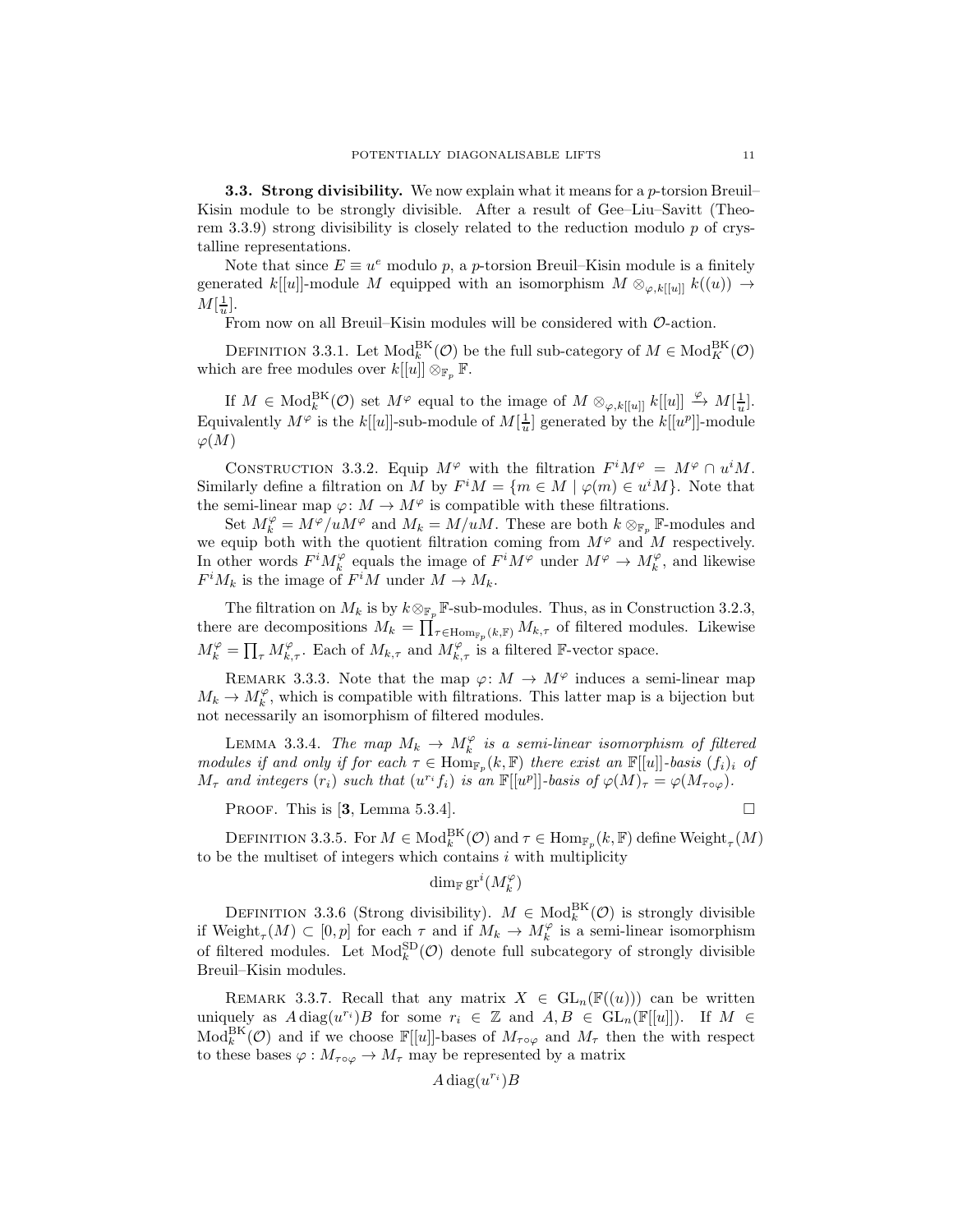with  $A, B \in GL_n(\mathbb{F}[[u]])$ . Then  $\{r_i\} = \text{Weight}_{\tau}(M)$ . Moreover the conditions of Lemma [3.3.4](#page-10-0) are equivalent to asking that  $B \in GL_n(\mathbb{F}[[u^p]])$ . In particular  $M \in Mod_k^{\text{SD}}(\mathcal{O})$  if and only if  $r_i \in [0, p]$  and  $B \in GL_n(\mathbb{F}[[u^p]])$ .

<span id="page-11-4"></span>PROPOSITION 3.3.8. Let  $0 \to M \to N \to P \to 0$  be an exact sequence in  $\mathrm{Mod}_k^\mathrm{BK}(\mathcal{O}).$ 

- (1) If  $N \in Mod_k^{\text{SD}}(\mathcal{O})$  then  $M, P \in Mod_k^{\text{SD}}(\mathcal{O})$  and  $\text{Weight}_{\tau}(N) = \text{Weight}_{\tau}(M) \cup$  $Weight_{\tau}(P)$ .
- (2) If  $M, P \in Mod_k^{\text{SD}}(\mathcal{O})$  then  $N \in Mod_k^{\text{SD}}(\mathcal{O})$  if and only if the map  $N \to P$ is a strict<sup>[2](#page-11-2)</sup> map of filtered modules.

PROOF. This is [[3](#page-25-8), Proposition 5.4.7].

Recall that if  $V$  is a crystalline representation of  $G_K$  on an E-vector space and  $D_{\text{crys}}(V) = (V \otimes_{\mathbb{Q}_p} B_{\text{crys}})^{G_K}$  is the associated filtered  $\varphi$ -module, then  $D_{\text{crys}}(V)$  is a free  $K_0 \otimes_{\mathbb{Q}_p} E$ -module, and so  $D_{\text{crys}}(V)_K = \prod_{\tau} D_{\text{crys}}(V)_{K,\tau}$  as filtered modules. Each  $D_{\text{crys}}(V)_{K,\tau}$  is a  $K \otimes_{K_0} E$ -module; the  $\tau$ -th Hodge–Tate weights of V is the multiset  $HT_{\tau}(V)$  containing i with multiplicity

$$
\dim_E \operatorname{gr}^i(D_{\operatorname{crys}}(V)_{K,\tau})
$$

Thus  $HT_{\tau}(V)$  contains e dim<sub>E</sub> V integers and our normalisations are such that the Hodge–Tate weight of the cyclotomic character is  $-1$  (or rather e copies of  $-1$ ).

The following theorem relates  $Mod_k^{\text{SD}}(\mathcal{O})$  to reductions of crystalline representations. We must assume that  $K = K_0$  and that if  $p = 2$  then  $\pi$  is chosen so that  $K_{\infty} \cap K(\mu_{p^{\infty}}) = K$  (such  $\pi$  exist by [[19](#page-25-7), Lemma 2.1]).

<span id="page-11-1"></span>THEOREM 3.3.9 (Gee–Liu–Savitt, Wang). Assume K and  $\pi$  are as in the previous paragraph. Let T be a crystalline  $\mathcal{O}\text{-}lattice$  and let  $V = T \otimes_{\mathcal{O}} E$ . If  $\text{HT}_{\tau}(V) \subset$  $[0, p]$  for each  $\tau$  then  $\overline{M} := M(T) \otimes_{\mathcal{O}} \mathbb{F} \in Mod_k^{\text{SD}}(\mathcal{O})$  and  $\text{Weight}_{\tau}(\overline{M}) = \text{HT}_{\tau}(V)$ .

PROOF. When  $p > 2$  this follows by reducing the description of  $M(T)$  given in [[12](#page-25-5), Theorem 4.22] modulo a uniformizer of  $\mathcal{O}$ . The case  $p = 2$  is proven in [[19](#page-25-7), Theorem 4.2].<sup>[3](#page-11-3)</sup>

#### 4. Strongly divisible extensions

<span id="page-11-0"></span>We maintain the notation from the previous subsection. Our aim here is to compute dimensions of the space of extensions of strongly divisible Breuil–Kisin modules.

Throughout we shall use the following construction. If  $M, N \in Mod_K^{\text{BK}}(\mathcal{O})$ define a Breuil–Kisin module  $\mathrm{Hom}(M,N)^{\mathcal{O}}$  with underlying module  $\mathrm{Hom}_{\mathfrak{S}_{\mathcal{O}}}(M,N)$ and with Frobenius given by  $f \mapsto \varphi_N \circ f \circ \varphi_M^{-1}$  (see [[3](#page-25-8), Construction 4.2.5 and 4.3.3]).

<sup>&</sup>lt;sup>2</sup>Recall that a map  $f: M \to N$  of filtered modules is strict if  $f(F^iM) = F^iN \cap f(M)$  for every  $i \in \mathbb{Z}$ .

<span id="page-11-3"></span><span id="page-11-2"></span><sup>&</sup>lt;sup>3</sup>When using results from  $\left[12, 19\right]$  $\left[12, 19\right]$  $\left[12, 19\right]$  $\left[12, 19\right]$  $\left[12, 19\right]$  it is important to keep track of normalisations. In both references Hodge–Tate weights are normalised to be the opposite of ours. Also Breuil–Kisin modules are attached contravariantly to crystalline representations; from the Breuil–Kisin module  $\mathfrak{M}$  associated to T in [[12](#page-25-5),[19](#page-25-7)] one recovers  $M(T)$  as the dual of  $\mathfrak{M}$  (for the dual of a Breuil–Kisin module see the construction at the start of Subsection [4.1\)](#page-12-0)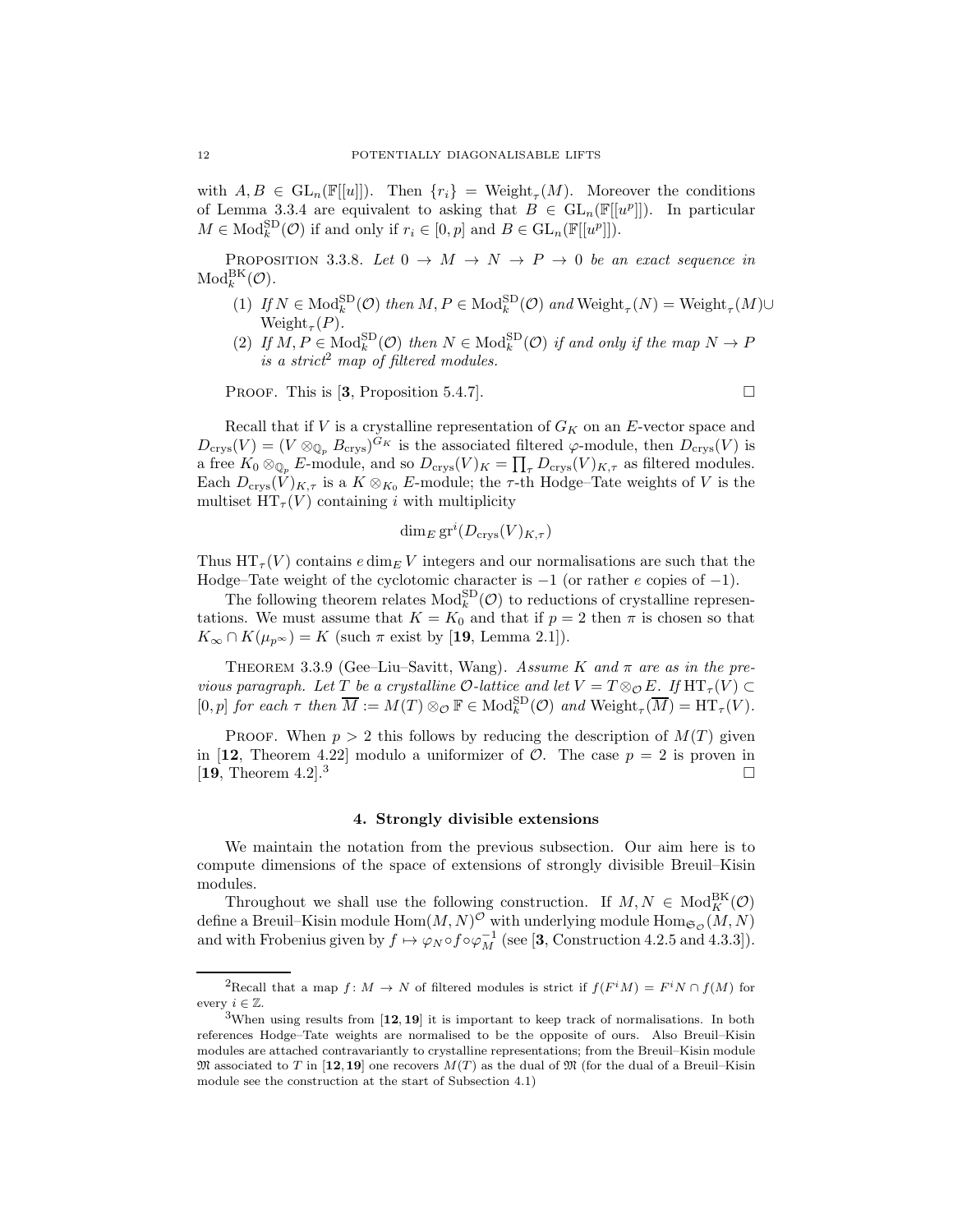<span id="page-12-0"></span>**4.1. Cohomology and ext groups.** If  $M \in Mod_k^{\text{BK}}(\mathcal{O})$  let  $H^i(M)$  denote the cohomology of the complex

<span id="page-12-1"></span>
$$
M \xrightarrow{\varphi - 1} M[\frac{1}{u}]
$$

The  $H^i(M)$  are F-vector spaces.

<span id="page-12-2"></span>CONSTRUCTION 4.1.1. If  $P, M \in Mod_k^{BK}(\mathcal{O})$  then there is a map

(4.1.2) 
$$
H^1(\text{Hom}(P, M)^{\mathcal{O}}) \to \text{Ext}^1_{\mathbb{F}}(P, M)
$$

into the first Yoneda extension group in the exact category  $\text{Mod}_{k}^{\text{BK}}(\mathcal{O})$ . This map sends a class represented by  $f \in \text{Hom}(P, M)^{\mathcal{O}}[\frac{1}{u}]$  onto a class represented by an extension  $0 \to M \to N_f \to P \to 0$  in  $Mod_k^{BK}(\mathcal{O})$  where  $N_f$  is the Breuil–Kisin module with underlying  $k[[u]] \otimes_{\mathbb{F}_p} \mathbb{F}\text{-module } M \oplus P$  with Frobenius given by  $(\varphi_M +$  $f \circ \varphi_P, \varphi_P$ ). This map is injective and functorial in P and M, in particular it is a map of F-vector spaces. Since every extension in  $\text{Mod}_k^{\text{BK}}(\mathcal{O})$  of P by M splits as a  $k[[u]] \otimes_{\mathbb{F}_p} \mathbb{F}\text{-module (4.1.2) is surjective, and so an isomorphism.}$  $k[[u]] \otimes_{\mathbb{F}_p} \mathbb{F}\text{-module (4.1.2) is surjective, and so an isomorphism.}$  $k[[u]] \otimes_{\mathbb{F}_p} \mathbb{F}\text{-module (4.1.2) is surjective, and so an isomorphism.}$ 

If  $M \in Mod_k^{\text{BK}}(\mathcal{O})$  let  $H_{\text{SD}}^i(M)$  denote the cohomology of the complex

$$
F^0 M \xrightarrow{\varphi - 1} M
$$

Then  $H_{\text{SD}}^{0}(M) = H^{0}(M)$ . The inclusion  $M \to M[\frac{1}{u}]$  induces a map  $H_{\text{SD}}^{1}(M) \to$  $H^1(M)$ . If  $m \in M$  can be written as  $\varphi(m') - m'$  with  $m' \in M$  then  $\varphi(m') \in M$ and so  $m' \in F^0M$ ; therefore  $H^1_{\text{SD}}(M) \to H^1(M)$  is injective. Let

$$
\operatorname{Ext}_{\operatorname{SD}}^1(P, M) \subset \operatorname{Ext}_{\mathbb{F}}^1(P, M)
$$

denote the image of  $H_{\text{SD}}^1(\text{Hom}(P,M)^{\mathcal{O}})$  under [\(4.1.2\)](#page-12-1).

LEMMA 4.1.3. Let  $0 \to M \to N \to P \to 0$  be an extension in  $\text{Mod}_k^{\text{BK}}(\mathcal{O})$  and suppose that  $M, P \in \text{Mod}_k^{\text{SD}}(\mathcal{O})$ . Then  $N \in \text{Mod}_k^{\text{SD}}(\mathcal{O})$  if and only if the class of this extension lies in  $\text{Ext}_{SD}^{1}(P, M)$ .

PROOF. As in Construction [4.1.1](#page-12-2) we can assume  $N = N_f$  for some  $f \in$ Hom $(P, M)^{\mathcal{O}}[\frac{1}{u}]$ . Thus as a module  $N = M \bigoplus P$  and  $\varphi_N = (\varphi_M + f \circ \varphi_P, \varphi_P)$ . Proposition [3.3.8](#page-11-4) implies  $N \in Mod_k^{\text{SD}}(\mathcal{O})$  if and only if  $N \to P$  is strict as a map of filtered modules. We have to show that if  $f \in \text{Hom}(P, M)^\mathcal{O}$  then  $N \to P$  is strict, and conversely that  $N \to P$  being strict implies there exists  $g \in \text{Hom}(P, M)^\mathcal{O}$  such that  $f + \varphi(g) - g \in \text{Hom}(P, M)^{\mathcal{O}}$ .

The map  $N \to P$  is strict if and only if for every  $\tau \in \text{Hom}_{\mathbb{F}_p}(k,\mathbb{F})$  and every  $z \in F^i P_{\tau \circ \varphi}$ , there exists  $(m, z) \in N_{\tau \circ \varphi}$  such that

$$
\varphi((m,z)) = (\varphi_M(m) + f(\varphi_P(z)), \varphi_P(z)) \in u^i N_\tau
$$

If  $f \in \text{Hom}(P, M)^{\mathcal{O}}$  then  $f(\varphi_P(z)) \in u^i M_\tau$ , since  $\varphi_P(z) \in u^i P_\tau$ , and so we can take  $m = 0$ . This shows  $f \in Hom(P, M)^\mathcal{O}$  implies  $N \to P$  is strict.

For the converse, since  $P \in \text{Mod}_{k}^{\text{SD}}(\mathcal{O})$  we can find, for each  $\tau \in \text{Hom}_{\mathbb{F}_p}(k, \mathbb{F})$ , a basis  $(z_i)$  of  $P_\tau$  and integers  $r_i$  such that  $u^{r_i}z_i$  forms a basis of  $\varphi_P(P)_\tau$  (Lemma [3.3.4\)](#page-10-0). If  $N \to P$  is strict then, as in the previous paragraph, we may choose  $m_i \in$  $M_{\tau \circ \varphi}$  such that  $\varphi_M(m_i) + f(u^{r_i}z_i) \in u^{r_i}M_{\tau}$ . Since the  $u^{r_i}z_i$  form an  $\mathbb{F}[[u^p]]$ basis of  $\varphi_P(P_{\tau \circ \varphi})$ , the  $n_i = \varphi_P^{-1}(u^{r_i}z_i)$  form an  $\mathbb{F}[[u]]$ -basis of  $P_{\tau \circ \varphi}$ . Define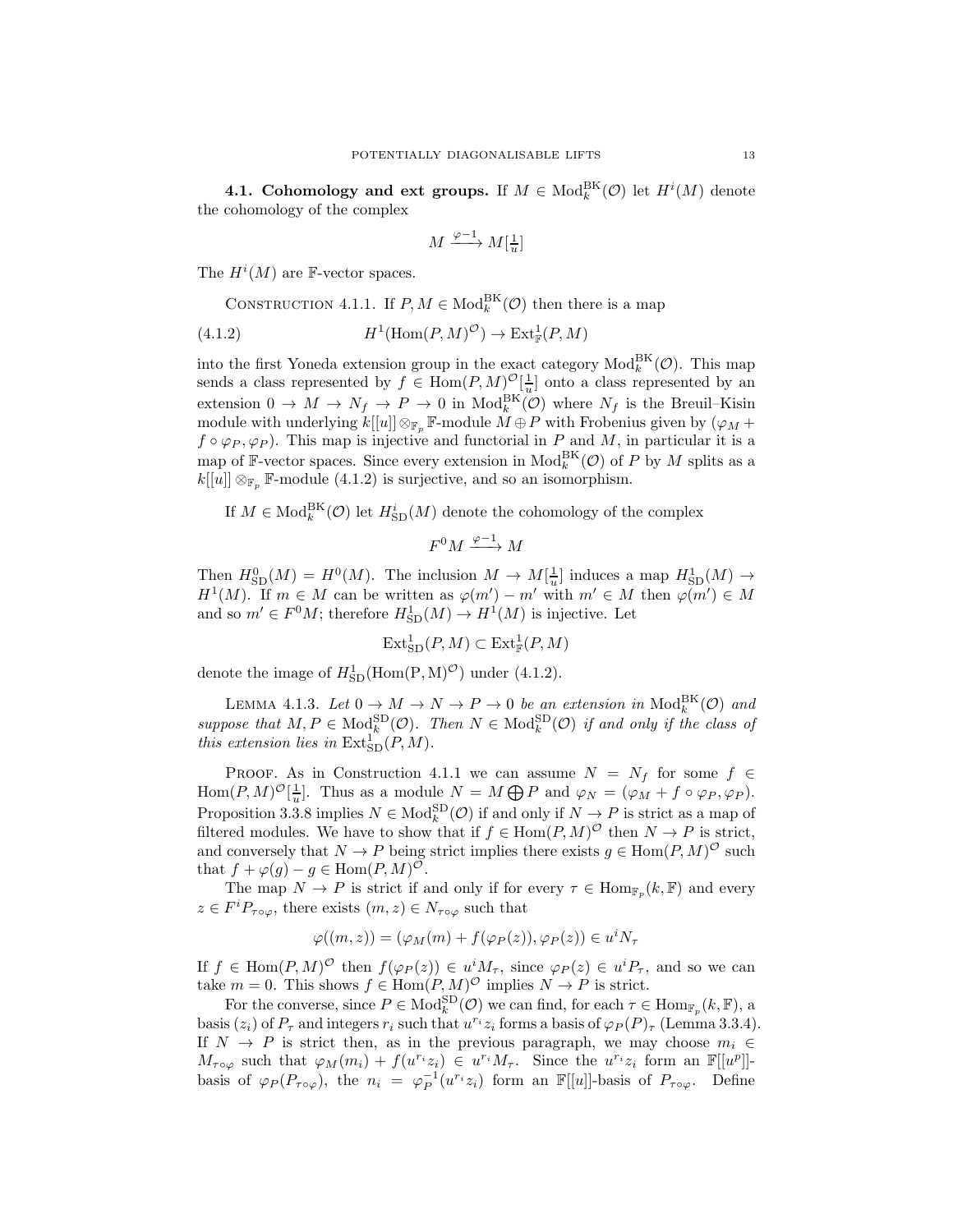$g \in \text{Hom}(P, M)^\mathcal{O}$  by asserting that on  $P_{\tau \circ \varphi}$  this map sends  $n_i \mapsto m_i$ . Then  $f + \varphi(g) - g$  sends

$$
u^{r_i}z_i \mapsto f(u^{r_i}z_i) + \varphi_M \circ g \circ \varphi_P^{-1}(u^{r_i}z_i) - g(z_i) = f(u^{r_i}z_i) + \varphi_M(m_i) + g(u^{r_i}z_i) \in u^{r_i}M_\tau
$$
  
Thus  $f + \varphi(g) - g \in \text{Hom}(P, M)^{\mathcal{O}}$ .

**4.2. Dimension calculations.** We now compute the dimensions of  $H_{SD}^1$ . Our proof will use that for  $M \in Mod_k^{\text{BK}}(\mathcal{O})$  there are exact sequences

$$
0 \to \mathrm{gr}^{i-p}(M) \xrightarrow{u} \mathrm{gr}^i(M) \to \mathrm{gr}^i(M_k) \to 0
$$

(here  $gr^i(N) = F^i N/F^{i+1} N$  for any filtered module N). The exactness of this sequence follows from the observation  $F^iM \cap uM = u(F^{i-p}M)$ .

<span id="page-13-1"></span>LEMMA 4.2.1. Let M be an object of  $\mathrm{Mod}_k^{\mathrm{BK}}(\mathcal{O})$ . Then both  $H^1_{\mathrm{SD}}(M)$  and  $H^0(M)$  are finite and

$$
\chi(M) - \chi(uM) = \sum_{i \notin p\mathbb{Z}_{\leq 0} \cup \mathbb{Z}_{\geq 0}} \dim_{\mathbb{F}} \mathrm{gr}^i(M_k)
$$

where  $\chi(M) := \dim_{\mathbb{F}} H_{\text{SD}}^1(M) - \dim_{\mathbb{F}} H^0(M)$ .

**PROOF.** As  $H^0(M) \subset T(M)$  finiteness of  $H^0(M)$  is clear. For the rest of the proof consider the inclusion  $uM \to M$ . It induces a commutative diagram whose rows are exact.

$$
0 \to F^0(uM) \to F^0M \to Q_1 \to 0
$$
  
\n
$$
\downarrow \varphi^{-1} \qquad \downarrow \varphi
$$
  
\n
$$
0 \longrightarrow uM \longrightarrow M \longrightarrow M_k \to 0
$$

The snake lemma yields a long exact sequence

$$
0 \to H^0(uM) \to H^0(M) \to \ker \alpha \to H^1_{\text{SD}}(uM) \to H^1_{\text{SD}}(M) \to \text{coker}\,\alpha \to 0
$$

Provided we have finiteness of the  $H_{\text{SD}}^1(uM)$  and  $H_{\text{SD}}^1(M)$ , consideration of the alternating sums of the dimensions in this long exact sequence gives that  $\chi(N)$  −  $\chi(uN) = \dim_{\mathbb{F}} \text{coker}\,\alpha - \dim_{\mathbb{F}} \ker \alpha$ , which is equal to the F-dimension of  $M_k$  minus the F-dimension of  $Q_1$ . We claim that non-canonically

(4.2.2) 
$$
Q_1 = \bigoplus_{i \in p\mathbb{Z}_{\leq 0} \cup \mathbb{Z}_{\geq 1}} \operatorname{gr}^i(M_k)
$$

as an F-vector space. This will imply the second part of the lemma.

To verify [\(4.2.2\)](#page-13-0) choose a splitting (as F-vector spaces) of the exact sequence  $0 \to F^1M \to F^0M \to \text{gr}^0(M) \to 0$ . Then we can write  $F^0M = F^1M \bigoplus \text{gr}^0(M)$ . Observe that  $F^0(uM) = (uM) \cap F^1M$  and that this is the kernel of  $F^1M \to F^1M_k$ . Therefore

<span id="page-13-0"></span>
$$
F^{0}M/F^{0}(uM) = F^{1}M_{k} \bigoplus \text{gr}^{0}(M)
$$

Choosing splitting's of  $0 \to F^{i+1}M_k \to F^iM_k \to \text{gr}^i(M_k) \to 0$  allows us to identify the first term of the above sum with  $\bigoplus_{i\in\mathbb{Z}_{\geq 1}}\mathrm{gr}^i(M_k)$ . For the second term: splitting the exact sequence  $0 \to \text{gr}^{i-p}(M) \to \text{gr}^{i}(M) \to \text{gr}^{i}(M_k) \to 0$  described at the beginning of the subsection shows that  $\mathrm{gr}^0(M) = \bigoplus_{i \in p \mathbb{Z}_{\leq 0}} \mathrm{gr}^i(M_k)$ . This verifies  $(4.2.2).$  $(4.2.2).$ 

It remains to prove that  $H_{\text{SD}}^1(M)$  is finite. Observe that, except for  $H_{\text{SD}}^1(M)$ and  $H_{\text{SD}}^1(uM)$ , all the terms in the long exact sequence above are finite. Therefore finiteness of  $H^1_{\text{SD}}(M)$  can be deduced from finiteness of  $H^1_{\text{SD}}(u^n M)$  for large enough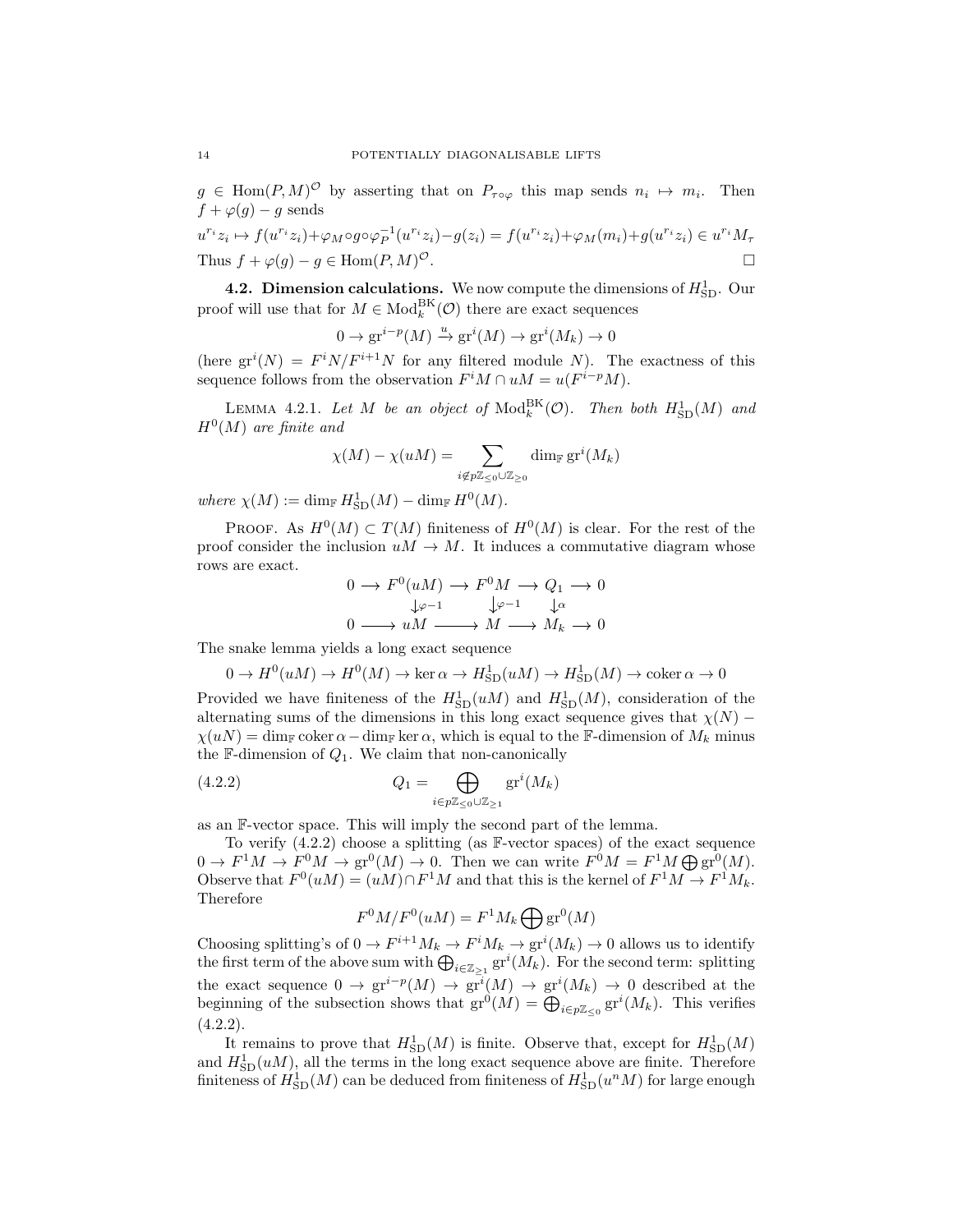n. In fact  $H_{SD}^1(u^n M)$  will vanish for n large enough, as we now show. We need the following lemma, whose proof is straightforward.

<span id="page-14-0"></span>LEMMA 4.2.3. Multiplication by u describes a bijection  $F^{i+1-p}(M) \to F^{i}(u)$ .

Continuing with the proof of Lemma [4.2.1,](#page-13-1) Lemma [4.2.3](#page-14-0) implies that  $F^1N = N$ when  $N = u<sup>n</sup>M$  and n is large enough. In this case to show  $H<sub>SD</sub><sup>1</sup>(N) = 0$  it suffices to show  $\varphi - 1$  is surjective as a map  $N \to N$ . To do this note that for any  $x \in N$ we have  $\varphi(x) \in u$  because  $F^1 N = N$ ; thus  $\sum_{i \geq 0} \varphi^i(-x)$  converges to an element  $y \in N$  which satisfies  $\varphi(y) - y = x$ . This shows surjectivity of  $\varphi - 1$  and completes the proof.  $\square$ 

<span id="page-14-1"></span>COROLLARY 4.2.4. Let M be an object of  $\text{Mod}_k^{\text{BK}}(\mathcal{O})$  and assume that  $\text{gr}^i(M_k)$  = 0 for  $i < -p$ . Then

$$
\chi(M) = \sum_{i < 0} \dim_{\mathbb{F}} \mathrm{gr}^i(M_k)
$$

(with  $\chi$  as in Lemma [4.2.1\)](#page-13-1).

PROOF. Lemma [4.2.3](#page-14-0) implies  $\dim_{\mathbb{F}} \mathrm{gr}^i((uM)_k) = \dim_{\mathbb{F}} \mathrm{gr}^{i+1-p}(M_k)$ . Note also that  $H^0(u^nM) = 0$  for large enough n. Thus Lemma [4.2.1](#page-13-1) shows (without using that  $\operatorname{gr}^i(M_k) = 0$  for  $i < -p$ )

$$
\chi(M) = \sum_{n\geq 0} \left( \sum_{i \notin p\mathbb{Z}_{\leq 0} \cup \mathbb{Z}_{\geq 0}} \dim_{\mathbb{F}} \mathrm{gr}^{i+n(1-p)}(M_k) \right)
$$

Since  $\operatorname{gr}^i(M_k) = 0$  for  $i < -p$  the inner sum for  $n = 0$  counts the dimensions of  $gr<sup>i</sup>(M<sub>k</sub>)$  for  $i < 0$  and  $\neq -p$  and the inner sum for  $n = 1$  counts the dimension of  $gr^{-p}(M_k)$ . The remaining inner sums are all zero, which finishes the proof.  $\square$ 

<span id="page-14-2"></span>PROPOSITION 4.2.5. If P and M are objects of  $\text{Mod}_{k}^{\text{SD}}(\mathcal{O})$  then

 $\dim_{\mathbb{F}} \mathrm{Ext}^1_{\mathrm{SD}}(P,M) - \dim_{\mathbb{F}} \mathrm{Hom}_{\mathrm{BK}}(P,M) =$ 

$$
\sum_\tau \mathrm{Card}(\{i-j<0 \mid i \in \mathrm{Weight}_\tau(M), j \in \mathrm{Weight}_\tau(P)\})
$$

PROOF. First we show

$$
\{i - j \mid i \in Weight_{\tau}(M), j \in Weight_{\tau}(P)\} = Weight_{\tau}(Hom(P, M)^{\mathcal{O}})
$$

To see this choose a basis  $(m_i)$  of  $M_\tau$  such that  $(u^{r_i}m_i)$  is a basis of  $\varphi(M)_\tau$ . The integers  $r_i$  are the elements of Weight<sub> $\tau$ </sub> $(M)$ . Likewise choose a basis  $(p_j)$  of  $P_{\tau}$ such that  $(u^{s_j} p_j)$  are a basis of  $\varphi(P)_{\tau}$ . One checks that if  $f_{ij}$  is the element of  $Hom(P, M)^\mathcal{O}$  which is zero everywhere except that it maps  $p_j \mapsto m_i$  then the  $f_{ij}$ form a basis of  $\text{Hom}(P, M)_\tau^\mathcal{O}$  and  $u^{r_i - s_j} f_{ij}$  forms a basis of  $\varphi(\text{Hom}(P, M)^\mathcal{O})_\tau$ . Now appeal to the comment made after Lemma [2.2.1.](#page-4-1)

The previous paragraph shows that  $\text{Hom}(P, M)^\mathcal{O}$  satisfies the equivalent con-ditions of Lemma [2.2.1](#page-4-1) and so dim<sub>F</sub> gr<sup>i</sup>(Hom(P, M)<sup> $\mathcal{O}_k$ </sup>) = dim<sub>F</sub> gr<sup>i</sup>(Hom(P, M)<sup> $\mathcal{O}, \varphi$ </sup>). Since Weight(Hom $(P, M)^\mathcal{O}$ )  $\subset [-p, p]$  it follows that  $gr^i(\text{Hom}(P, M)_k^\mathcal{O}) = 0$  for  $i < -p$ . Thus Corollary [4.2.4](#page-14-1) applies with  $M = \text{Hom}(P, M)^{\mathcal{O}}$ . Using Construc-tion [4.1.1](#page-12-2) to identify  $\text{Ext}_{SD}^{1}(P, M)$  and  $H_{SD}^{1}(\text{Hom}(P, M)^{\mathcal{O}})$  the result follows.  $\Box$ 

REMARK 4.2.6. This proposition should be compared with the number of possible extensions described in [[12](#page-25-5), Theorem 7.9].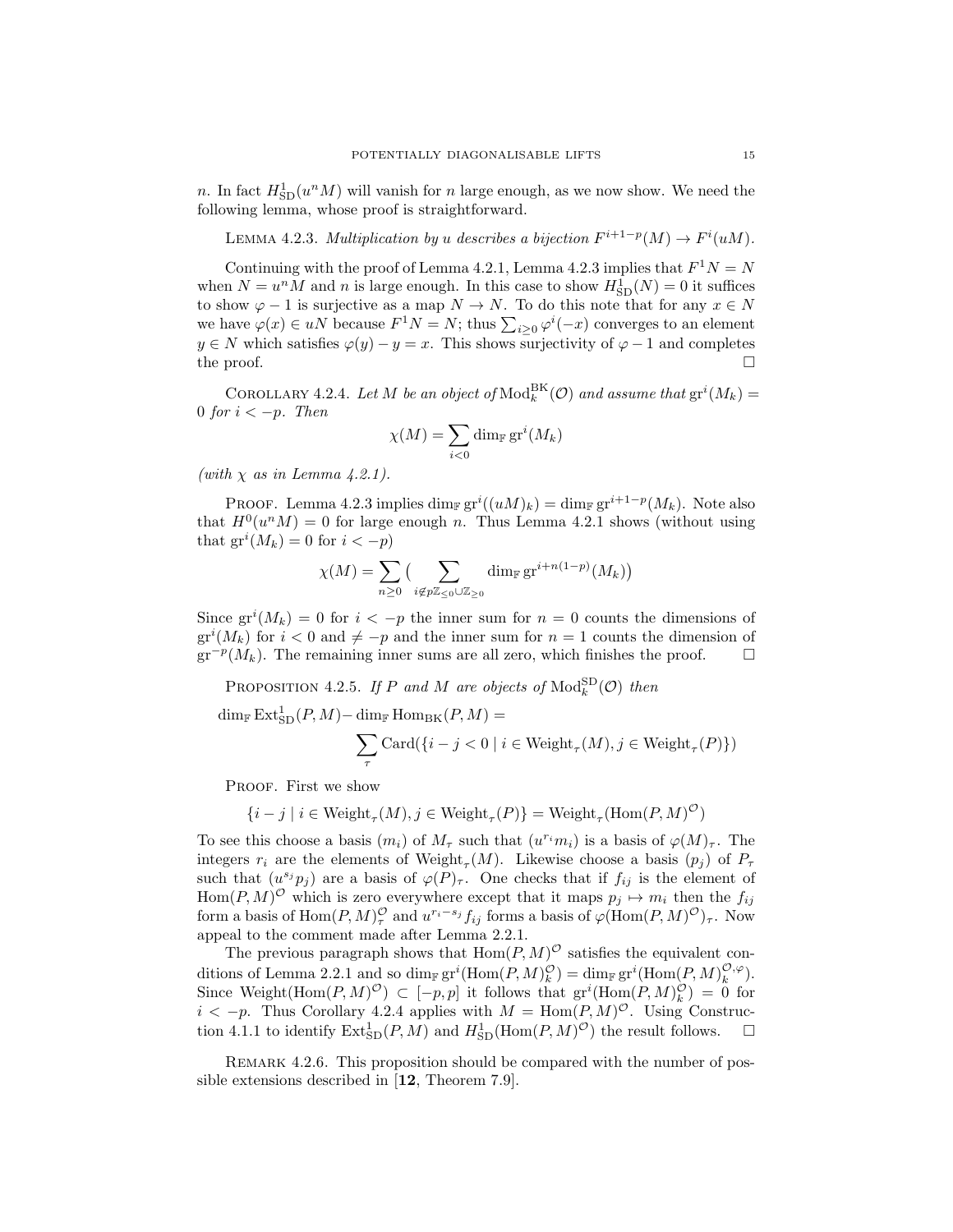#### 5. Lifting extensions

<span id="page-15-0"></span>In this section we show how to produce crystalline lifts of some exact sequences in  $\text{Mod}_{k}^{\text{SD}}(\mathcal{O})$ . We maintain the notation from the previous two sections.

5.1. Isogeny categories of Breuil-Kisin modules. One difficulty which arises when producing lifts of extensions in  $\text{Mod}_{k}^{\text{SD}}(\mathcal{O})$  comes from the fact that  $T \mapsto M(T)$  is not an exact functor. However, as the following lemma shows, this functor does become exact after inverting p.

<span id="page-15-1"></span>LEMMA 5.1.1. If  $0 \to T_1 \to T \to T_2 \to 0$  is an exact sequence of crystalline  $\mathbb{Z}_p$ -lattices then  $0 \to M(T_1)[\frac{1}{p}] \to M(T)[\frac{1}{p}] \to M(T_2)[\frac{1}{p}] \to 0$  is an exact sequence of  $\mathfrak{S}[\frac{1}{p}]$ -modules.

PROOF. For this we must use that the functor in Theorem [3.1.3](#page-8-1) satisfies an additional property; namely if T is a crystalline  $\mathbb{Z}_p$ -lattice inside  $V = T[\frac{1}{p}]$  then there exists a  $\varphi$ -equivariant identification

$$
M(T) \otimes_{\mathfrak{S}} \mathcal{O}^{\text{rig}}[\frac{1}{\lambda}] \cong D_{\text{crys}}(V) \otimes_{K_0} \mathcal{O}^{\text{rig}}[\frac{1}{\lambda}]
$$

This is a consequence of [[14](#page-25-12), Lemma 1.2.6]. Here  $\mathcal{O}^{\text{rig}} \subset K_0[[u]]$  is the subring of power series which converge on the open unit disk, and  $\lambda \in \mathcal{O}^{\text{rig}}$  is the convergent product  $\prod_{n=0}^{\infty} \varphi^n(E(u)/E(0))$ . Since  $V \mapsto D_{\text{crys}}(V)$  is an exact functor it suffices to show that  $\mathfrak{S}[\frac{1}{p}]$  is faithfully flat over  $\mathcal{O}^{\text{rig}}[\frac{1}{\lambda}]$ . Since  $\mathfrak{S}[\frac{1}{p}]$  is a principal ideal domain faithful flatness follows because if  $f \in \mathfrak{S}[\frac{1}{p}]$  is not a unit then f is not a unit in  $\mathcal{O}^{\text{rig}}\left[\frac{1}{\lambda}\right]$  (if it was then f must have either no zeroes on the open unit disk, or infinitely many, at the zeroes of  $\lambda$ ).

Consider the category  $\text{Mod}_{K}^{\text{BK-iso}}(\mathcal{O})$  of  $\mathfrak{S}_{E} := \mathfrak{S} \otimes_{\mathbb{Z}_p} E$ -modules M equipped with isomorphisms  $\varphi_M: M\otimes_{\varphi, \mathfrak{S}_E} \mathfrak{S}_E[\frac{1}{E}] \cong M[\frac{1}{E}],$  such that  $\varphi$ -equivariantly  $M \cong$  $M^{\circ}[\frac{1}{p}]$  for some  $M^{\circ} \in \text{Mod}_{K}^{\text{BK}}(\mathcal{O})$ . This category can be identified with the isogeny category of  $\text{Mod}_K^{\text{BK}}(\mathcal{O})$ , in particular it is abelian.

By [[5](#page-25-18), Proposition 4.3] every object of  $Mod_K^{BK\text{-}iso}(\mathcal{O})$  is free as an  $\mathfrak{S}\text{-}module;$ arguing as in Corollary [3.2.5](#page-9-2) we see they are free as  $\mathfrak{S} \otimes_{\mathbb{Z}_p} E$ -modules.

<span id="page-15-3"></span>COROLLARY 5.1.2. The functor  $T \mapsto M(T)$  induces an exact fully faithful functor  $V \mapsto M(V)$  from the category of crystalline E-representations to  $\text{Mod}_{K}^{\text{BK-iso}}(\mathcal{O})$ .

PROOF. This follows from Lemma [5.1.1,](#page-15-1) and the fact that  $T \mapsto M(T)$  is fully  $f$ aithful.

**5.2.** More ext groups. As in Subsection [4.1,](#page-12-0) if  $M \in Mod_K^{\text{BK}}(\mathcal{O})$  we can define  $H^1(M)$  as the cokernel of  $M \xrightarrow{\varphi-1} M[\frac{1}{E}].$  Arguing as in Construction [4.1.1,](#page-12-2) if  $P \in Mod_K^{\text{BK}}(\mathcal{O})$  also there is a functorial inclusion

$$
H^1(\mathrm{Hom}(P,M)^{\mathcal{O}}) \hookrightarrow \mathrm{Ext}^1_{\mathcal{O}}(P,M)
$$

where  $\text{Ext}^1_{\mathcal{O}}$  denote the Yoneda extension group in the abelian category  $\text{Mod}_K^{\text{BK}}(\mathcal{O})$ . In particular this is a map of  $\mathcal{O}$ -modules. This map is surjective if  $P$  is projective as an  $\mathfrak{S}_{\mathcal{O}}$ -module (for then every extension of P by M splits as an  $\mathfrak{S}_{\mathcal{O}}$ -module).

Suppose P and M are free  $\mathfrak{S}_{\mathcal{O}}$ -modules, so that  $\overline{P} = P \otimes_{\mathcal{O}} \mathbb{F}$  and  $\overline{M} = M \otimes_{\mathcal{O}} \mathbb{F}$ are objects of  $\text{Mod}_k^{\text{BK}}(\mathcal{O})$ . There is a map

<span id="page-15-2"></span>
$$
(5.2.1) \quad \operatorname{Ext}^1_{\mathcal{O}}(P,M) = H^1(\operatorname{Hom}(P,M)^{\mathcal{O}}) \to H^1(\operatorname{Hom}(\overline{P},\overline{M})^{\mathcal{O}}) = \operatorname{Ext}^1_{\mathbb{F}}(\overline{P},\overline{M})
$$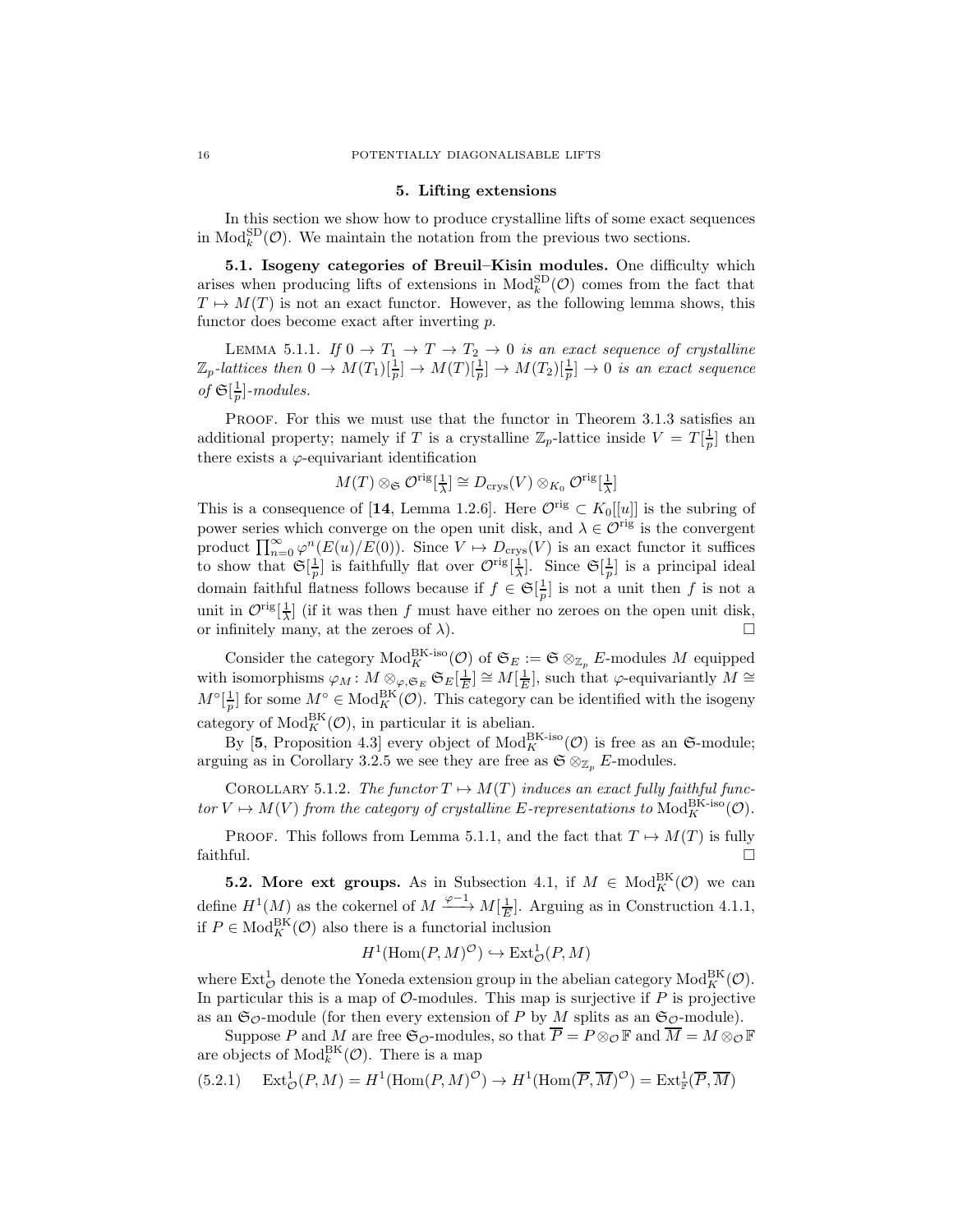induced by  $\text{Hom}(P, M)^\mathcal{O} \to \text{Hom}(\overline{P}, \overline{M})^\mathcal{O}$ . On the level of exact sequences this map is given by tensoring with F over  $\mathcal{O}$ . Via  $\text{Hom}(P, M)$ <sup> $\mathcal{O} \to \text{Hom}(\overline{P}, \overline{M})$ <sup> $\mathcal{O}$ </sup> we</sup> can identify  $\text{Hom}(P, M)^\mathcal{O} \otimes_\mathcal{O} \mathbb{F} = \text{Hom}(\overline{P}, \overline{M})^\mathcal{O}$ . Therefore, since

 $\text{Hom}(P, M)^\mathcal{O} \otimes_\mathcal{O} \mathbb{F} \to \text{Hom}(P, M)^\mathcal{O}[\frac{1}{E}] \otimes_\mathcal{O} \mathbb{F} \to H^1(\text{Hom}(P, M)^\mathcal{O}) \otimes_\mathcal{O} \mathbb{F} \to 0$ 

is exact, it follows that via [\(5.2.1\)](#page-15-2) we can identify  $\mathrm{Ext}^1_{\mathcal{O}}(P,M)\otimes_{\mathcal{O}}\mathbb{F}=\mathrm{Ext}^1_{\mathbb{F}}(\overline{P},\overline{M}).$ 

Analogously, for  $M \in Mod_K^{\text{BK-iso}}(\mathcal{O})$  we define  $H^1(M)$  as the cokernel of  $\varphi$  – 1:  $M \to M[\frac{1}{E}]$ . Just as in Construction [4.1.1,](#page-12-2) if  $P \in Mod_K^{\text{BK-iso}}(\mathcal{O})$  there are inclusions

$$
H^1(\text{Hom}(P,M)^E) \hookrightarrow \text{Ext}^1_E(P,M)
$$

where  $\text{Ext}_{E}^{1}(P, M)$  denotes the Yoneda extension group in  $\text{Mod}_{K}^{\text{BK-iso}}(\mathcal{O})$ . Since P is free as an  $\mathfrak{S}_E$ -module this inclusion is an isomorphism. Choose  $P^{\circ}, M^{\circ} \in$  $Mod_K^{BK}(\mathcal{O})$  such that  $P^{\circ} \otimes_{\mathcal{O}} E = P, M^{\circ} \otimes_{\mathcal{O}} E = M$ . Suppose  $P^{\circ}$  and  $M^{\circ}$  are free over  $\mathfrak{S}_{\mathcal{O}}$ , then the inclusion  $\text{Hom}(P, M)$ <sup> $\mathcal{O} \hookrightarrow \text{Hom}(P, M)$ <sup>E</sup> induces maps</sup> (5.2.2)

<span id="page-16-0"></span>
$$
\operatorname{Ext}^1_{\mathcal{O}}(P^{\circ}, M^{\circ}) = H^1(\operatorname{Hom}(P^{\circ}, M^{\circ})^{\mathcal{O}}) \to H^1(\operatorname{Hom}(P, M)^E) = \operatorname{Ext}^1_E(P, M)
$$

On the level of exact sequences this map is given by applying  $\otimes_{\mathcal{O}} E$ . Similarly to above [\(5.2.2\)](#page-16-0) induces identifications  $\text{Ext}^1_{\mathcal{O}}(P^{\circ}, M^{\circ}) \otimes_{\mathcal{O}} E = \text{Ext}^1_E(P, M)$ .

5.3. Lifting extensions. Our aim is to prove the following.

<span id="page-16-2"></span>PROPOSITION 5.3.1. Suppose  $K = K_0$  and if  $p = 2$  suppose further that  $\pi$  is chosen so that  $K_{\infty} \cap K(\mu_{p^{\infty}}) = K$ . Let  $T_2, T_1$  be crystalline  $\mathcal{O}\text{-}lattices$  with Hodge– Tate weights contained in [0, p]. Set  $\overline{T}_i = T_i \otimes_{\mathcal{O}} \mathbb{F}$ . Assume  $\overline{T}_1$  is cyclotomic-free, that  $\overline{T}_2$  is irreducible, and that  $\overline{T}_2 \otimes_{\mathbb{F}} \mathbb{F}(1)$  is not a Jordan–Holder factor of  $\overline{T}_1$ .

<span id="page-16-1"></span> $Set \overline{M}_i = M(T_i) \otimes_{\mathcal{O}} \mathbb{F}$  and suppose

(5.3.2) 
$$
0 \to \overline{M}_1 \to \overline{M} \to \overline{M}_2 \to 0
$$

is an exact sequence in  $\text{Mod}_k^{\text{SD}}(\mathcal{O})$ . Then there exists a crystalline extension  $0 \to$  $T_1 \rightarrow T \rightarrow T_2 \rightarrow 0$  such that  $0 \rightarrow M(T_1) \rightarrow M(T) \rightarrow M(T_2) \rightarrow 0$  is exact and recovers [\(5.3.2\)](#page-16-1) after applying ⊗ $\circ \mathbb{F}$ .

PROOF. Let  $V_i = T_i \otimes_{\mathcal{O}} E$  and let  $\text{Ext}^1_{\text{crys}}(V_2, V_1) \subset \text{Ext}^1(V_2, V_1)$  denote the subset whose elements are represented by exact sequences  $0 \to V_1 \to V \to V_2 \to 0$ with V crystalline. Under the usual identification  $\text{Ext}^1(V_2, V_1) = H^1(G_K, \text{Hom}(V_2, V_1)),$ the subspace  $\text{Ext}^1_{\text{crys}}(V_2, V_1)$  identifies with

$$
H^1_f(G_K,\mathrm{Hom}(V,W))=\ker\Big(H^1(G_K,\mathrm{Hom}(V_2,V_1))\to H^1(G_K,\mathrm{Hom}(V_2,V_1)\otimes_{\mathbb{Q}_p} B_{\mathrm{crys}})\Big)
$$

Since the Hodge–Tate weights of  $\text{Hom}(V_2, V_1)$  are equal to  $i - j$  where i is a weight of  $V_1$  and j a weight of  $V_2$ , [[15](#page-25-19), Proposition 1.24] implies  $H^1_f(G_K, \text{Hom}(V_2, V_1))$  has E-dimension

$$
\sum_{\tau \in \text{Hom}_{\mathbb{F}_p}(k,\mathbb{F})} \text{Card}(\{i-j < 0 \mid i \in \text{HT}_{\tau}(V_1), j \in \text{HT}_{\tau}(V_2)\}) + \dim_E \text{Hom}_{E[G_K]}(V_2, V_1)
$$

Now consider the diagram

$$
\operatorname{Ext}^1_{\mathcal{O}}(M(T_2), M(T_1)) \xrightarrow{\beta} \operatorname{Ext}^1_{\mathbb{F}}(\overline{M}_2, \overline{M}_1)
$$
  

$$
\downarrow^{\alpha}
$$
  

$$
\operatorname{Ext}^1_{\operatorname{crys}}(V_2, V_1) \xrightarrow{\gamma} \operatorname{Ext}^1_{\mathcal{E}}(M(V_2), M(V_1))
$$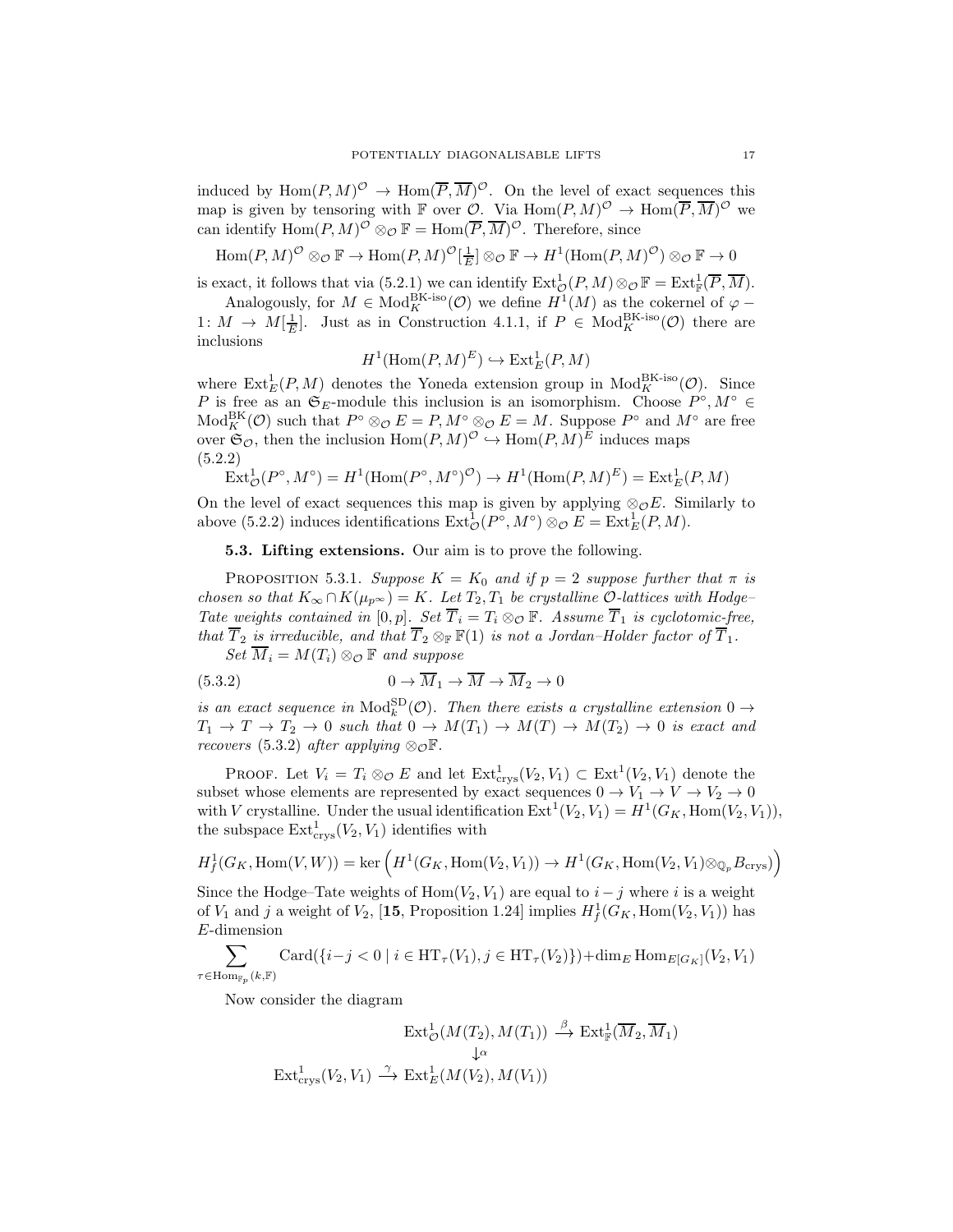where the maps  $\alpha$  and  $\beta$  are those described in [\(5.2.2\)](#page-16-0) and [\(5.2.1\)](#page-15-2) respectively. The map  $\gamma$  is obtained by applying  $V \mapsto M(V)$  (from Corollary [5.1.2\)](#page-15-3) to exact sequences representing classes in  $Ext_{\text{crys}}(V_2, V_1)$ . This makes sense since  $V \mapsto M(V)$  is exact. Exactness of  $M \mapsto M(V)$  also implies that this functor preserves pushouts and pullbacks; thus  $\gamma$  is E-linear. Since  $V \mapsto M(V)$  is fully faithful we see that  $\gamma$  is injective.

Let  $\Theta'$  denote the image of  $\gamma$  and let  $\Theta$  denote the preimage of  $\Theta'$  under  $\alpha$ . If  $0 \to M(T_1) \to M^{\circ} \to M(T_2) \to 0$  represents a class in  $\Theta$  then by definition  $M^{\circ} \otimes_{\mathcal{O}}$  $E = M(V)$  where V is a crystalline E-representation fitting into an extension  $0 \rightarrow$  $V_1 \rightarrow V \rightarrow V_2 \rightarrow 0$ . Thus  $T = T(M^{\circ})$  is a  $G_{K_{\infty}}$ -stable  $\mathcal{O}$ -lattice inside V which, since  $M \mapsto T(M)$  is exact, sits in a  $G_{K_{\infty}}$ -equivariant exact sequence  $0 \to T_1 \to$  $T \to T_2 \to 0$ . Our assumption on  $\overline{T}_2$  and  $\overline{T}_1$  allows us to apply Corollary [2.5.2;](#page-7-2) thus T is a  $G_K$ -stable lattice in V and so  $M^\circ = M(T)$ . Theorem [3.3.9](#page-11-1) therefore implies  $\beta$  maps every element of  $\Theta$  into  $\text{Ext}_{SD}^1(\overline{M}_2, \overline{M}_1)$ .

The map  $\beta$  can be identified with  $\mathrm{Ext}^1_{\mathcal{O}}(M(T_2), M(T_1)) \to \mathrm{Ext}^1_{\mathcal{O}}(M(T_2), M(T_1) \otimes_{\mathcal{O}}$ **F**. Since  $\alpha x \in \Theta$  for any  $\alpha \in \mathcal{O}$  implies  $x \in \Theta$ , the cokernel of  $\Theta \subset \text{Ext}^1_{\mathcal{O}}(M(T_2), M(T_1))$ is free over  $\mathcal O$  and so  $\Theta \hookrightarrow \text{Ext}^1_{\mathcal O}(M(T_2), M(T_1))$  induces an inclusion  $\Theta \otimes_{\mathcal O} \mathbb{F} \hookrightarrow$  $\text{Ext}^1_{\mathcal{O}}(M(T_2), M(T_1)) \otimes_{\mathcal{O}} \mathbb{F}$ . As  $\beta$  maps every element of  $\Theta$  into  $\text{Ext}^1_{\text{SD}}(\overline{M_2}, \overline{M}_1)$ , we have

$$
\Theta \otimes_{\mathcal{O}} \mathbb{F} \hookrightarrow \text{Ext}^1_{\text{SD}}(\overline{M}_2, \overline{M}_1)
$$

On the other hand, since  $\alpha$  is given by inverting p, the image of  $\alpha$  is an O-lattice inside  $\mathrm{Ext}^1_E(M(V_2), M(V_1))$  and its kernel is the torsion subgroup  $\mathrm{Ext}^1_\mathcal{O}(M(T_2), M(T_1))_{\mathrm{tors}}$ . Thus we can decompose  $\Theta$  as

$$
\Theta_{\text{free}} \bigoplus \text{Ext}^1_{\mathcal{O}}(M(T_2), M(T_1))_{\text{tors}}
$$

where  $\Theta_{\text{free}}$  is a free  $\mathcal{O}\text{-module}$  of rank equal to the E-dimension of  $\text{Ext}^1_{\text{crys}}(V_2, V_1)$ . Using Lemma [5.3.3](#page-17-0) below and formula for the dimension of  $\text{Ext}^1_{\text{crys}}(V_2, V_1)$  $H_f^1(G_K, \text{Hom}(V_2, V_1))$  above, we deduce

$$
\dim_{\mathbb{F}}(\Theta \otimes_{\mathcal{O}} \mathbb{F}) - \dim_{\mathbb{F}} \text{Hom}_{\text{BK}}(\overline{M}_2, \overline{M}_1) = \sum_{\tau} \text{Card}(\{i - j < 0 \mid i \in \text{HT}_{\tau}(V_1), j \in \text{HT}_{\tau}(V_2)\})
$$

By Theorem [3.3.9](#page-11-1) we have  $HT_{\tau}(V_i) = \text{Weight}_{\tau}(M_i)$ . Therefore, by Proposi-tion [4.2.5,](#page-14-2) each of  $\text{Ext}_{SD}^{1}(\overline{M}_2, \overline{M}_1)$  and  $\Theta \otimes_{\mathcal{O}} \mathbb{F}$  have the same  $\mathbb{F}\text{-dimension}$ . Hence

$$
\Theta \otimes_{\mathcal{O}} \mathbb{F} = \text{Ext}_{\text{SD}}^1(\overline{M}_2, \overline{M}_1)
$$

which shows that any extension  $0 \to \overline{M}_1 \to M \to \overline{M}_2 \to 0$  which represents a class in  $Ext^1_{SD}(\overline{M}_1, \overline{M}_2)$  arises as the reduction of  $0 \to M(T_1) \to M(T) \to M(T_2) \to 0$ for some crystalline extension  $0 \to T_1 \to T \to T_2 \to 0$ .

<span id="page-17-0"></span>LEMMA 5.3.3. If 
$$
T_1
$$
 and  $T_2$  are crystalline O-lattices then  
\n
$$
\dim_{\mathbb{F}}(\operatorname{Ext}^1_{\mathcal{O}}(M(T_2), M(T_1))_{\text{tors}} \otimes_{\mathcal{O}} \mathbb{F}) = \dim_{\mathbb{F}} \operatorname{Hom}_{\operatorname{BK}}(\overline{M}_2, \overline{M}_1) - \dim_{\mathbb{F}} \operatorname{Hom}_{\operatorname{EG}_{K}}(V_2, V_1)
$$

PROOF. The F-dimension of  $\mathrm{Ext}^1_{\mathcal{O}}(M(T_2), M(T_1))_{\mathrm{tors}} \otimes_{\mathcal{O}} \mathbb{F}$  equals the F-dimension of the  $\varpi$ -torsion subgroup of  $\text{Ext}^1_{\mathcal{O}}(M(T_2), M(T_1))$ . To compute this latter group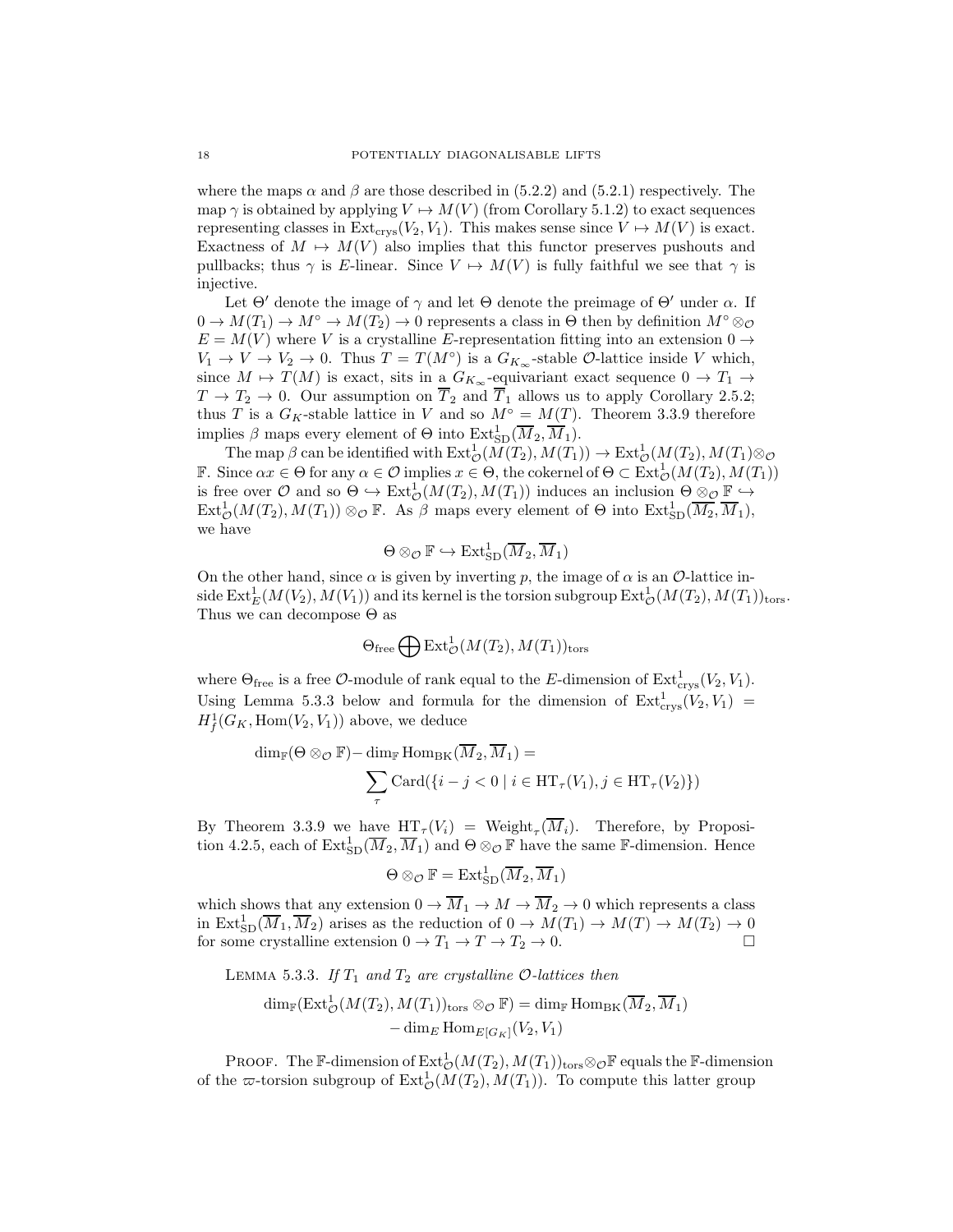consider the exact sequence  $0 \to M(T_1) \xrightarrow{\varpi} M(T_1) \to \overline{M}_1 \to 0$  in  $\text{Mod}_{K}^{\text{BK}}(\mathcal{O})$ ; the associated long exact sequence reads

$$
0 \to \text{Hom}_{\text{BK}}(M(T_2), M(T_1)) \xrightarrow{\varpi} \text{Hom}_{\text{BK}}(M(T_2), M(T_1)) \to \text{Hom}_{\text{BK}}(M(T_2), \overline{M}_1)
$$

$$
\to \text{Ext}^1_{\mathcal{O}}(M(T_2), M(T_1)) \xrightarrow{\varpi} \text{Ext}^1_{\mathcal{O}}(M(T_2), M(T_1))
$$

Identifying  $\text{Hom}_{BK}(M(T_2), \overline{M}_1) = \text{Hom}_{BK}(\overline{M}_2, \overline{M}_1)$  we see that the F-dimension of the  $\varpi$ -torsion subgroup of  $\mathrm{Ext}^1_{\mathcal{O}}(M(T_2), M(T_1))$  equals

$$
\dim_{\mathbb{F}} \mathrm{Hom}_{\mathrm{BK}}(\overline{M}_2, \overline{M}_1) - \dim_{\mathbb{F}} \mathrm{Hom}_{\mathrm{BK}}(M(T_2), M(T_1))/\varpi
$$

By full faithfulness of  $T \mapsto M(T)$  we have that  $\text{Hom}_{BK}(M(T_2), M(T_1)) = \text{Hom}_{\mathcal{O}[G_K]}(T_2, T_1)$ . Since  $\text{Hom}_{\mathcal{O}[G_K]}(T_2, T_1)$  is  $\mathcal{O}\text{-free}$  and equals  $\text{Hom}_{E[G_K]}(V_2, V_1)$  after inverting p the lemma follows.  $\Box$ 

## 6. Lifting irreducibles

<span id="page-18-0"></span>In this section we study simple objects of  $\text{Mod}_{k}^{\text{SD}}(\mathcal{O})$  in low dimensions and show they arise from crystalline representations.

**6.1. Rank ones.** Recall from Construction [3.2.3](#page-9-1) how  $\mathfrak{S} \otimes_{\mathbb{Z}_p} \mathcal{O}$  is made into an  $\mathcal{O}[[u]]$ -algebra. In this way we view  $k[[u]] \otimes_{\mathbb{F}_p} \mathbb{F}$  as an  $\mathbb{F}[[u]]$ -algebra. Also let  $e_{\tau} \in k[[u]] \otimes_{\mathbb{F}_p} \mathbb{F}$  denote the image of the idempotent  $\widetilde{e}_{\tau} \in \mathfrak{S} \otimes_{\mathbb{Z}_p} \mathcal{O}$  defined in Construction [3.2.3.](#page-9-1)

LEMMA 6.1.1. After possibly enlarging  $\mathbb{F}$ , every  $M \in Mod_k^{BK}(\mathcal{O})$  of rank one over  $k[[u]] \otimes_{\mathbb{F}_p} \mathbb{F}$  is isomorphic to a Breuil–Kisin module

<span id="page-18-2"></span>(6.1.2) 
$$
N = k[[u]] \otimes_{\mathbb{F}_p} \mathbb{F}, \qquad \varphi_N(1) = x \sum_{\tau \in \text{Hom}_{\mathbb{F}_p}(k, \mathbb{F})} u^{r_\theta} e_\theta
$$

for some  $r_{\theta} \in \mathbb{Z}$  and some  $x \in \mathbb{F}^{\times}$ .

PROOF. For any  $f \in 1 + u\mathbb{F}[u]$  and  $n \geq 0$  it is easy to check the equation  $\varphi^{n}(z) = fz$  has a solution in  $\mathbb{F}[[u]]^{\times}$  (here  $\varphi$  on  $\mathbb{F}[[u]]$  denotes the Frobenius  $\sum a_i u^i \mapsto \sum a_i u^{ip}$ . Thus, after possibly enlarging  $\mathbb{F}$ , if  $f \in \mathbb{F}[[u]]^{\times}$  there exists  $z \in \mathbb{F}[[u]]^{\times}$  and  $x \in \mathbb{F}$  such that  $\varphi^{n}(z) = x^{n} f z$ .

Now consider the statement of the lemma. For each  $\tau$  choose a generator  $x_{\tau}$  of  $M_{\tau}$  over  $\mathbb{F}[[u]]$ . There are integers  $r_{\tau}$  and  $f_{\tau} \in \mathbb{F}[[u]]^{\times}$  such that  $\varphi(x_{\tau \circ \varphi}) = u^{r_{\tau}} f_{\tau} e_{\tau}$ . Recall that  $\varphi_M\colon M_{\tau\circ\varphi}\to M_\tau[\frac{1}{u}]$  is semi-linear for the endomorphism  $\varphi$  of  $\mathbb{F}[[u]]$ described in the previous paragraph. Choose  $z \in \mathbb{F}[[u]]^{\times}$  and  $x \in \mathbb{F}^{\times}$  so that

(6.1.3) 
$$
\frac{\varphi^{[k:\mathbb{F}_p]}(z)}{z} = x^{[k:\mathbb{F}_p]} \left( f_\tau \varphi(f_{\tau \circ \varphi^{-1}}) \dots \varphi^{[k:\mathbb{F}_p]-1} (f_{\tau \circ \varphi^{-[k:\mathbb{F}_p]-1}}) \right)^{-1}
$$

Set  $y_{-1} = zx_{\tau \circ \varphi^{-1}}$  and for  $i > 1$  set

<span id="page-18-1"></span>
$$
y_{-i} = \frac{\varphi^{i-1}(z)}{x^{i-1}} f_{\tau \circ \varphi^{-i}} \varphi(f_{\tau \circ \varphi^{-i+1}}) \dots \varphi^{i-2}(f_{\tau \circ \varphi^{-2}}) x_{\tau \circ \varphi^{-i}}
$$

Then  $y_{-i}$  generates  $M_{\theta \circ \varphi^{-i}}$ . By construction  $\varphi(y_{-i+1}) = xy_{-i}$  for  $2 \le i \le [k : \mathbb{F}_p]$ , also  $\varphi(y_{-[k:\mathbb{F}_p]}) = xy_{-1}$  because x and z satisfy [\(6.1.3\)](#page-18-1). Thus the map  $M \to N$ sending  $y_{-i}$  onto  $e_{\tau \circ \varphi^{-i}}$  is an isomorphism of Breuil–Kisin modules.  $□$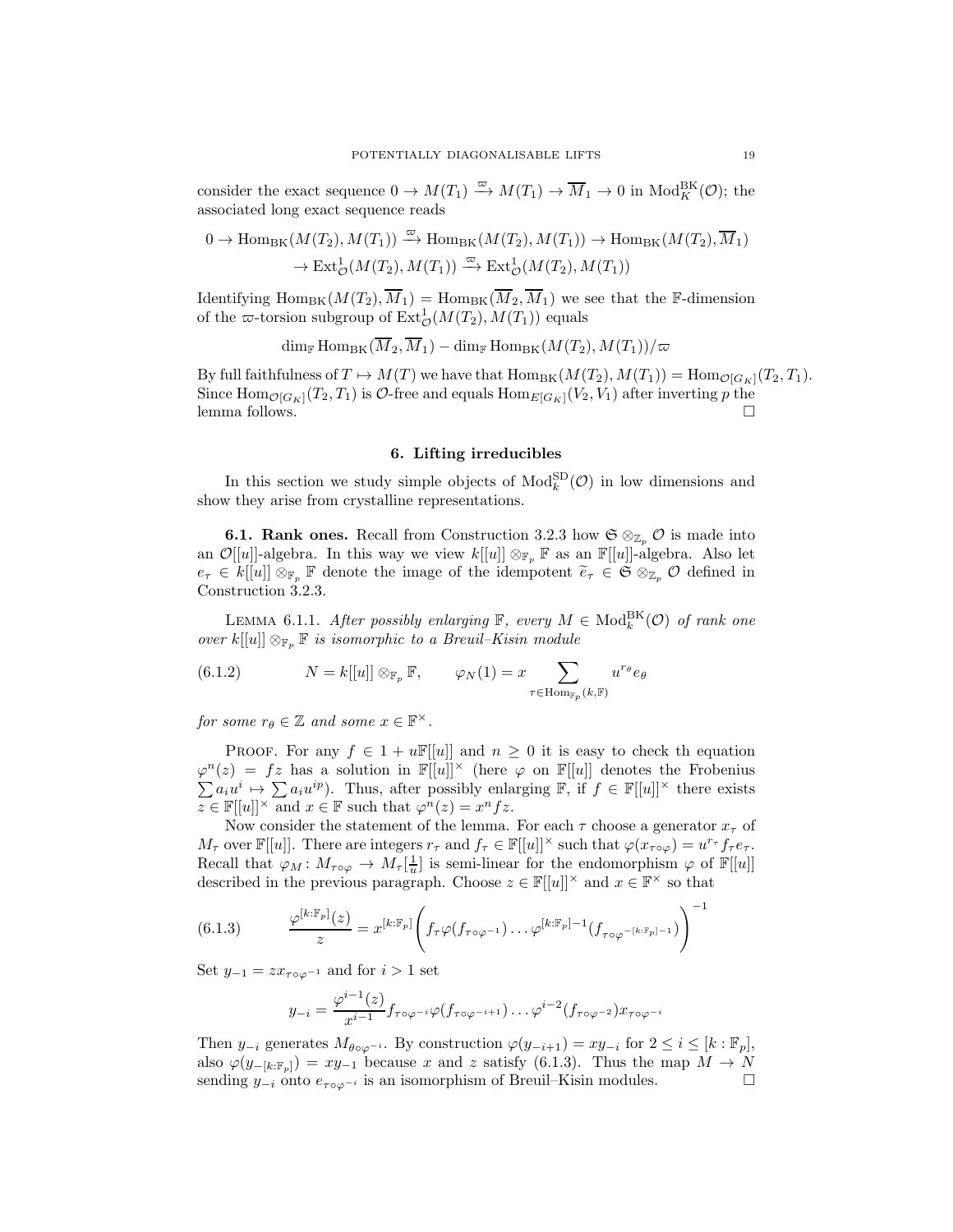<span id="page-19-3"></span>PROPOSITION 6.1.4. Assume  $K = K_0$  and  $N \in Mod_k^{\text{BK}}(\mathcal{O})$  is as in [\(6.1.2\)](#page-18-2). Then there exists a rank one crystalline O-lattice T with  $\tau$ -Hodge–Tate weight  $r_{\tau}$ and such that  $M(T) \otimes_{\mathcal{O}} \mathbb{F} \cong N$ .

PROOF. This is proven in [[12](#page-25-5), Lemma 6.3].

<span id="page-19-0"></span>**6.2.** Induction and restriction. Let  $L/K$  be the unramified extension corresponding to a finite extension  $l/k$ , and let  $L_{\infty} = K_{\infty}L$ . Set  $\mathfrak{S}_L = W(l)[[u]]$ . Extension of scalars along the inclusion  $f\colon \mathfrak{S} \to \mathfrak{S}_L$  describes a functor

$$
f^*
$$
: Mod<sub>K</sub><sup>BK</sup>  $\rightarrow$  Mod<sub>L</sub><sup>BK</sup>

For  $M \in \text{Mod}_{K}^{\text{BK}}$  the module  $f^*M = M \otimes_{\mathfrak{S}} \mathfrak{S}_L$  is made into a Breuil–Kisin module via the semilinear map  $m \otimes s \mapsto \varphi_M(m) \otimes \varphi(s)$ . Similarly restriction of scalars along  $f$  induces a functor

$$
f_*\colon \operatorname{Mod}^{\operatorname{BK}}_L \to \operatorname{Mod}^{\operatorname{BK}}_K
$$

If  $M \in Mod_L^{\text{BK}}$  we equip  $f_*M$  with the obvious semilinear map  $m \mapsto \varphi_M(m)$ .

<span id="page-19-1"></span>LEMMA 6.2.1. Let  $N \in Mod_L^{\text{BK}}$  and  $M \in Mod_K^{\text{BK}}$ . Then there are functorial *identifications* Hom<sub>BK</sub> $(M, f_*N) \cong \text{Hom}_{BK}(f^*M, N), T(f^*M) \cong T(M)|_{G_{L_\infty}},$  and  $T(f_*N) \cong \text{Ind}_{L_{\infty}}^{K_{\infty}} T(N)$  making the following diagram commute.

$$
\operatorname{Hom}_{\operatorname{BK}}(M, f_*N) \xrightarrow[\downarrow T]{} \operatorname{Hom}_{\operatorname{BK}}(f^*M, N)
$$
  
\n
$$
\downarrow T
$$
  
\n
$$
\operatorname{Hom}_{G_{K_{\infty}}}(T(M), \operatorname{Ind}_{L_{\infty}}^{K_{\infty}} T(N)) \xrightarrow{(\operatorname{Frob})} \operatorname{Hom}_{G_{L_{\infty}}}(T(M)|_{G_{L_{\infty}}}, T(N))
$$

The lower horizontal arrow is given by Frobenius reciprocity.

PROOF. This is [[3](#page-25-8), Lemma 6.2.4].

By functoriallity  $f_*$  and  $f^*$  induce functors on  $\text{Mod}_K^{\text{BK}}(\mathcal{O})$  and  $\text{Mod}_L^{\text{BK}}(\mathcal{O})$ . The following lemma shows how they also preserve strong divisibility.

<span id="page-19-2"></span>LEMMA 6.2.2. Assume  $k \subset l \subset \mathbb{F}$ .

(1) If  $M \in \text{Mod}_k^{\text{SD}}(\mathcal{O})$  then  $f^*M \in \text{Mod}_l^{\text{SD}}(\mathcal{O})$  and for each  $\theta \in \text{Hom}_{\mathbb{F}_p}(l, \mathbb{F})$ we have

$$
Weight_{\theta}(f^*M) = Weight_{\theta|_k}(M)
$$

(2) If  $N \in Mod_l^{\text{SD}}(\mathcal{O})$  then  $f_*N \in Mod_k^{\text{SD}}(\mathcal{O})$  and

$$
\operatorname{Weight}_{\tau}(f_*N) = \bigcup_{\theta|_k = \tau} \operatorname{Weight}_{\theta}(N)
$$

PROOF. This is [[3](#page-25-8), Lemma 6.2.6].

6.3. Approximation by rank ones. For this subsection fix an irreducible  $M \in Mod_k^{\text{SD}}(\mathcal{O})$ . Irreducible here means the only non-trivial sub-Brueil–Kisin module  $M' \subset M$  in  $\text{Mod}_{k}^{\text{BK}}(\mathcal{O})$  with torsion-free cokernel is M itself. Let  $L/K$  be the unramified extension of degree dim<sub>F</sub>  $T(M)$  with residue extension  $l/k$ , and let  $f: \mathfrak{S} \to \mathfrak{S}_L$  be as in Subsection [6.2.](#page-19-0)

$$
\sqcup
$$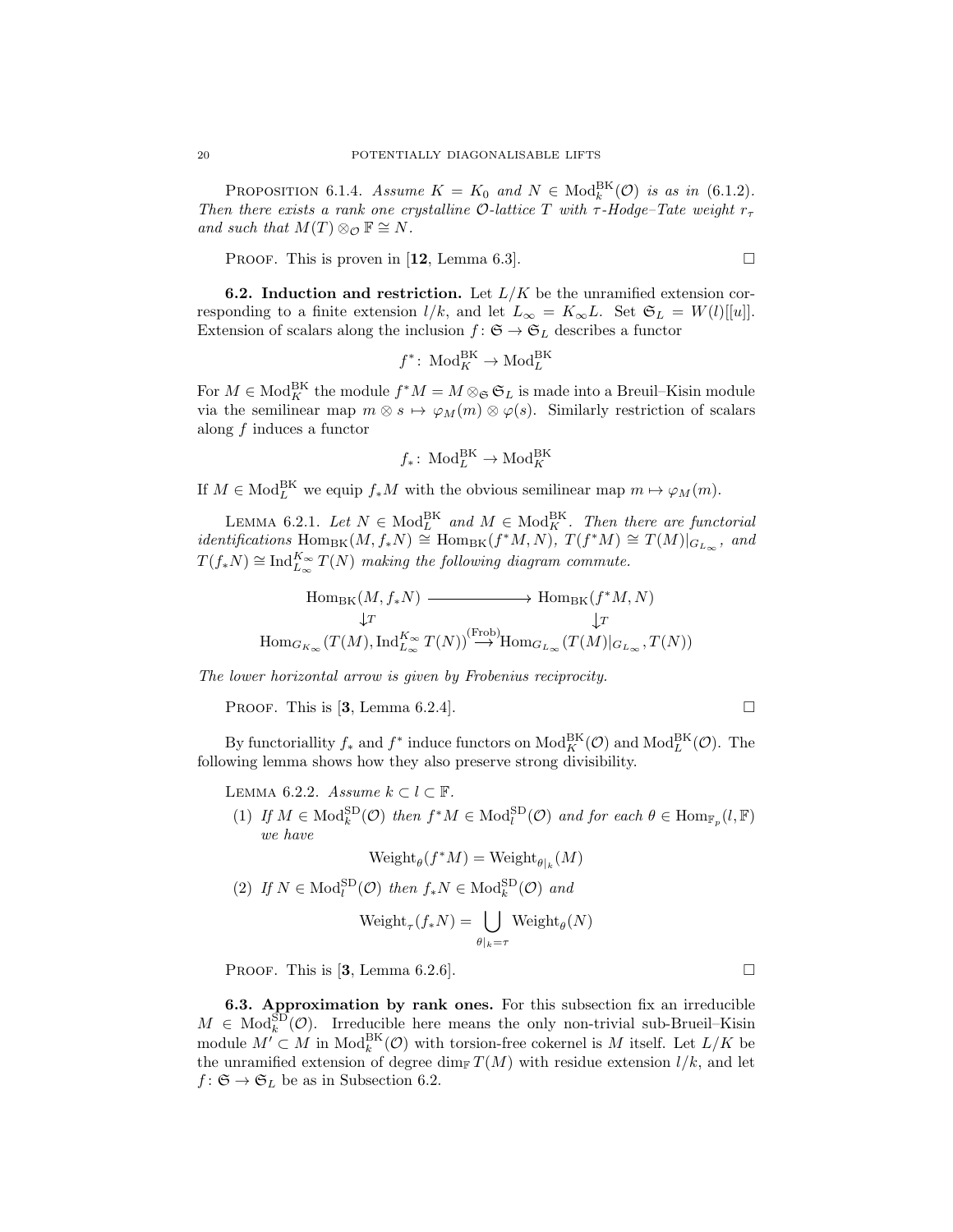<span id="page-20-1"></span>PROPOSITION 6.3.1. After possibly enlarging  $\mathbb F$  there exists a rank one  $N \in$  $\text{Mod}_{l}^{\text{SD}}(\mathcal{O})$  and an inclusion  $M \to f_*N$  whose image contains  $u(f_*N)$ .

Further, if for  $\theta \in \text{Hom}_{\mathbb{F}_p}(l, \mathbb{F})$  we set  $\delta_{\theta} = 0$  if the image of M contains  $N_{\theta}$ , and  $\delta_{\theta} = 1$  otherwise, then

$$
r_{\theta}, r_{\theta} + p\delta_{\theta \circ \varphi} - \delta_{\theta} \in Weight_{\theta|_k}(M)
$$

where  $\{r_{\theta}\} = \text{Weight}_{\theta}(N)$ .

The construction is identical to that given in  $[3, \S 6.3]$  $[3, \S 6.3]$  $[3, \S 6.3]$ . For the convenience of the reader we repeat the arguments. After Lemma  $6.1.2$  we may describe N explicitly as

$$
N = k[[u]] \otimes_{\mathbb{F}_p} \mathbb{F}, \qquad \varphi_N(1) = x \sum u^{r_\theta} e_\theta
$$

for some  $x \in \mathbb{F}^{\times}$ , with the sum running over  $\theta \in \text{Hom}_{\mathbb{F}_p}(l, \mathbb{F})$ .

**PROOF.** First we show that M being irreducible implies  $T(M)$  is irreducible as a  $G_{K_{\infty}}$ -representation. This follows from the next lemma.

<span id="page-20-0"></span>LEMMA 6.3.2. Let  $M \in Mod_k^{\text{BK}}(\mathcal{O})$  and let  $0 \to T_1 \to T(M) \to T_2 \to 0$  be an exact sequence of  $G_{K_{\infty}}$ -representations. Then there exists an exact sequence  $0 \to M_1 \to M \to M_2 \to 0$  in  $\text{Mod}_k^{\text{BK}}(\mathcal{O})$  which recovers the first exact sequence after applying  $M \mapsto T(M)$ .

PROOF. Since  $T(M) \otimes_{\mathbb{Z}_p} W(C^{\flat}) = M \otimes_{\mathfrak{S}} W(C^{\flat})$  we obtain a surjection  $M \otimes_{\mathfrak{S}}$  $W(C^{\flat}) \to T_2 \otimes_{\mathbb{Z}_p} W(C^{\flat})$ . Let  $M_2$  be the image of M under this surjection. Then  $M_2 \otimes_{\mathfrak{S}} W(C^{\flat}) = T_2 \otimes_{\mathbb{Z}_p} W(C^{\flat})$  so  $T(M_2) = T_2$ . Take  $M_1$  to be the kernel of  $M \to M_2$ .

Enlarging F if necessary we can suppose  $l \subset \mathbb{F}$  and that  $T(M) \cong \text{Ind}_{L_{\infty}}^{K_{\infty}} \chi$  (using Lemma [2.3.1](#page-4-3) and Lemma [2.2.1\)](#page-4-1) for a character  $\chi$ . Frobenius reciprocity gives a non-zero map  $T(M)|_{G_{L_{\infty}}} \to \chi$ . Lemma [6.2.1](#page-19-1) implies  $T(M)|_{G_{L_{\infty}}}\cong T(f^*M)$ , so Lemma [6.3.2](#page-20-0) produces a surjection  $f^*M \to N$  for a rank one  $N \in Mod_l^{\text{BK}}(\mathcal{O})$  with  $T(N) = \chi$ . Lemma [6.2.1](#page-19-1) then implies there exists a map

$$
M\to f_*N
$$

which, after applying T, induces the isomorphism  $T(M) \cong \text{Ind}_{L_{\infty}}^{K_{\infty}} \chi$ . In other words  $M \to f_*N$  becomes an isomorphism after inverting u; and so is injective.

Lemma [6.2.2](#page-19-2) and Proposition [3.3.8](#page-11-4) imply  $N \in Mod_l^{\text{SD}}(\mathcal{O})$  and  $\text{Weight}_{\theta}(N) \subset$  $Weight_{\theta}(f^*M) = Weight_{\theta|_k}(M).$ 

Now let us assume that  $N$  is as in Lemma [6.1.2,](#page-18-2) so that  $N$  is generated over  $\mathbb{F}[[u]]$  by the  $e_{\theta}$ , with  $\varphi_N(e_{\theta \circ \varphi}) = xu^{\tau_{\theta}} e_{\theta}$ . Since  $M \to f_*N$  is an isomorphism after inverting u we may consider the smallest integer  $\delta_{\theta} \geq 0$  satisfying  $u^{\delta_{\theta}} e_{\theta} \in M$ . We shall show that  $\delta_{\theta} \in [0, 1]$  which shows  $\delta_{\theta}$  is equal to the  $\delta_{\theta}$  defined in the proposition. Let  $P \in Mod_l^{\text{BK}}(\mathcal{O})$  be the sub-Breuil–Kisin module of N generated by the  $u^{\delta_{\theta}}e_{\theta}$ . The map  $P \to f^*M$  given by  $u^{\delta_{\theta}}e_{\theta} \mapsto e_{\theta}(u^{\delta_{\theta}}e_{\theta} \otimes 1)$  is  $\varphi$ -equivariant and has u-torsion-free cokernel, by definition of the  $\delta_{\theta}$ . Therefore Proposition [3.3.8](#page-11-4) implies  $P \in Mod_l^{SD}(\mathcal{O})$  and  $Weight_{\theta}(P) \subset Weight_{\theta}(f^*M) = Weight_{\theta|_k}(M)$ . Since  $Weight_{\theta}(P) = \{r_{\theta} + p\delta_{\theta \circ \varphi} - \delta_{\theta}\}\$ it just remains to prove  $\delta_{\theta} \in [0, 1].$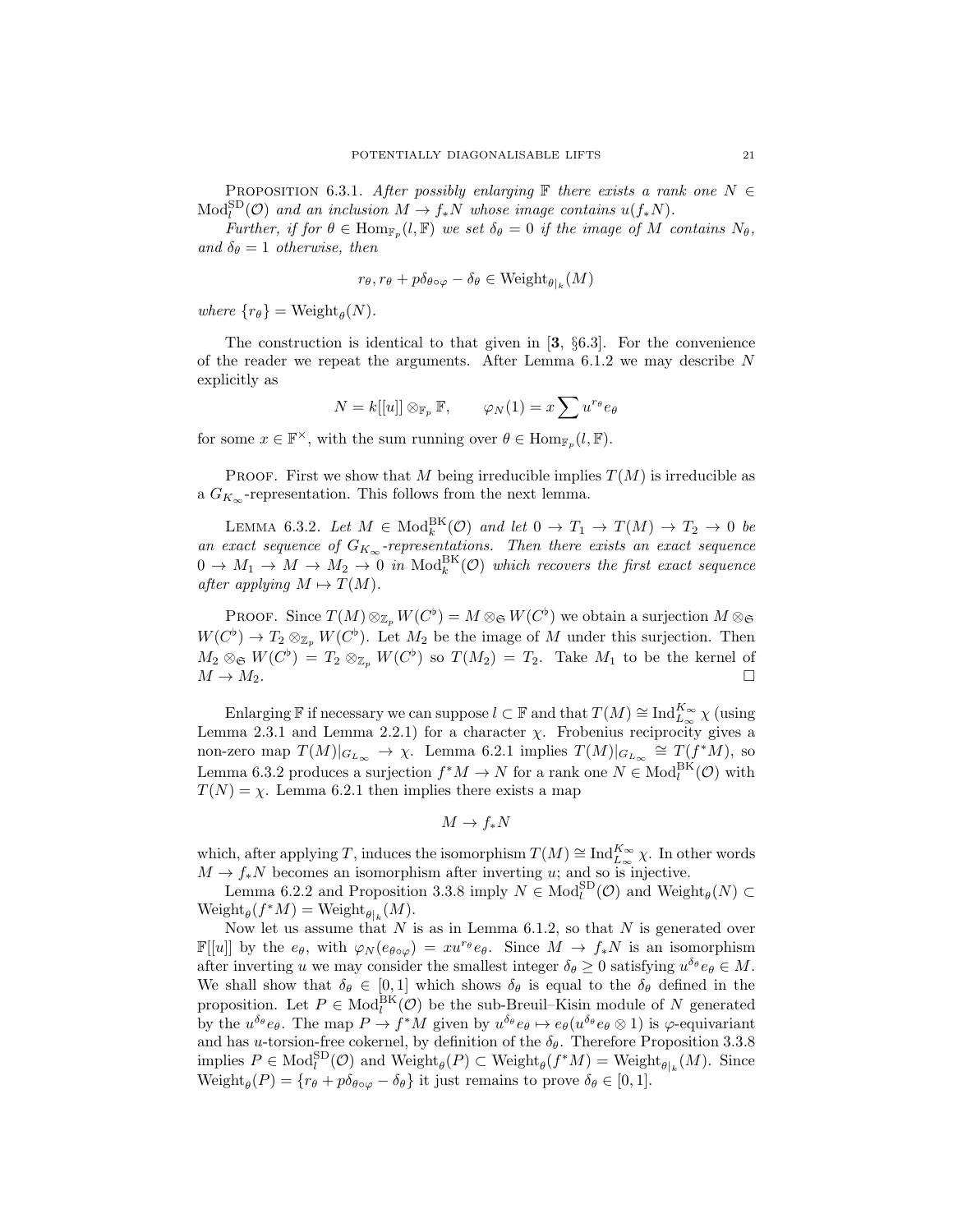Since  $r_{\theta}, r_{\theta} + p \delta_{\theta \circ \varphi} - \delta_{\theta}$  are both contained in Weight<sub> $\theta|_k(M)$ </sub> both are in  $[0, p]$ . Thus  $p\delta_{\theta \circ \varphi} - \delta_{\theta} \leq p$  and so

$$
(p^{[l:\mathbb{F}_p]}-1)\delta_{\theta}=\sum_{i=1}^{[l:\mathbb{F}_p]}p^{i-1}(p\delta_{\theta\circ\varphi^i}-\delta_{\theta\circ\varphi^{i-1}})\leq p(p^{[l:\mathbb{F}_p]}-1)/(p-1)
$$

which shows  $\delta_{\theta} \in [0, 1]$  unless  $p = 2$ , in which case we deduce  $\delta_{\theta} \in [0, 2]$ . If  $p = 2$ and  $\delta_{\theta \circ \varphi} = 2$  then as  $r_{\theta} + p \delta_{\theta \circ \varphi} - \delta_{\theta} \in [0, p]$  it follows that  $r_{\theta} = 0$  and  $\delta_{\theta} = 2$ . Thus if  $\delta_{\theta} \notin [0,1]$  for some  $\theta$  then  $r_{\theta} = 0$  for all  $\theta$ ; this implies  $T(N)$  is an unramified character and so  $\text{Ind}_{L_{\infty}}^{K_{\infty}} T(N)$  is not irreducible, a contradiction.

<span id="page-21-0"></span>REMARK 6.3.3. The surjection  $f^*M \to N$  can be recovered from the inclusion  $M \to f_*N$  explicitly. On  $(f^*M)_{\theta} = M_{\theta|_k}$  it is given by  $\sum_{\theta'|_k = \theta|_k} \alpha_{\theta'} e_{\theta'} \mapsto \alpha_{\theta} e_{\theta}$ . In particular, for every  $\theta$  there exist  $\alpha_{\theta'} \in \mathbb{F}[[u]]$  such that

$$
e_{\theta} + \sum_{\theta' \neq \theta} \alpha_{\theta'} e_{\theta'} \in M
$$

6.4. Low dimensional cases. For weights in the Fontaine–Laffaille range  $[0, p - 1]$  the inclusion  $M \subset f_*N$  from Proposition [6.3.1](#page-20-1) is an equality:

<span id="page-21-1"></span>LEMMA 6.4.1. Suppose  $M \in Mod_k^{\text{SD}}(\mathcal{O})$  is irreducible and  $\text{Weight}_{\tau}(M) \subset [0, p-$ 1] for every  $\tau$ . Then  $M = f_*N$  for a rank one  $N \in Mod_l^{SD}(\mathcal{O})$ 

PROOF. With notation as in Proposition [6.3.1,](#page-20-1) if  $\delta_{\theta \circ \varphi} = 1$  and  $\delta_{\theta} = 0$  then  $r_{\theta} + p \in \text{Weight}_{\theta|_k}(M) \subset [0, p-1]$  which is impossible. Therefore either all  $\delta_{\theta} = 0$ (in which case  $M = f_*N$ ) or all  $\delta_\theta = 1$ . In the later case, since  $r_\theta + p-1 \in [0, p-1]$ it follows that  $r_{\theta} = 0$  for all  $\theta$ , contradicting the irreducibility of  $T(f_*N)$ .

On the other hand the previous lemma does not hold for every irreducible  $M \in$  $\text{Mod}_{k}^{\text{SD}}(\mathcal{O})$ . In [[3](#page-25-8), §6.4] an example is given when  $K = \mathbb{Q}_p$  and  $\dim_{\mathbb{F}_p} T(M) = 5$ . We conclude this section by showing this is the lowest dimensional counterexample. We do this by an explicit calculation.

<span id="page-21-2"></span>**PROPOSITION** 6.4.2. Suppose  $k = \mathbb{F}_p$ . Let  $M \in Mod_k^{\text{SD}}(\mathcal{O})$  be irreducible with dim<sub>F</sub>  $T(M) \leq 4$ . After possibly enlarging F,  $M \cong f_*N$  for a rank one  $N \in \text{Mod}_l^{\text{SD}}(\mathcal{O}).$ 

PROOF. We only consider the case dim<sub>F</sub>  $T(M) = 4$ , the 2 and 3-dimensional cases being much easier. We put ourselves in the situation of Proposition [6.3.1.](#page-20-1)

First suppose  $e_{\theta} \notin M$  for all  $\theta$  (i.e.  $\delta_{\theta} = 1$ ). Then  $r_{\theta} + p - 1 \in [0, p]$  so  $r_{\theta} \in [0, 1]$ . Fix  $\theta \in \text{Hom}_{\mathbb{F}_p}(l,\mathbb{F})$  and set  $r := (r_{\theta \circ \varphi^3}, r_{\theta \circ \varphi^2}, r_{\theta \circ \varphi}, r_{\theta})$ . By replacing  $\theta$  with  $\theta \circ \varphi^i$ we may assume  $r$  is one of the following:

$$
(0,0,0,0), (1,1,1,1), (1,0,1,0), (0,0,1,1)
$$

Note that in the first three cases  $f_*N$  is not irreducible (consider the sub-Breuil– Kisin module generated by  $e_{\theta} + e_{\theta \circ \varphi}^2$  and  $e_{\theta \circ \varphi} + e_{\theta \circ \varphi^3}$ , so only the last case is possible. Since  $u(f_*N) \subset M$ , Remark [6.3.3](#page-21-0) implies there exist  $\alpha, \beta, \gamma \in \mathbb{F}$  not all zero such that  $\gamma e_{\theta \circ \varphi^3} + \beta e_{\theta \circ \varphi^2} + \alpha e_{\theta \circ \varphi} + e_{\theta} \in M$ . Applying  $\varphi$  gives that  $x(\gamma e_{\theta \circ \varphi^2} + \beta u e_{\theta \circ \varphi} + \alpha u e_{\theta} + e_{\theta \circ \varphi^3}) \in M$  and so  $e_{\theta \circ \varphi^3} + \gamma e_{\theta \circ \varphi^2} \in M$ . Applying  $\varphi$ again gives  $e_{\theta \circ \varphi^2} + \gamma u e_{\theta \circ \varphi} \in M$ , so  $e_{\theta \circ \varphi^2} \in M$ , a contradiction.

Now suppose  $e_{\theta} \in M$  and  $e_{\theta \circ \varphi} \notin M$  (i.e.  $\delta_{\theta} = 0, \delta_{\theta \circ \varphi} = 1$ ). The requirement of Remark [6.3.3](#page-21-0) restricts the possible image of  $M/u(f_*N) \hookrightarrow (f_*N)/u(f_*N)$ ; it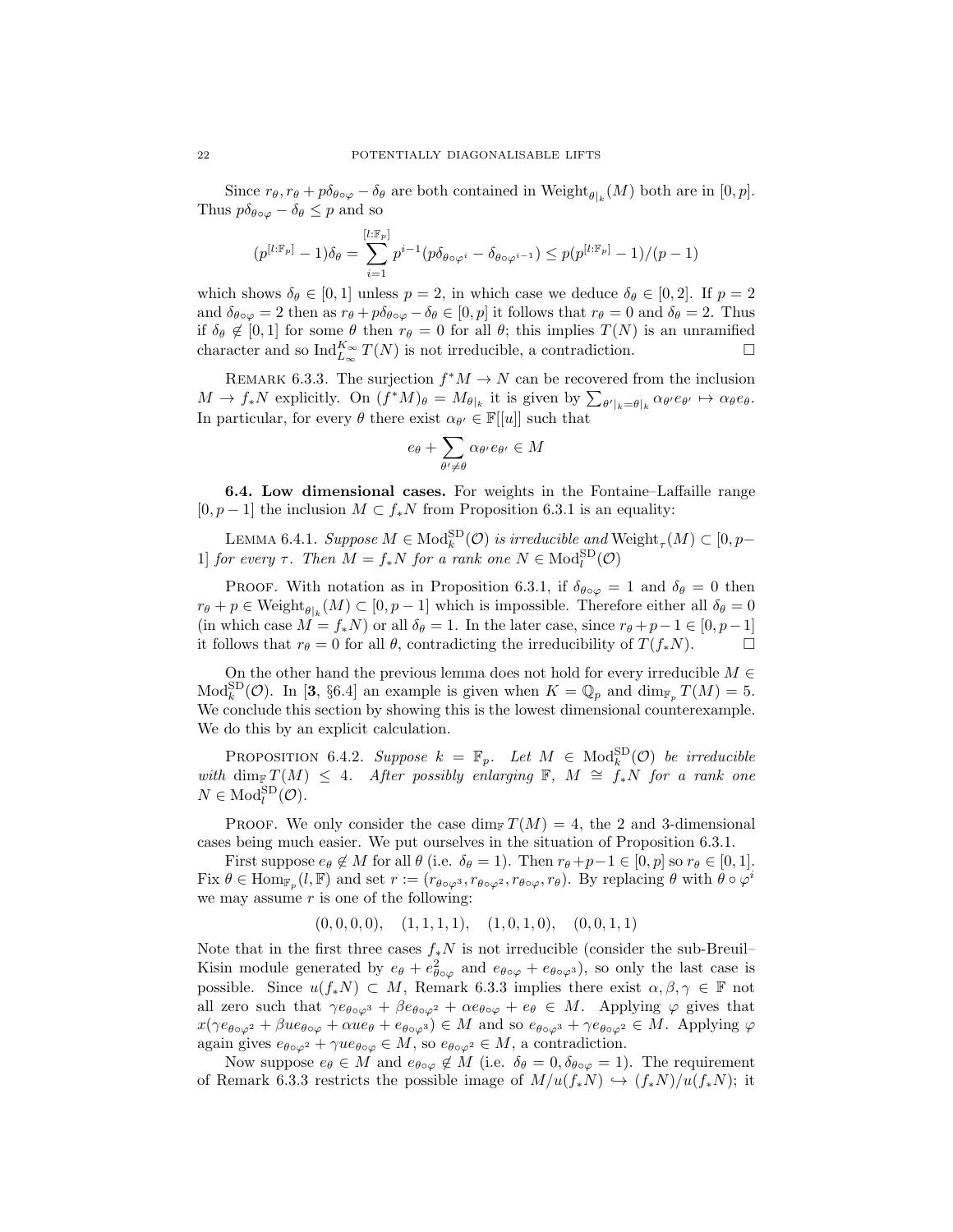must be an F-subspace  $V \subset (f_*N)/u(f_*N)$  not containing  $e_{\theta \circ \varphi}$  and such that each projection  $V \to (f_*N)/u(f_*N) \xrightarrow{\text{proj}} \mathbb{F}e_{\theta \circ \varphi^i}$  is surjective. One easily checks any V satisfying these properties is one of the following, for some  $\alpha, \beta \in \mathbb{F}^{\times}$ :

- (1)  $V = \mathbb{F}(e_{\theta \circ \varphi^3} + \alpha e_{\theta \circ \varphi^2} + \beta e_{\theta \circ \varphi}) + \mathbb{F}e_{\theta},$
- (2)  $V = \mathbb{F}(e_{\theta \circ \varphi^3} + \alpha e_{\theta \circ \varphi}) + \mathbb{F}(e_{\theta \circ \varphi^2} + \beta e_{\theta \circ \varphi}) + \mathbb{F}e_{\theta},$
- (3)  $V = \mathbb{F}e_{\theta \circ \varphi^3} + \mathbb{F}(e_{\theta \circ \varphi^2} + \alpha e_{\theta \circ \varphi}) + \mathbb{F}e_{\theta},$
- (4)  $V = \mathbb{F}(e_{\theta \circ \varphi^3} + \alpha e_{\theta \circ \varphi}) + \mathbb{F}e_{\theta \circ \varphi^2} + \mathbb{F}e_{\theta}.$

In each of (1)-(4) we write  $e_{\theta \circ \varphi^i}$  when we mean the image of  $e_{\theta \circ \varphi^i}$  in  $(f_*N)/u(f_*N)$ . To ease notation we now write  $e_i$  in place of  $e_{\theta \circ \varphi^i}$ , likewise we write  $r_i = r_{\theta \circ \varphi^i}$  and  $\delta_i = \delta_{\theta \circ \varphi^i}$ . We now show each of (1)-(4) cannot occur.

• In case (1) the elements  $e_3 + \alpha e_2 + \beta e_1$ ,  $ue_2$ ,  $ue_1$  and  $e_0$  of M form an  $\mathbb{F}[[u]]$ basis. Note then that  $\delta_0 = 0, \delta_1 = \delta_2 = \delta_3 = 1$  and so  $r_0 = 0, r_1, r_2 \in [0, 1]$ and  $r_3 > 0$ . Further, since  $\varphi(e_3 + \alpha e_2 + \beta e_1) = x(u^{r_2}e_2 + u^{r_1}\alpha e_1 + \beta e_0) \in M$ we must have  $r_1 = r_2 = 1$ . Therefore, with respect to the above basis, the matrix of  $\varphi_M$  is

$$
x \begin{pmatrix} 0 & 0 & 0 & u^{r_3} \\ 1 & 0 & 0 & -\alpha u^{r_3-1} \\ \alpha & u^p & 0 & -\beta u^{r_3-1} \\ \beta & 0 & u^p & 0 \end{pmatrix} = x \begin{pmatrix} 0 & 0 & 0 & \frac{1}{\beta} \\ 0 & -\frac{\beta}{\alpha} & 1 & \frac{\beta-\alpha^2}{\alpha\beta} \\ \alpha\beta & \beta u & 0 & -u \\ 0 & -\frac{1}{\alpha} & 0 & \frac{1}{\alpha\beta} \end{pmatrix}^{-1} \begin{pmatrix} 1 & 0 & 0 & 0 \\ 0 & u^p & 0 & 0 \\ 0 & 0 & u^{p+1} & 0 \\ 0 & 0 & 0 & u^{r_3-1} \end{pmatrix} \begin{pmatrix} 1 & 0 & \frac{u^p}{\beta} & 0 \\ 0 & 1 & \frac{-\alpha^2+\beta}{\beta} & 0 \\ 0 & 0 & -1 & 0 \\ 0 & 0 & \frac{u^{p+r_3-1}}{\alpha\beta} & 1 \end{pmatrix}^{-1}
$$

Remark [3.3.7](#page-10-1) implies  $p+1$  is a weight of M, so M is not strongly divisible.

• In case (2) the elements  $e_3 + \alpha e_1, e_2 + \beta e_1, u e_1, e_0$  form a basis of M over  $\mathbb{F}[[u]]$ . In this case  $\delta_3 = \delta_2 = \delta_1 = 1$  and  $\delta_0 = 0$  so again  $r_0 = 0$ ,  $r_1, r_2 \in [0, 1],$  and  $r_3 > 0$ . Since  $\varphi(e_3 + \alpha e_1) \in M$  we deduce  $r_2 = 1$ . Similarly  $r_1 = 1$  because  $\varphi(e_2 + \beta e_1) \in M$ . With respect to this basis the matrix of  $\varphi_M$  is given by

$$
x \begin{pmatrix} 0 & 0 & 0 & u^{r_3} \\ u & 0 & 0 & 0 \\ -\beta & 1 & 0 & -\alpha u^{r_3-1} \\ \alpha & \beta & u^p & 0 \end{pmatrix} = x \begin{pmatrix} 0 & 0 & 0 & \frac{1}{\alpha} \\ 0 & 0 & \frac{\alpha}{\alpha+\beta^2} & \frac{\beta}{\alpha+\beta^2} \\ -\alpha\beta & -(\alpha+\beta^2) & -\beta u & u \\ 1 & 0 & 0 & 0 \end{pmatrix}^{-1} \begin{pmatrix} 1 & 0 & 0 & 0 \\ 0 & 1 & 0 & 0 \\ 0 & 0 & u^{p+1} & 0 \\ 0 & 0 & 0 & u^{r_3} \end{pmatrix} \begin{pmatrix} 1 & -\frac{\beta}{\alpha} & -\frac{u^p}{\alpha+\beta^2} & -\frac{\alpha\beta u^{r_3-1}}{\alpha+\beta^2} \\ 0 & 1 & -\frac{\beta u^p}{\alpha+\beta^2} & \frac{\alpha^2 u^{r_3-1}}{\alpha+\beta^2} \\ 0 & 0 & 1 & 0 \\ 0 & 0 & 0 & 1 \end{pmatrix}^{-1}
$$

$$
x \begin{pmatrix} 0 & 0 & 0 & u^{r_3} \\ u & 0 & 0 & 0 \\ -\beta & 1 & 0 & -\alpha u^{r_3-1} \\ \alpha & \beta & u^p & 0 \end{pmatrix} = x \begin{pmatrix} 0 & 0 & 0 & -\frac{1}{\beta^2} \\ 0 & \beta & 0 & \frac{u}{\beta} \\ \beta^3 & 0 & -\beta u & u \\ 0 & 0 & \frac{1}{\beta^2} & -\frac{1}{\beta^3} \end{pmatrix}^{-1} \begin{pmatrix} 1 & 0 & 0 & 0 \\ 0 & u & 0 & 0 \\ 0 & 0 & u^{p+1} & 0 \\ 0 & 0 & 0 & u^{r_3-1} \end{pmatrix} \begin{pmatrix} 1 & \frac{1}{\beta} & 0 & 0 \\ 0 & 1 & -\frac{u^p}{\beta} & 0 \\ 0 & 0 & 1 & 0 \\ 0 & 0 & \frac{u^{p-r_3+1}}{\beta^3} & 1 \end{pmatrix}^{-1}
$$

if  $\alpha + \beta^2 = 0$ . Again  $p + 1$  is a weight of M so M is not strongly divisible. • In case (3) the elements  $e_3, e_2 + \alpha e_1, u e_1, e_0$  form a  $\mathbb{F}[[u]]$ -basis of M. Since  $\delta_0 = 0$  and  $\delta_1 = \delta_2 = 1$  we have  $r_0 = 0$ ,  $r_1 \in [0,1]$  and  $r_2 > 0$ . Further, since  $\varphi(e_2 + \alpha e_1) \in M$  we must have  $r_1 = 1$ . With respect to this basis the matrix of  $\varphi_M$  is given by

$$
x\begin{pmatrix}0&0&0&u^{r_3}\\u^{r_2}&0&0&0\\-\alpha u^{r_2-1}&1&0&0\\0&\alpha&u^p&0\end{pmatrix}=x\begin{pmatrix}0&0&-\frac{1}{\alpha}&\frac{1}{\alpha^2}\\0&0&0&\frac{1}{\alpha}\\0&-\alpha^2&-\alpha u&u\\1&0&0&0\end{pmatrix}^{-1}\begin{pmatrix}u^{r_2-1}&0&0&0\\0&1&0&0\\0&0&u^{p+1}&0\\0&0&0&u^{r_3}\end{pmatrix}\begin{pmatrix}1&0&-\frac{u^{p-r_2+1}}{\alpha^2}&0\\0&1&-\frac{u^2}{\alpha}&0\\0&0&1&0\\0&0&0&1\end{pmatrix}^{-1}
$$

Once more  $M$  is not strongly divisible.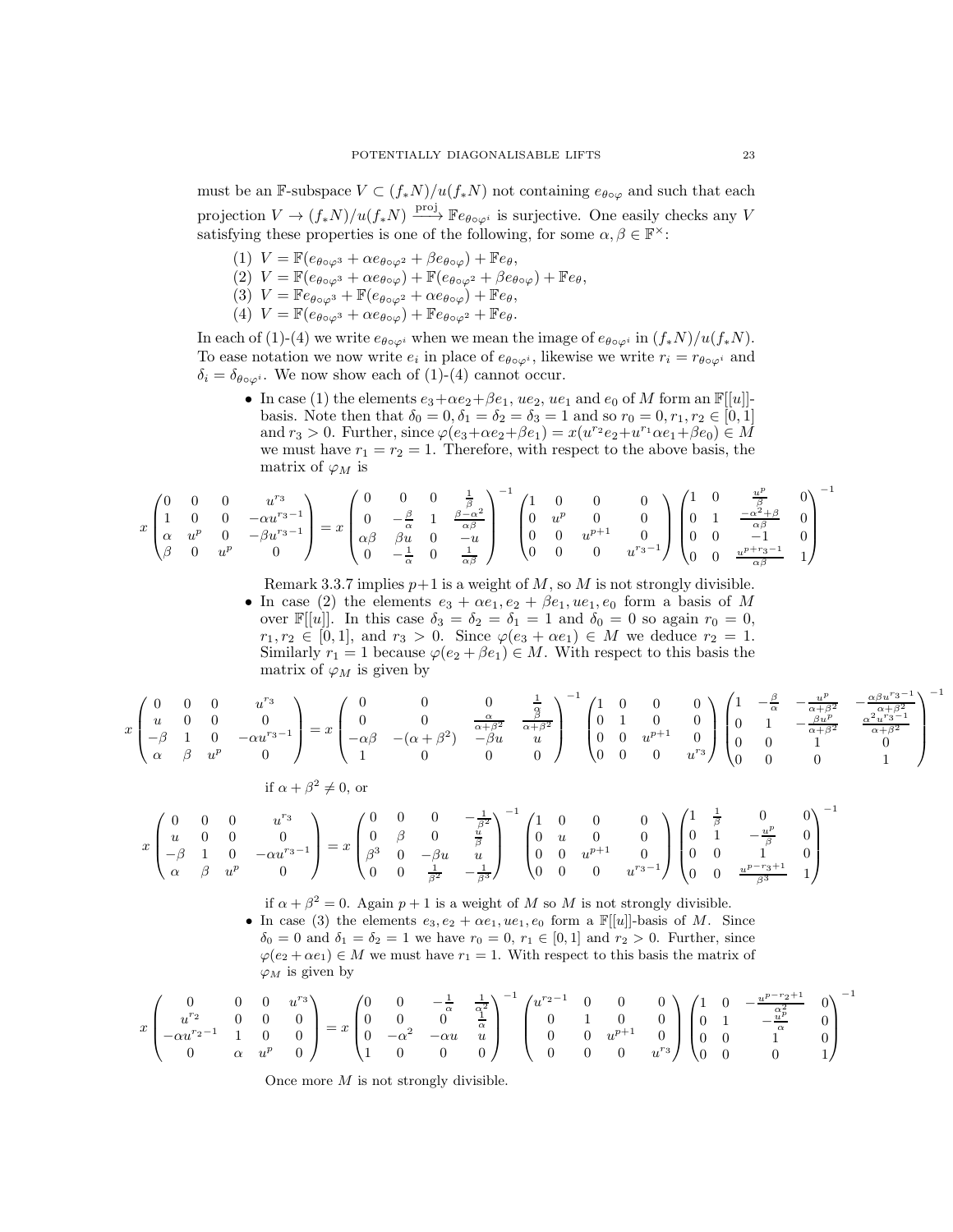• In case (4) the elements  $e_3 + \alpha e_1, e_2, ue_1, e_0$  form an  $\mathbb{F}[[u]]$ -basis of M. Since  $\delta_0 = \delta_2 = 0$  and  $\delta_1 = \delta_3 = 1$  we have  $r_0 = r_2 = 0$  and  $r_1, r_3 > 0$ . With respect to this basis the matrix of  $\varphi_M$  is given by

$$
x\begin{pmatrix}0&0&0&u^{r_3}\\1&0&0&0\\0&u^{r_1-1}&0&- \alpha u^{r_3-1}\\ \alpha&0&u^p&0\end{pmatrix}=x\begin{pmatrix}0&1&0&0\\0&0&1&0\\0&-a&0&1\\1&0&0&0\end{pmatrix}^{-1}\begin{pmatrix}1&0&0&0\\0&u^{r_1-1}&0&0\\0&0&u^p&0\\0&0&0&u^{r_3}\end{pmatrix}\begin{pmatrix}1&0&0&0\\0&1&0&\alpha u^{r_3-r_1}\\0&0&1&0\\0&0&0&1\end{pmatrix}^{-1}
$$

If M is strongly divisible then the rightmost matrix must lie in  $GL_n(\mathbb{F}[[u^p]])$ . Therefore  $p \mid r_3 - r_1$ ; as both lie in [1, p] we must have  $r_3 = r_1$ . However then  $f_*N$  is not irreducible (consider the sub-Breuil–Kisin module generated by  $e_3 + e_1$  and  $e_2 + e_0$ ).

We conclude that  $e_{\theta} \in M$  for every  $\theta$ . In other words,  $M = f_*N$ .

6.5. Crystalline liftings. We deduce the following.

<span id="page-23-1"></span>COROLLARY 6.5.1. Assume  $K = K_0$ . Let  $M \in Mod_k^{\text{SD}}(\mathcal{O})$  be irreducible and assume that one of the following holds.

- (1) M has rank one over  $k[[u]] \otimes_{\mathbb{F}_p} \mathbb{F}$ .
- (2)  $\text{Weight}_{\tau}(M) \subset [0, p-1]$  for every  $\tau \in \text{Hom}_{\mathbb{F}_p}(k, \mathbb{F})$ .
- (3)  $k = \mathbb{F}_p$  and dim<sub>F</sub>  $T(M) \leq 4$ .

Then, after possibly extending  $\mathbb{F}$ , there exists a crystalline  $\mathcal{O}\text{-lattice }T$  such that  $M(T) \otimes_{\mathcal{O}} \mathbb{F} \cong M$  and such that  $\operatorname{HT}_{\tau}(T) = \operatorname{Weight}_{\tau}(M)$ . Further, T is induced over an unramified extension from a crystalline character.

**PROOF.** If M is an in (1) then this follows from Proposition [6.1.4.](#page-19-3) If M is as in (1) or (2) then by Lemma [6.4.1](#page-21-1) and Proposition [6.4.2,](#page-21-2) after possibly enlarging  $\mathbb{F}$ , we have that  $M \cong f_*N$  where N is a rank one Breuil–Kisin module over L. Using Proposition [6.1.4](#page-19-3) again, there exists a crystalline character  $\chi: G_L \to \mathcal{O}_\mathbb{R}^\times$  such that  $M(\chi) \otimes_{\mathcal{O}} \mathbb{F}$  and  $\operatorname{HT}_{\theta}(\chi) = \text{Weight}_{\theta}(N)$ . Since  $L/K$  is unramified,  $\operatorname{Ind}_{L}^{K} \chi$  is again crystalline and

$$
\operatorname{HT}_\tau(\operatorname{Ind}_L^K \chi) = \bigcup_{\theta|_k = \tau} \operatorname{HT}_\theta(\chi) = \bigcup_{\theta|_k = \tau} \operatorname{Weight}_\theta(N) = \operatorname{Weight}_\tau(M)
$$

cf. [[11](#page-25-11), Corollary 7.1.2]. Since  $T(f_*M(\chi)) = \text{Ind}_{L_{\infty}}^{K_{\infty}} \chi$  which equals the restriction to  $G_{K_{\infty}}$  of  $\text{Ind}_{L}^{K} \chi$  we deduce that  $f_*M(\chi) = M(\text{Ind}_{L}^{K} \chi)$ , and so

$$
M(\operatorname{Ind}_{L}^{K} \chi) \otimes_{\mathcal{O}} \mathbb{F} = f_{*}\left(M(\chi) \otimes_{\mathcal{O}} \mathbb{F}\right) \cong \overline{M}
$$

<span id="page-23-0"></span>Therefore we can take  $T = \text{Ind}_{L}^{K} \chi$ .

 $\Box$ 

#### 7. Potentially diagonalisable lifts

We use the notation of potential diagonalisability as described in [[2](#page-25-1)] (the definition is given in the paragraph before [[2](#page-25-1), Lemma 1.4.1]). In practice we shall only use the following elementary observations regarding potential diagonalisability.

• If a crystalline  $\mathcal O$ -lattice  $T$  admits a  $G_K$ -stable filtration  $F^iT$  whose graded pieces are free  $\mathcal{O}$ -modules then T is potentially diagonalisable if and only if  $gr(T) := \bigoplus gr^{i}(T)$  is potentially diagonalisable, cf. property (7) in the list preceding [[2](#page-25-1), Lemma 1.4.1].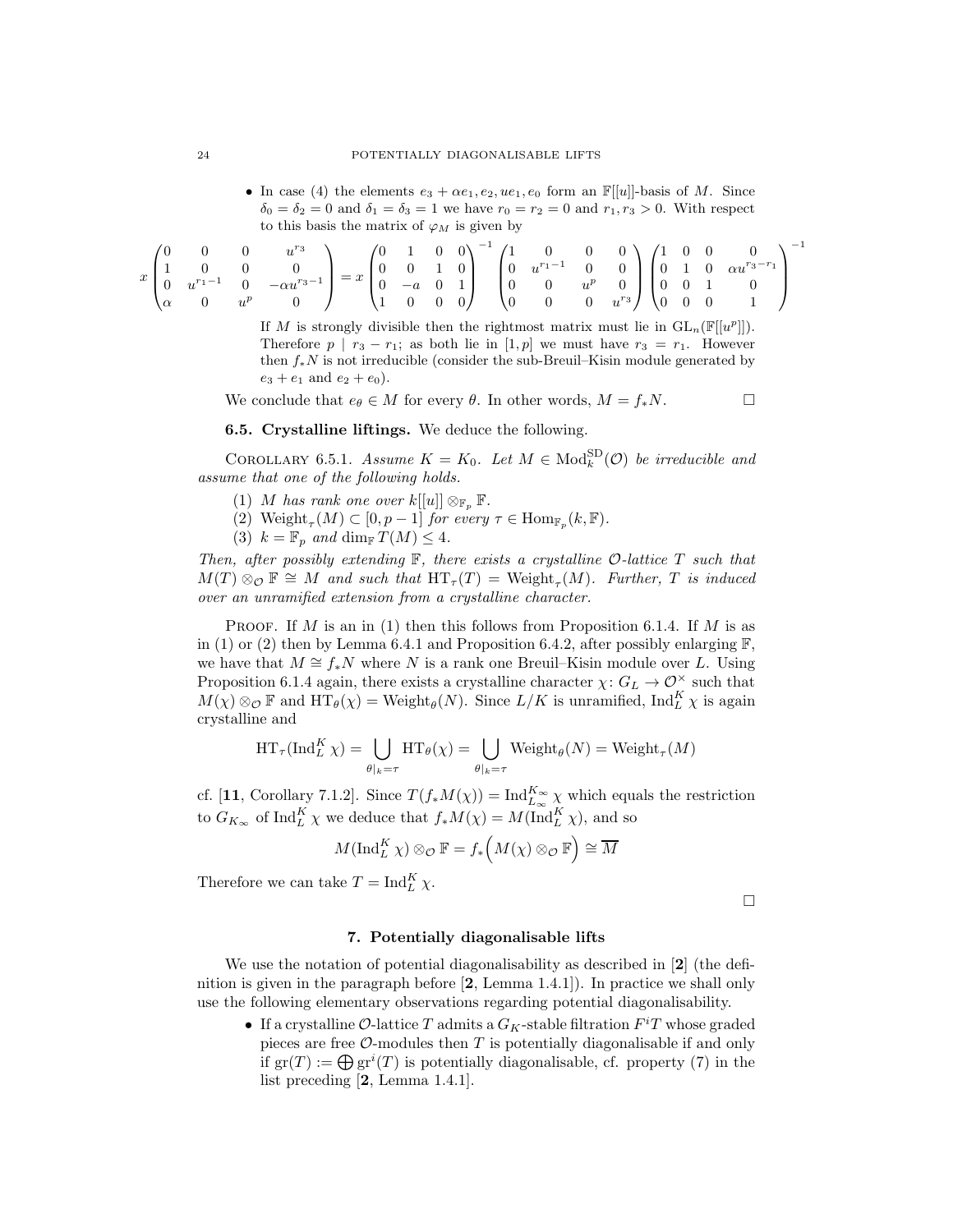• If a crystalline  $\mathcal{O}$ -lattice T is induced from a character then T is potentially diagonalisable. This is because if T is induced over an extension  $L/K$  then  $T|_{G_L}$  admits a  $G_L$ -stable filtration whose graded pieces are characters and so  $T|_{G_L}$  is potentially diagonalisable by the previous bullet point (cf.  $[2, \text{Lemma } 1.4.3]$  $[2, \text{Lemma } 1.4.3]$  $[2, \text{Lemma } 1.4.3]$ . Thus T is potentially diagonalisable also.

7.1. Obvious lifts. The previous two bullet points imply that, with the fol-lowing definition, obvious<sup>[4](#page-24-0)</sup> crystalline  $\mathcal{O}\text{-}$ lattices are potentially diagonalisable.

DEFINITION 7.1.1. A crystalline  $\mathcal{O}\text{-}$ lattice is obvious if it admits a filtration  $F^iT$ by  $G_K$ -stable submodules such that each graded piece  $gr<sup>i</sup>(T)$  is irreducible after inverting  $p$  and induced from a crystalline character over an unramified extension of K.

<span id="page-24-1"></span>THEOREM 7.1.2. Assume  $K = K_0$  and  $\pi$  is chosen so that  $K_{\infty} \cap K(\mu_{p^{\infty}}) = K$ . Let  $\overline{M} \in \text{Mod}_{k}^{SD}(\mathcal{O})$  and assume  $T(\overline{M})$  is cyclotomic-free (as in Definition [2.2.2\)](#page-4-4) and that one of the following conditions is satisfied.

- Every irreducible subquotient of  $\overline{M}$  is of rank one.
- Weight<sub> $\tau(\overline{M}) \subset [0, p-1]$  for every  $\tau \in \text{Hom}_{\mathbb{F}_p}(k, \mathbb{F})$ .</sub>
- $k = \mathbb{F}_p$  and every irreducible subquotient of  $\overline{M}$  has rank  $\leq 4$ .

Then, after possibly enlarging  $\mathbb F$ , there exists an obvious crystalline  $\mathcal O$ -lattice  $T$  such that  $M(T) \otimes_{\mathcal{O}} \mathbb{F} \cong \overline{M}$ .

PROOF. We argue by induction on the length of  $T(\overline{M})$ . If  $T(\overline{M})$  is irreducible then  $\overline{M}$  is irreducible and the theorem follows from Corollary [6.5.1.](#page-23-1) If  $T(\overline{M})$  has length  $> 1$  then there is an exact sequence  $0 \to \overline{T}_1 \to T(\overline{M}) \to \overline{T}_2 \to 0$  with neither  $\overline{T}_1, \overline{T}_2 = 0$ . Since  $T(\overline{M})$  is cyclotomic-free we can assume  $\overline{T}_1$  is cyclotomic-free,  $\overline{T}_2$ is irreducible, and  $\overline{T}_2 \otimes \overline{\mathbb{F}}(1)$  is not a Jordan–Holder factor of  $\overline{T}_1$ . Lemma [6.3.2](#page-20-0) gives an exact sequence  $0 \to \overline{M}_2 \to \overline{M} \to \overline{M}_1 \to 0$  in  $\text{Mod}_k^{\text{BK}}(\mathcal{O})$  with  $T(\overline{M}_i) = T_i$ . Since  $\overline{M} \in \text{Mod}_{k}^{\text{SD}}(\mathcal{O})$  so are the  $\overline{M}_{i}$  by Proposition [3.3.8.](#page-11-4) Proposition [3.3.8](#page-11-4) also implies  $\text{Weight}_{\tau}(\overline{M}_1) \bigcup \text{Weight}_{\tau}(\overline{M}_2) = \text{Weight}_{\tau}(\overline{M})$ . Thus both  $\overline{M}_i$  satisfy the conditions of the theorem. Our inductive hypothesis provides obvious crystalline  $\mathcal{O}\text{-lattices }T_i$ such that  $M(T_i) \otimes_{\mathcal{O}} \mathbb{F} = \overline{M_i}$ . This puts us in the situation of Proposition [5.3.1,](#page-16-2) and this proposition provides us with a crystalline  $\mathcal{O}$ -lattice T as desired.

As in the introduction, a crystalline lift of a representation  $\overline{\rho} \colon G_K \to \text{GL}_n(\overline{\mathbb{F}}_p)$ is a crystalline representation  $\rho: G_K \to \text{GL}_n(\overline{\mathbb{Z}}_p)$  such that  $\rho \otimes_{\overline{\mathbb{Z}}_p} \overline{\mathbb{F}}_p \cong \overline{\rho}$ . We say  $\rho$  is an obvious crystalline lift if  $\rho$  is an obvious crystalline  $\mathcal{O}\text{-lattice}$ .

COROLLARY 7.1.3. Suppose  $K = K_0$ . Let  $\overline{\rho} \colon G_K \to \text{GL}_n(\overline{\mathbb{F}}_p)$  be continuous, cyclotomic-free, and with Jordan–Holder factors all characters. Then  $\bar{\rho}$  admits a crystalline lift  $\rho$  with  $HT_{\tau}(\rho) \subset [0, p]$  for each  $\tau$ , if and only if  $\overline{\rho}$  admits an obvious crystalline lift  $\rho'$  with  $HT_{\tau}(\rho) = HT_{\tau}(\rho').$ 

PROOF. Choose  $\pi$  so that  $K_{\infty} \cap K(\mu_{n^{\infty}}) = K$ . Suppose such a  $\rho$  exists. Choosing our coefficient field  $E$  sufficiently large we may suppose  $\rho$  factors through  $GL_n(\mathcal{O})$ . Theorem [3.3.9](#page-11-1) implies  $M(\rho) \in Mod_k^{\text{SD}}(\mathcal{O})$  and  $Weight_\tau(M) = HT_\tau(\rho)$ . Put  $\overline{M} = M(\rho) \otimes_{\mathcal{O}} \mathbb{F}$ . Then  $T(\overline{M}) \cong \overline{\rho}$  as  $G_{K_{\infty}}$ -representations, so  $T(\overline{M})$  is

<span id="page-24-0"></span> ${}^{4}$ Our terminology comes from [[11](#page-25-11), Subsection 7.1] where the notion of an obvious weight is introduced.